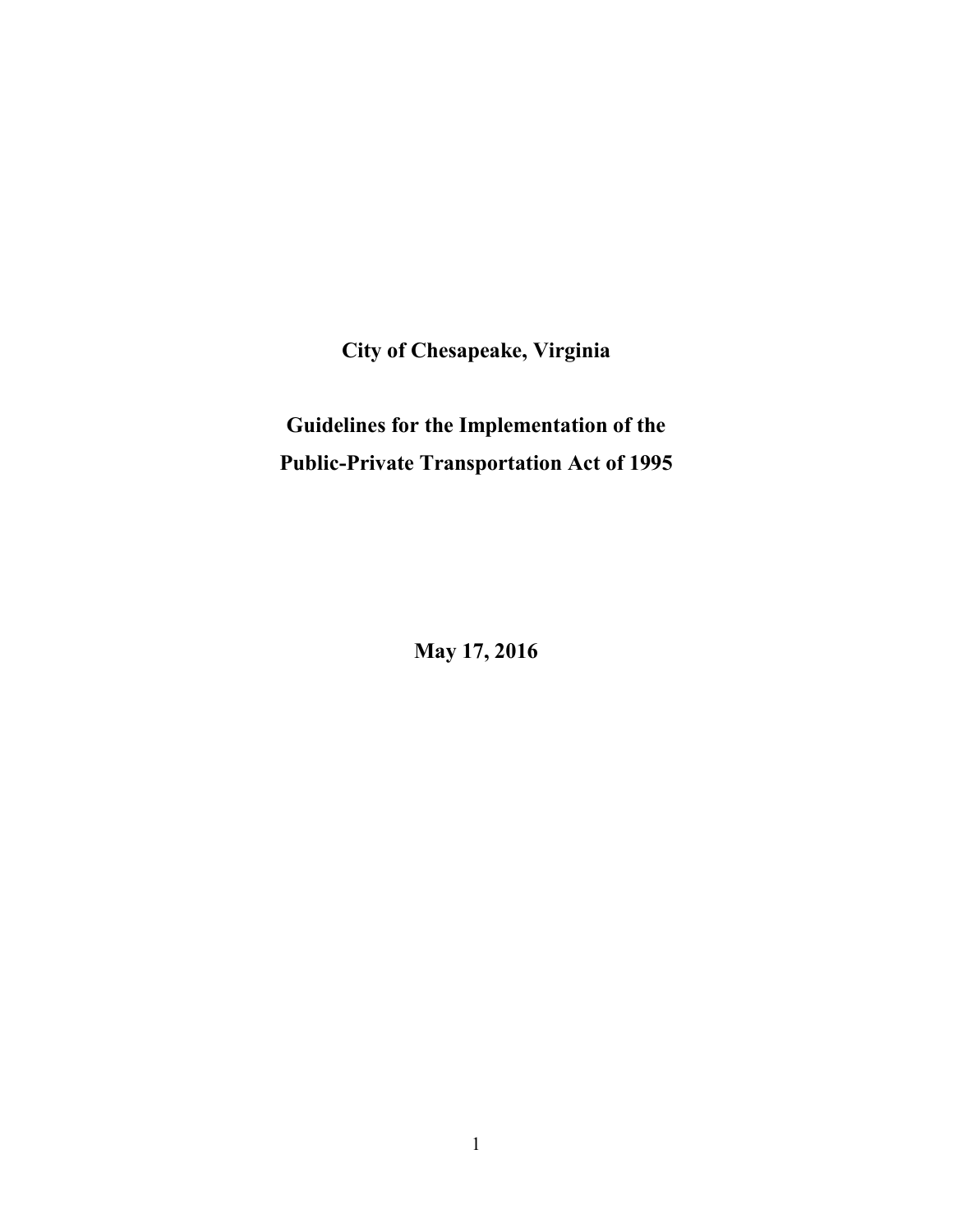# City of Chesapeake, Virginia Guidelines for the Implementation of the **Public-Private Transportation Act of 1995**

# **Table of Contents**

| I.  |                |                                                                   |  |  |
|-----|----------------|-------------------------------------------------------------------|--|--|
|     | A.             |                                                                   |  |  |
|     | <b>B.</b>      |                                                                   |  |  |
| II. |                |                                                                   |  |  |
|     | A.             |                                                                   |  |  |
|     | <b>B.</b>      |                                                                   |  |  |
|     | $\mathbf{C}$ . |                                                                   |  |  |
|     | D.             |                                                                   |  |  |
|     | Е.             |                                                                   |  |  |
|     | F.             |                                                                   |  |  |
|     | G.             |                                                                   |  |  |
|     | H.             |                                                                   |  |  |
| Ш.  |                |                                                                   |  |  |
| IV. |                |                                                                   |  |  |
|     | A.             | Decision to Accept and Consider Unsolicited Proposal; Notice p.13 |  |  |
|     | <b>B.</b>      |                                                                   |  |  |
| V.  |                |                                                                   |  |  |
|     | A.             |                                                                   |  |  |
|     | <b>B.</b>      |                                                                   |  |  |
|     | $\mathbf{C}$ . |                                                                   |  |  |
|     | D.             |                                                                   |  |  |
|     | E.             |                                                                   |  |  |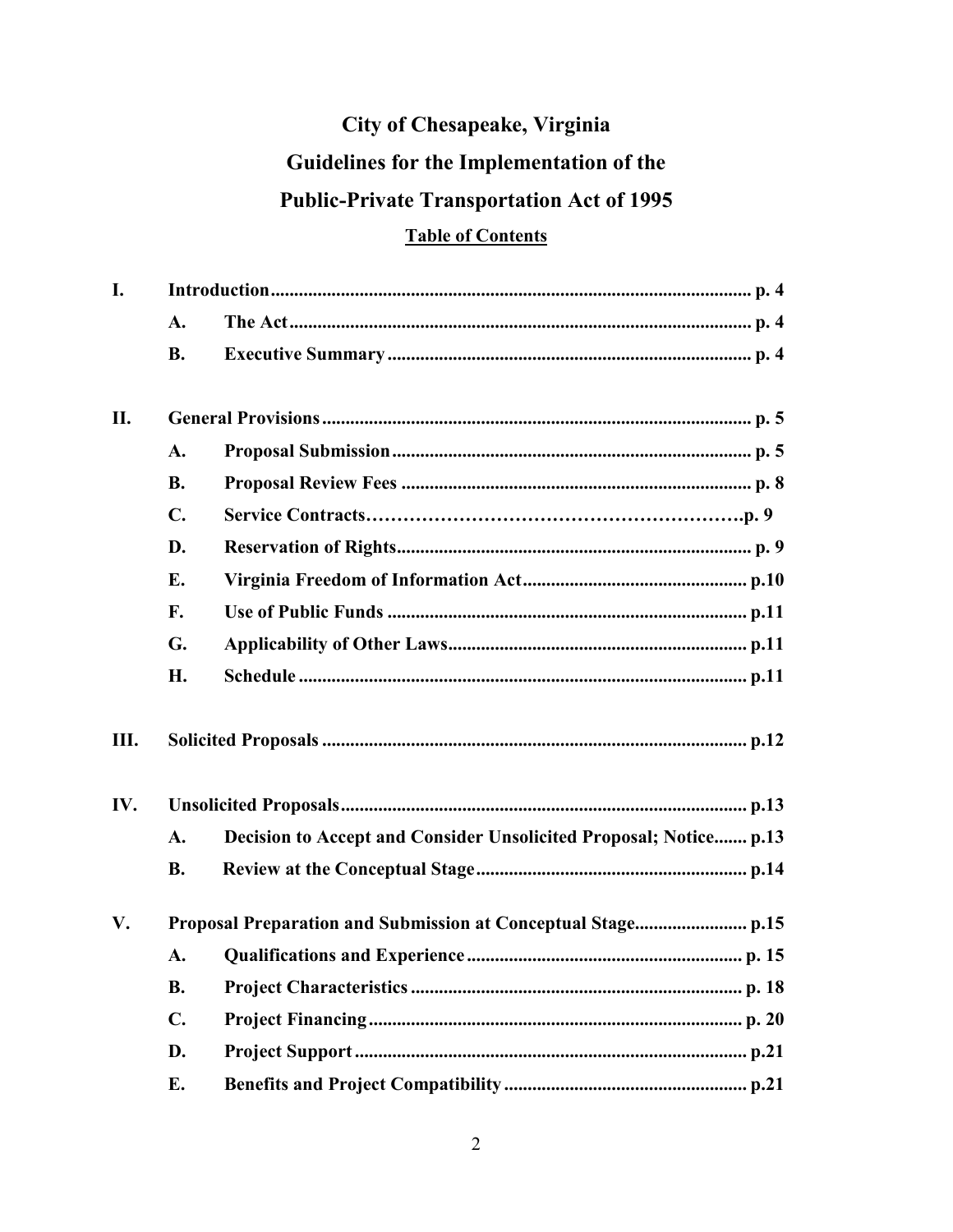| VI.   |                   |                                                                    |  |
|-------|-------------------|--------------------------------------------------------------------|--|
| VII.  |                   |                                                                    |  |
| VIII. |                   |                                                                    |  |
| IX.   |                   |                                                                    |  |
|       | $\mathbf{A}$ .    |                                                                    |  |
|       | <b>B.</b>         |                                                                    |  |
|       | $\mathbf{C}$ .    |                                                                    |  |
|       | D.                |                                                                    |  |
|       | E.                | Certification of Accuracy of Representations and Submittals  p.29  |  |
|       | F.                | <b>Comprehensive Agreement Provisions Relating to Construction</b> |  |
|       |                   |                                                                    |  |
|       | G.                | <b>Comprehensive Agreement Provisions Relating to Private</b>      |  |
|       |                   |                                                                    |  |
|       | Н.                | Posting of conceptual proposals; public comment; public access     |  |
|       |                   |                                                                    |  |
|       | <b>APPENDICES</b> |                                                                    |  |
|       | A.                |                                                                    |  |
|       | <b>B.</b>         |                                                                    |  |
|       | $\mathbf{C}$ .    |                                                                    |  |
|       | D.                |                                                                    |  |
|       | E.                |                                                                    |  |
|       | F.                |                                                                    |  |
|       | G.                | <b>Checklist for Terms and Conditions of Comprehensive</b>         |  |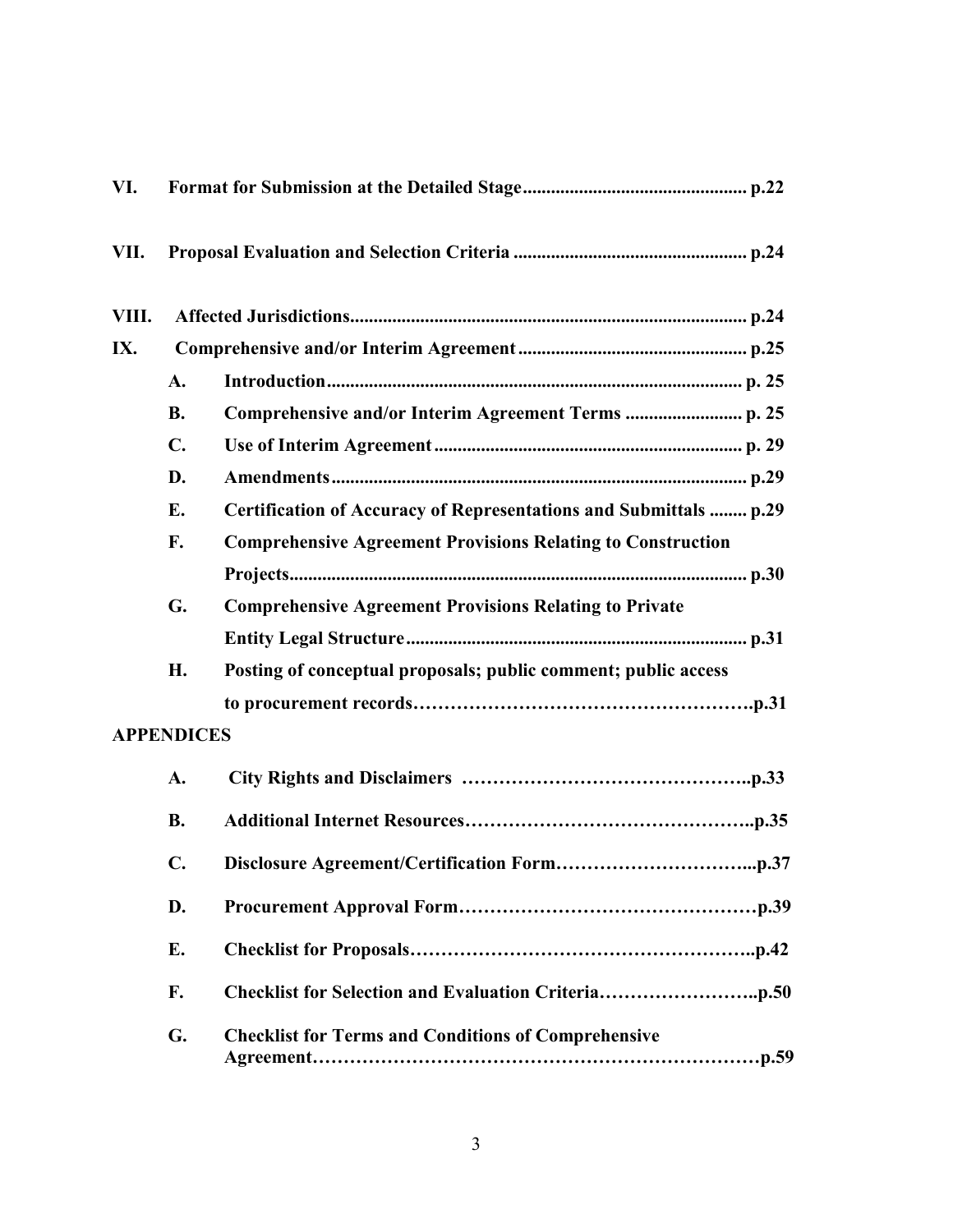### **I. INTRODUCTION**

The Public-Private Transportation Act of 1995, codified in Chapter 18 of Title 33.2 of the Code of Virginia (1950), as amended, (sometimes the "Act" or the "PPTA") is the legislative framework enabling the Commonwealth of Virginia, qualifying local governments such as City of Chesapeake (the "City"), and certain other political entities to enter into agreements authorizing private entities to develop and/or operate qualifying transportation facilities. These guidelines are intended to implement the Act for the City.

### A. The Act

The Act grants responsible public entities the authority to allow private entities to "develop" and/or "operate" (as those terms are defined in the Act) qualifying transportation facilities if the public entities determine there is a need for the facilities and private involvement may provide the facilities to the public in a timely or cost-effective fashion. The Act defines "responsible public entity" to include any public entity that has the power to develop and/or operate qualifying transportation facilities. Individually negotiated Interim and Comprehensive Agreements will define the respective rights and obligations of the responsible public entity and the private entity.

Pursuant to Virginia Code § 33.2-1801 (A) and (C), it is the intent of the Act to encourage public/private ventures for transportation facilities which may result in the availability of facilities in a more timely or less costly fashion and to facilitate to the greatest extent possible the federal pooling and funding mechanisms to the end that transportation financing be expanded and accelerated and have the greatest possible flexibility in contracting between public and private entities.

Although guidance with regard to application of the Act is provided in these guidelines, it will be incumbent upon all entities to comply with the provisions of the Act.

### B. Executive Summary

The following are procedural guidelines (the "Guidelines") developed by the City and adopted by the City Council of the City of Chesapeake (the "City Council"). Throughout these Guidelines, a reference to "responsible public entity" means the City of Chesapeake.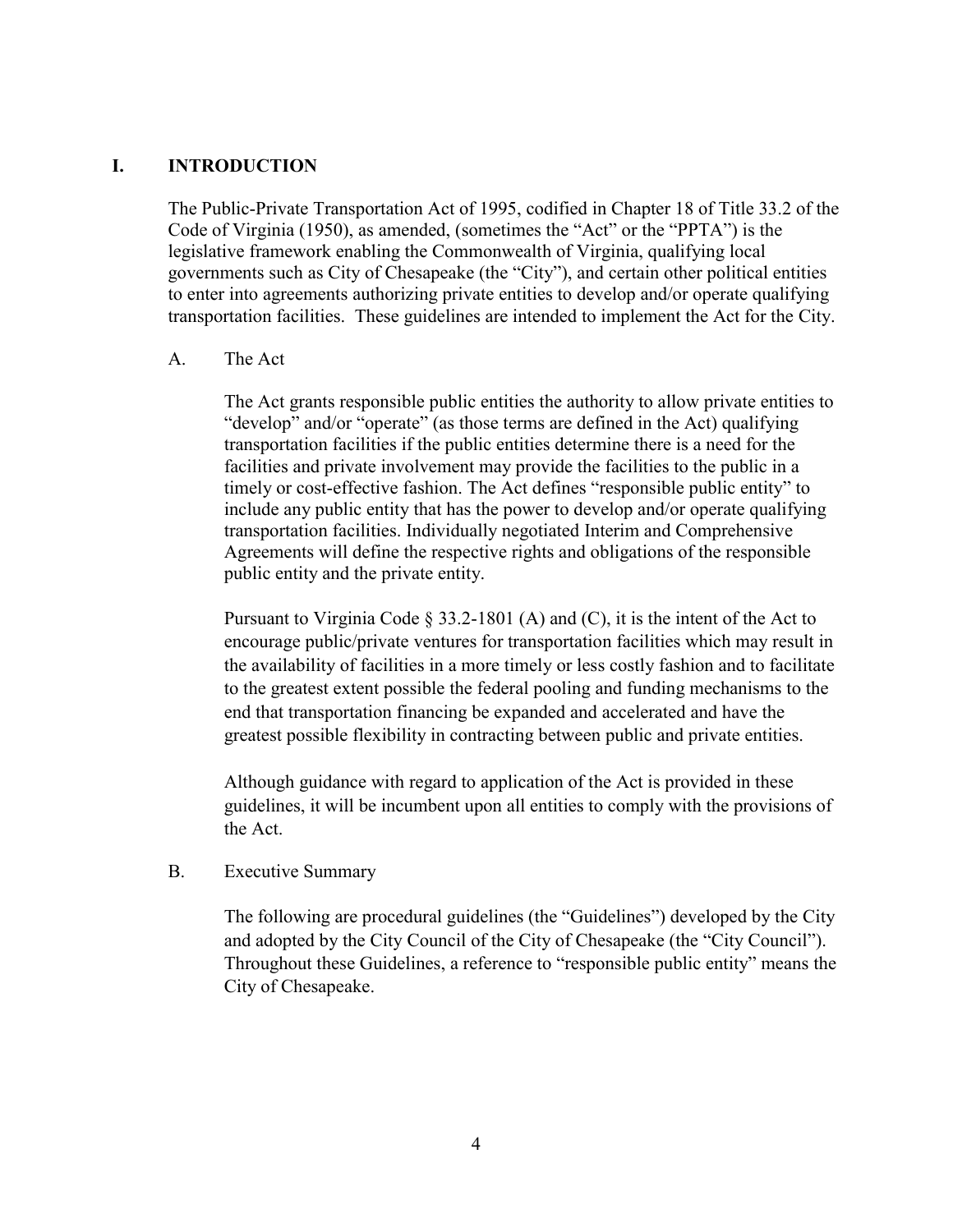The Act allows both solicited and unsolicited project proposals. The major steps involved in evaluating, selecting, and implementing projects are similar for both solicited and unsolicited proposals. It is anticipated that the private sector may identify prospective projects.

Private entities may also propose innovative financing methods, including the imposition of user fees or service payments under the provisions of the Act. Financing arrangements may include the issuance of debt, equity, or other securities or obligations. A proposer may enter into sale and lease back transactions and secure any financing with a pledge of, security interest in, or lien on, any or all of its property, including all of its property interests in the qualifying transportation facility.

While procedures incorporated in these Guidelines are consistent with the requirements of the Code of Virginia, the selection process for solicited or unsolicited project proposals is not subject to the Virginia Public Procurement Act, (Virginia Code § 2.2-4300 et seq.)

These Guidelines shall govern all City PPTA projects. The City Manager (the "Manager") shall evaluate any and all proposals and negotiate any Interim Agreement and Comprehensive Agreement. The City Manager is also authorized to designate a Selection Committee (the "Selection Committee") to be responsible for evaluating proposals and negotiating any Interim Agreement and the Comprehensive Agreement. The Manager (or designee) shall serve as the point of contact for implementation of these Guidelines, to receive proposals submitted under the PPTA, and to respond to inquiries regarding the PPTA or these Guidelines.

The Selection Committee will be chaired by the Manager or his/her designee and comprised of the Director of Public Works (or designee), The Director of Planning (or designee), The Director of Finance (or designee), and the City Attorney (or designee). The Composition of the Selection Committee may be modified or supplemented by the Manager at any time. The Manager, depending on the project, may elect to place one or more VDOT representatives on the Selection Committee.

#### **II. GENERAL PROVISIONS**

#### A. Proposal Submission

A proposal may be either solicited by the City or delivered by a private entity on an unsolicited basis. In either case, the proposal shall be clearly identified as a "PPTA PROPOSAL." To be considered, one original and twenty (20) copies of any unsolicited proposal must be submitted along with the applicable fee (as set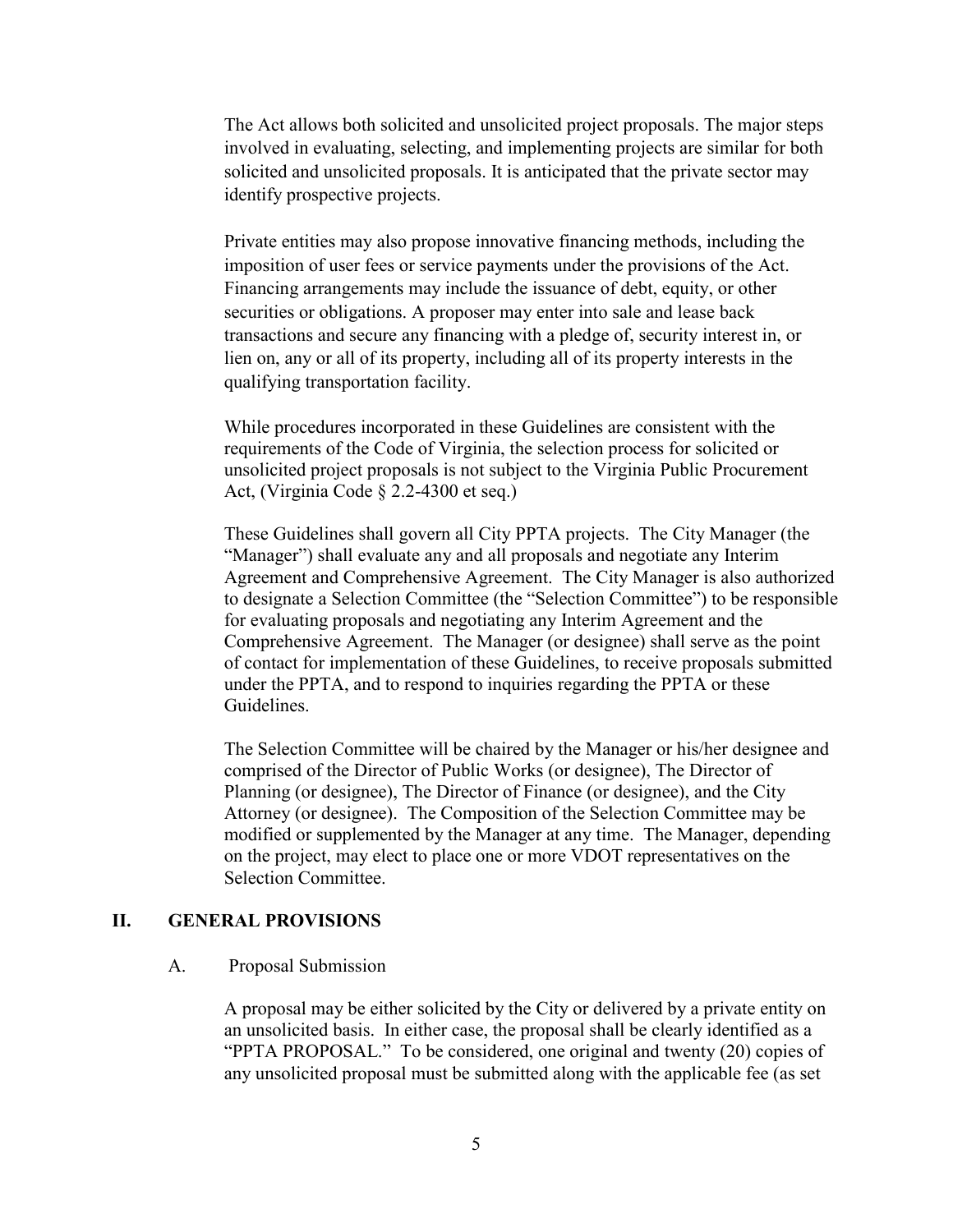out in these Guidelines) to the City Manager, 306 Cedar Road,  $6<sup>th</sup>$  Floor, City Manager's Office, Chesapeake, Va. 23322.

Also pursuant Virginia Code  $\S$  33.2-1805(A), proposers are required to provide copies of their proposal directly to the governing body of each affected local jurisdiction (city, count, town etc.) other than the City of Chesapeake in which the proposed project is to be located. The proposer shall forward a copy of the proposal to VDOT and/or FHWA if appropriate.

Proposers may be required to follow a two-part proposal submission process consisting of an initial conceptual phase and a detailed phase, as described herein. The City may discontinue its evaluation of any proposal at any time during the conceptual or detailed phase.

To qualify for the evaluation and selection process, the Act requires a proposal to meet, among others, three criteria. First, the proposal must seek approval for a private entity to develop and/or operate specified transportation facilities. Second, the transportation facilities so specified must be one or a combination of the following: a road, bridge, tunnel, overpass, ferry, airport, mass transit facility, vehicle parking facility, port facility or similar commercial facility used for the transportation of persons or goods together with any buildings, structures, parking areas, appurtenances and other property needed to operate such facility, not including a commercial or retail use or other enterprise not essential to the transportation of persons or goods. Third, the proposal must be submitted to a public entity which currently has or may assert the power itself to perform the functions the proposer seeks to perform with respect to at least a portion of the specified transportation facilities.

The PPTA allows private entities to include innovative financing methods, including the imposition of user fees or service payments, in a proposal. Such financing arrangements may also include the issuance of debt, equity or other securities or obligations and such other arrangements as are more particularly set out in § 33.2-1812 of the Act.

Proposals must be signed by an authorized representative of the entity submitting the proposal. All information requested in these Guidelines must be submitted. Proposers failing to submit all information requested for conceptual or detailed proposals may be given an opportunity to promptly submit missing information or may be given a lowered evaluation of the proposal. Proposals that lack critical required information may be rejected.

Proposals should be prepared simply and economically, providing a straightforward, concise description of the proposer's capabilities to complete the proposed transportation facility. Emphasis should be placed on completeness and clarity of content.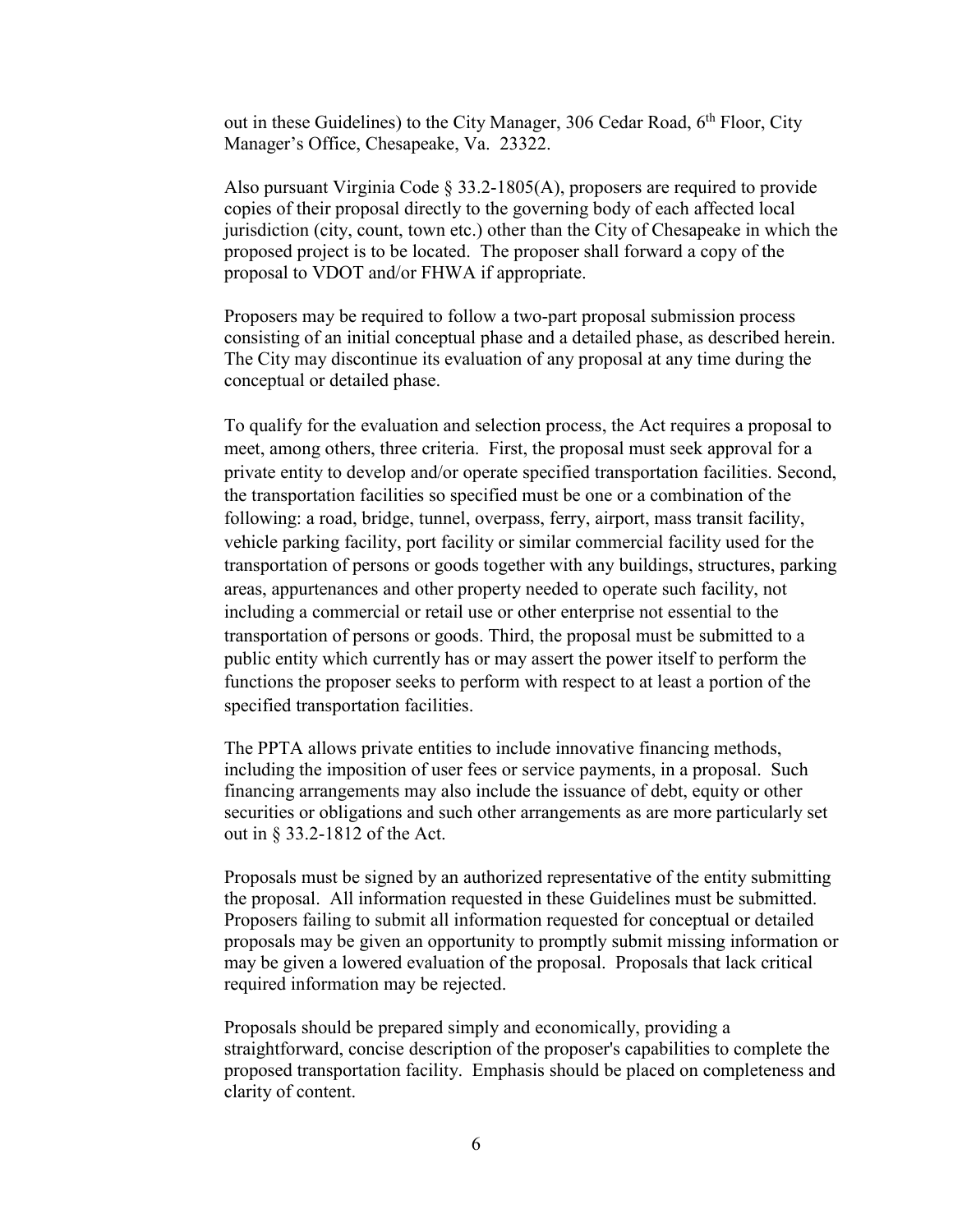Proposals submitted for consideration should include a Comprehensive scope of work and provide enough information about the transportation facility to determine whether it satisfies the evaluation and selection criteria. In addition, the financial plan for the project must contain enough detail so that an analysis will reveal whether the proposed transportation facility financing is feasible. The financial plan must disclose the full extent of any public sector financing and/or concession commitments.

Proposals should be organized in the order requested in these Guidelines. All pages of the proposal should be numbered. Evaluation of proposals will be facilitated if proposers cross reference responses by citing the tab number, and subletter, and repeating the text of the requirement, not the text of the proposal. If a response covers more than one page, the tab number and subletter should be repeated at the top of the next page.

The proposal should contain a table of contents, which cross references the requirements by category. Information which the proposer desires to present that does not fall within any of the requirements should be inserted at an appropriate place or be attached at the end of the proposal and designated as additional material. Proposals that are not organized in this manner may be returned for revision.

Each copy of the proposal should be placed in a D-ring binder and contained in a single volume where practical. All documentation submitted with the proposal should be contained in that single volume.

Proposers who submit a proposal may be required to give one or more oral presentation(s) of their proposal. Such presentations will provide opportunities to educate the City and/or clarify aspects of the proposal.

The Manager may request in writing clarification of any submissions.

The PPTA is intended to encourage proposals from the private sector that offer the provision of private financing in support of the proposed public project and the assumption of commensurate risk by the private entity, but also benefits to the private entity through innovative approaches to project financing, development and use. However, while substantial private sector involvement is encouraged, qualifying facilities will still be devoted primarily to public use and typically involve facilities critical to the public health, safety and welfare. Accordingly, the City shall continue to exercise full and proper due diligence in the evaluation and selection of private entities for these projects. Private entities proposing projects shall be held strictly accountable for their representations or other information provided regarding their qualifications, experience, or other contents of their proposals, including all specific aspects of proposed plans to be performed by the operator.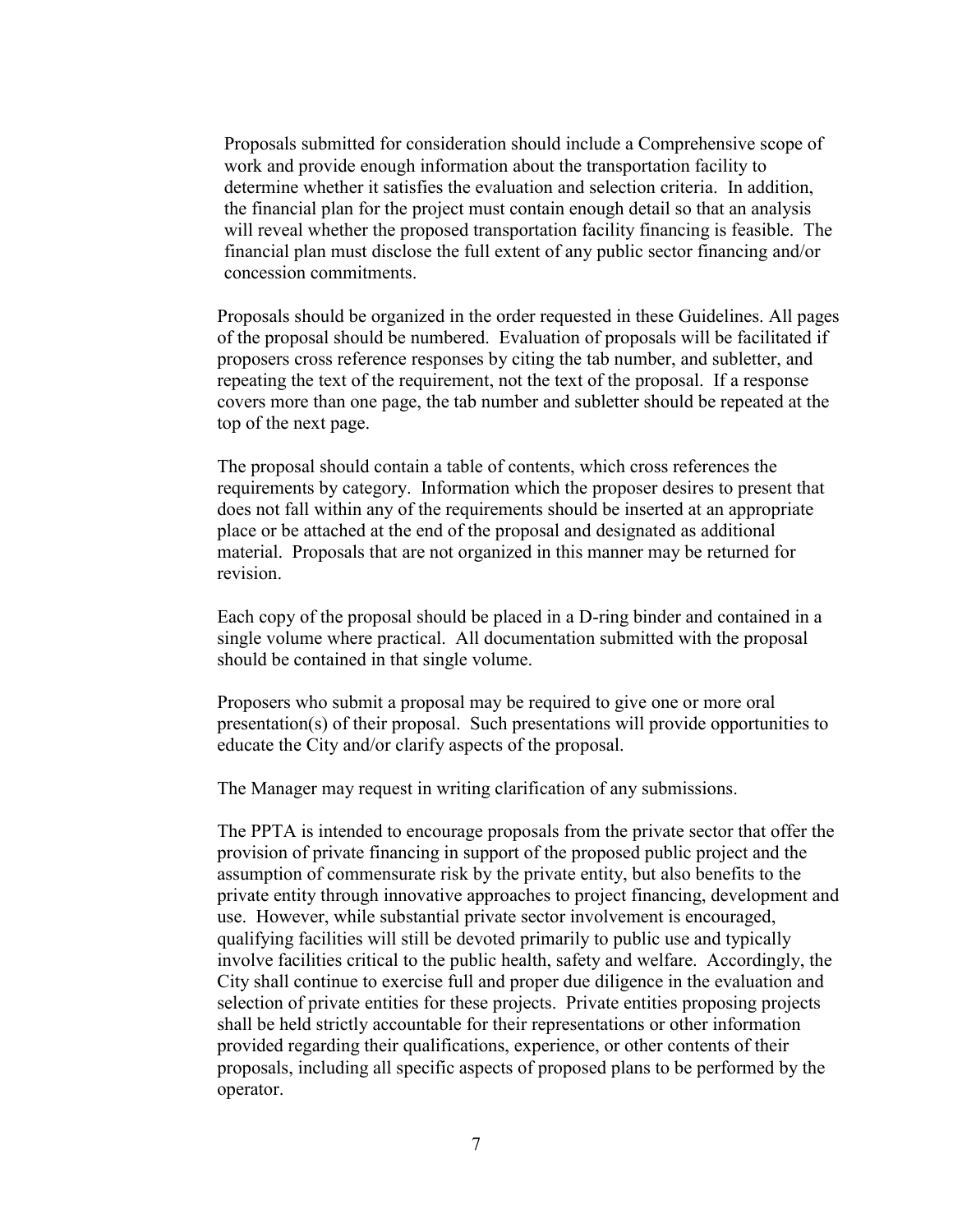### B. Proposal Review Fees

 1. The City is authorized by the PPTA to charge a fee to the private entity to cover the costs of processing, reviewing, and evaluating any unsolicited proposal or competing unsolicited proposal, including reasonable attorney's fees and fees for financial, technical and other necessary advisors or consultants. Any fee charged for such review of a proposal should be reasonable in comparison to the level of expertise required to review the proposal and should not be greater than the direct costs associated with evaluating the proposed transportation facility. "Direct costs" may include (i) the cost of materials, supplies and internal staff time required to process, evaluate, review and respond to the proposal, and (ii) the out-of-pocket costs for attorneys, consultants and financial advisors engaged by the City in its sole discretion to assist in such review.

 2. No proposal review fee shall be charged for the review of proposals solicited by a request for proposals ("RFP") or invitation for bids ("IFB").

 3. Proposal review fees shall be charged to any proposer whose unsolicited proposal has been accepted by the City for conceptual phase review. Such proposal review fees shall be based on the reasonably anticipated costs of the City in accordance with the following schedule:

 a. Initial or Conceptual Phase Review Fee. The nonrefundable initial or conceptual review fee shall be Five Thousand Dollars (\$5,000.00) and must be submitted with each unsolicited proposal.

 b. Detailed Phase Review Fees. Upon the City's decision to proceed with a detailed stage of review, the proposer shall pay an additional review fee calculated at the rate of two and one half percent (2.5%) of the reasonably anticipated total cost of the proposed project, but not less than Five Thousand Dollars (\$5,000.00) nor more than Fifty Thousand Dollars (\$50,000.00), at the time of the submittal of the detailed stage of review. Additional fees may be imposed on and paid by the proposer throughout the processing, review, and evaluation of the unsolicited proposal if and as the City reasonably anticipates incurring costs in excess of the initial detailed stage of review fee. The City shall notify the proposer of the amount of such additional fees as and when it anticipates incurring such costs. Prompt payment of such additional fees is required before the City will continue the process, review, and evaluation of the proposal.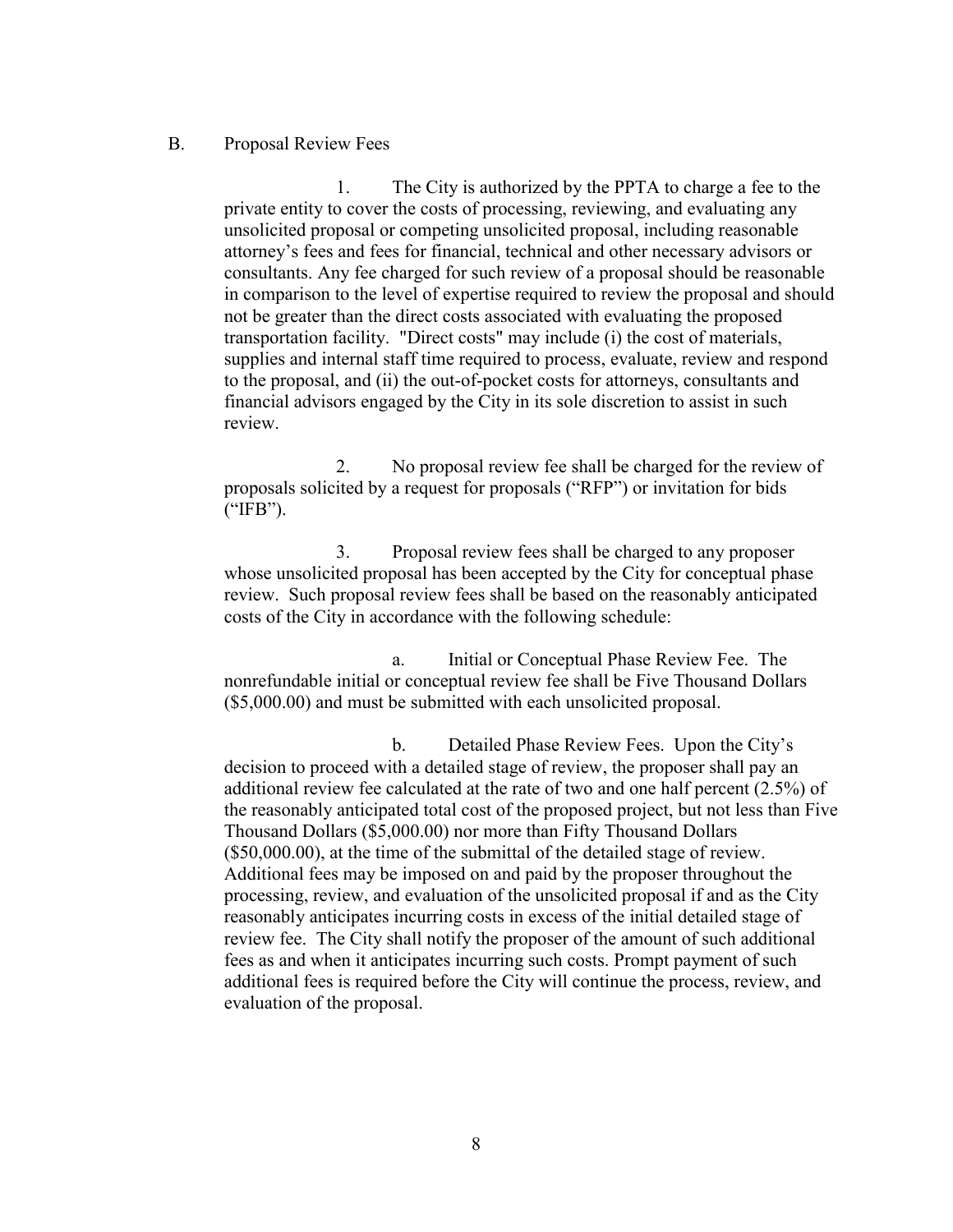### C. Service Contracts

 The City may contract with a private entity for transportation services to be provided by a qualifying transportation facility in exchange for such service payments and other consideration as the City may deem appropriate.

### D. Reservation of Rights

In connection with any proposal or qualifying transportation facility, the City shall have all rights available to it by law in administering these Guidelines, including without limitation, the right in its sole, unfettered discretion to:

- 1. Reject any or all proposals at any time, for any reason. Proposers shall have no recourse against the City for such rejection. Proposers will be notified in writing of such rejection in accordance with these Guidelines.
- 2. Terminate evaluation of any and all proposals at any time.
- 3. Suspend, discontinue and/or terminate Interim or Comprehensive Agreement negotiations with any proposer at any time before the authorized execution of an Interim or Comprehensive Agreement by all parties.
- 4. Negotiate with a proposer without being bound by any provision in its proposal.
- 5. Request or obtain additional information about any proposal.
- 6. Issue addenda to and/or cancel any request for proposals ("RFP") or invitation for bids ("IFB").
- 7. Revise, supplement or withdraw all or any part of these Guidelines at any time and from time to time. Any significant revision, supplementation or withdrawal of all or any part of these Guidelines shall be approved by the City Council. The City Manager is authorized to make minor changes, adjustments, revision, supplementation or withdrawal of any part of these Guidelines.
- 8. Modify the standard fee schedule as stated in these Guidelines for a specific proposal or for all future proposals.
- 9. Decline to return any and all fees required to be paid by proposers hereunder.
- 10. Request revisions to conceptual or detailed proposals.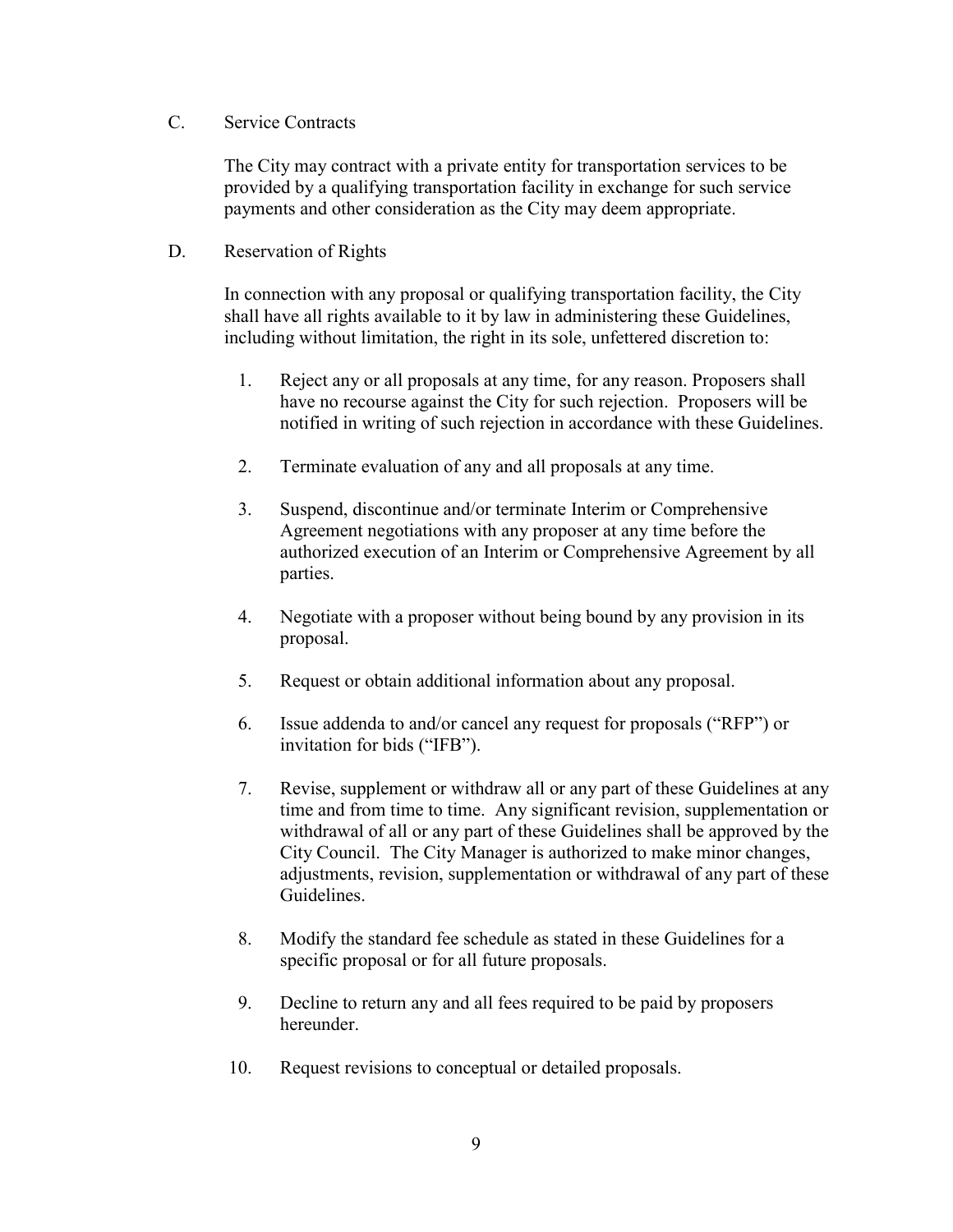11. Submit a proposal for review by outside consultants or advisors selected by the City without notice to the proposer. Such consultants or advisors shall be advised of, and required to, maintain the confidentiality or information that has been designated as confidential, and to refer all requests for such information to the City.

Under no circumstances shall the City be liable for, or reimburse, the costs incurred by proposers, whether or not selected for negotiations, in developing proposals or in negotiating agreements. Any and all information the City makes available to proposers shall be as a convenience to the proposer and without representation or warranty of any kind. Proposers may not rely upon any oral responses to inquiries. If a proposer has a question regarding application of these Guidelines, the proposer must submit the question in writing and the City will respond in writing as it determines appropriate.

E. Virginia Freedom of Information Act

All proposals submitted to the City become the property of the City and are subject to the Virginia Freedom of Information Act ("FOIA") (Virginia Code § 2.2-3700 et seq.). Proposers are advised to familiarize themselves with FOIA to ensure that documents identified as confidential or proprietary will not be subject to disclosure under FOIA.

In accordance with Virginia Code § 2.2-3705.6(11) of the FOIA, proposals and records voluntarily submitted to the City under the PPTA are subject to disclosure except to the extent that they relate to (i) confidential proprietary records submitted to the City under a promise of confidentiality, or (ii) memoranda, working papers, or other records related to proposals if making public such records would adversely affect the financial interest of the City or private entity or the bargaining position of either party. Proprietary, commercial or financial information, balance sheets, financial statements, or trade secrets provided by a private entity as evidence of its qualifications are not considered procurement records. Once a Comprehensive Agreement has been entered into, and the process of bargaining of all phases or aspects of the Comprehensive Agreement is complete, the City shall make the procurement records available upon request in accordance with § 2.2-4342 of the Code of Virginia.

Subsection 33.2-1803(H) of the PPTA requires the City to take appropriate action to protect confidential proprietary information submitted by a private entity. In order for confidential proprietary information to be excluded from disclosure under FOIA, the private entity must (i) invoke the exclusion when the data or materials for which protection from disclosure is sought are submitted to the City, (ii) identify the data or other materials for which protection from disclosure is sought, and (iii) state the reasons why exclusion from disclosure is necessary. The City is authorized and obligated to protect only confidential proprietary information, and thus will not protect any portion of a proposal from disclosure if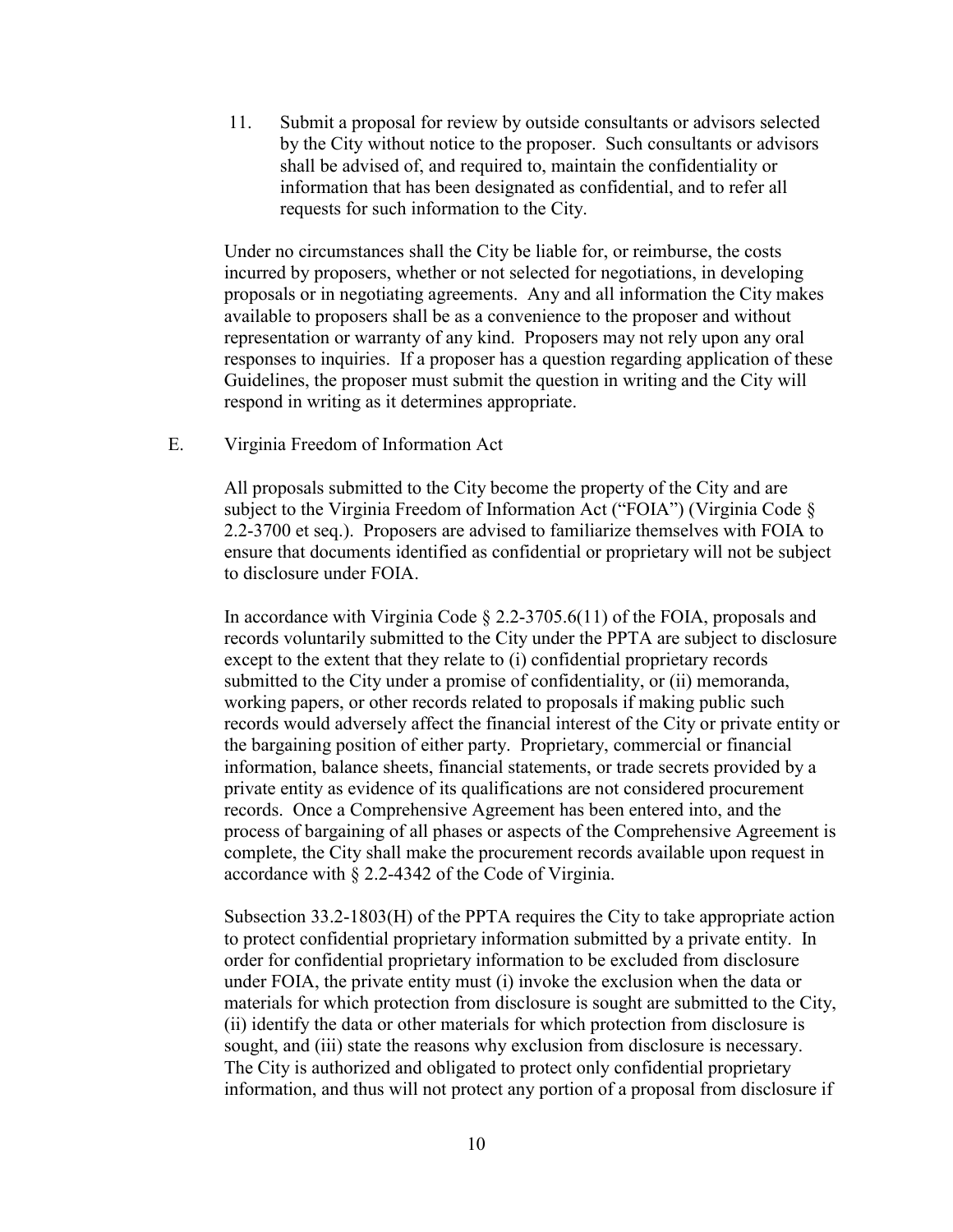the entire proposal has been designated confidential by the proposer without reasonably differentiating between proprietary and non-proprietary information contained herein.

Upon timely receipt of a request that designated portions of a proposal be protected from disclosure as confidential and proprietary, the City shall determine whether such protection is appropriate under applicable law and, if appropriate, the scope of such appropriate protection, and shall communicate its determination to the proposer. Upon a final determination by the City to accord less protection than requested by the proposer, the proposer will be accorded an opportunity to withdraw its proposal. A proposal so withdrawn will be treated in the same manner as a proposal not accepted for publication and conceptual-phase consideration as provided below.

F. Use of Public Funds

Virginia constitutional and statutory requirements and City ordinances and policies as they apply to appropriation and expenditure of public funds shall apply to any Interim or Comprehensive Agreement entered into under the PPTA. Accordingly, the processes and procedural requirements associated with the expenditure or obligation of public funds shall be incorporated into planning for any PPTA project.

G. Applicability of Other Laws

The applicability of the Virginia Public Procurement Act (the "VPPA") is as set forth in the PPTA. In soliciting or entertaining proposals under the PPTA, the City shall also comply with applicable federal, state and local laws, including FOIA, not in conflict with the PPTA. Likewise, in submitting proposals and in developing or operating facilities under the PPTA, private entities shall comply will applicable federal, state, and local laws.

Nothing in these Guidelines or in an Interim or Comprehensive Agreement entered into pursuant to these Guidelines shall be deemed to enlarge, diminish or affect the authority or Supremacy, if any, of any Federal, State or Local Government laws, or any agency or instrumentality thereof.

H. Schedule

The City will make every attempt to complete the procurement process expeditiously. However, variations in any schedule may be necessary due to the volume, complexity of proposals received, the need for further information, timely cooperation by proposer, or other unanticipated circumstances. The following schedule is provided for illustrative purposes and depicts the time frames within which the City anticipates completion of each phase of the proposal selection process.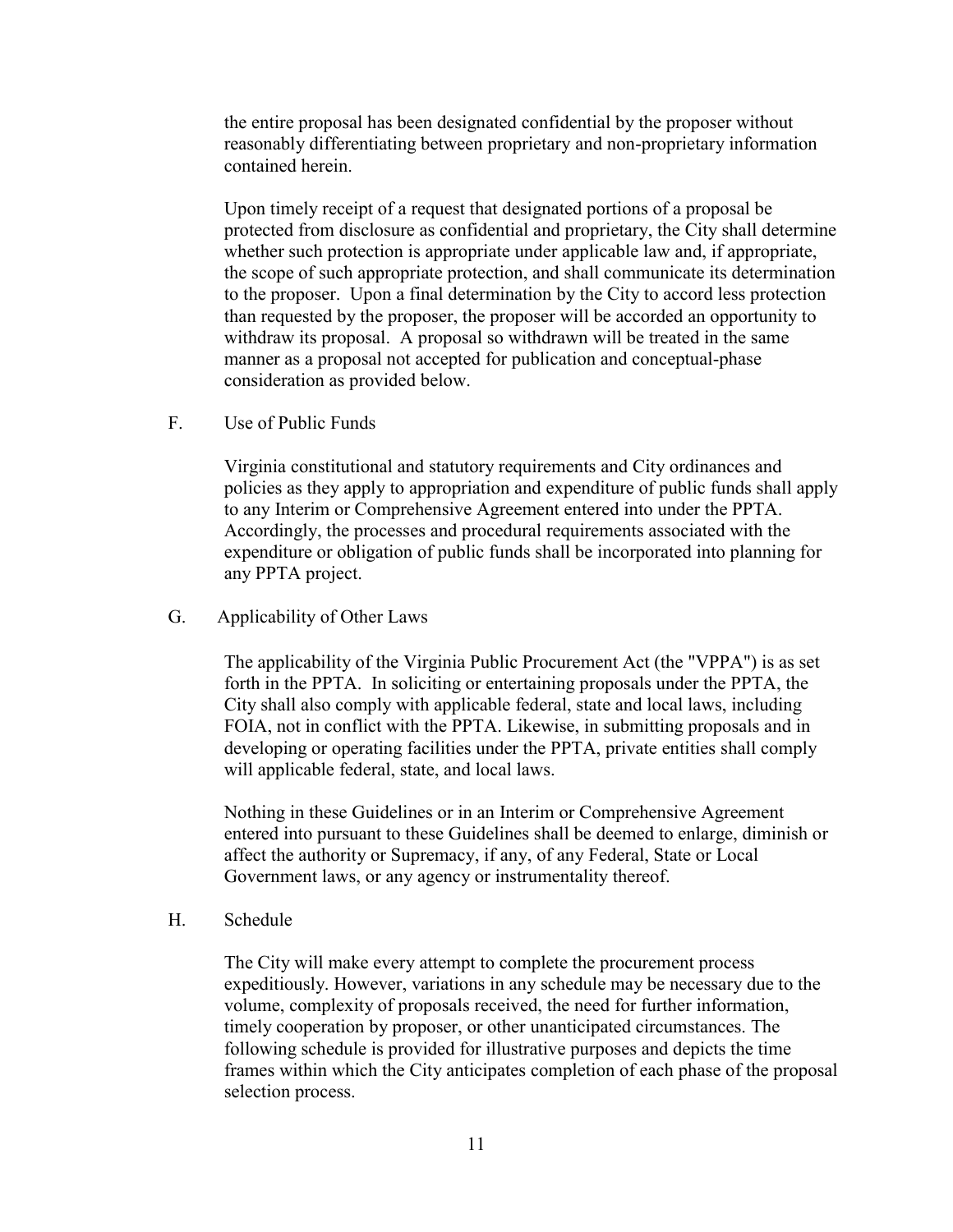| Initial/Conceptual Stage Review                       | $1 - 3$ Months  |
|-------------------------------------------------------|-----------------|
| <b>Receipt of Competitive Proposals</b>               | $1 - 2$ Months  |
| Selection of Proposal for Detailed Stage Review       | $1 - 3$ Months  |
| <b>Detailed Stage Review</b>                          | $8 - 14$ Months |
| Final Project Selection – City Council Considerations | $1 - 3$ Months  |
| Negotiation of Interim or Comprehensive Agreement     | $2 - 12$ Months |

Any solicitations pursuant to these guidelines will contain estimated schedules for each phase. All proposals advanced to the second phase will be provided a schedule for evaluation of the proposals.

The City shall provide a prioritized documentation, review, and selection process for qualifying transportation facilities that have approved or pending state and federal environmental clearances, secured significant right of way, have previously allocated significant state or federal funding, or exhibit other circumstances that could reasonably reduce the amount of time to develop and/or operate the qualifying transportation facility.

### **III. SOLICITED PROPOSALS**

The City may issue RFPs inviting proposals from private entities to develop and/or operate qualifying transportation facilities as defined in the PPTA. The City may use a two-part proposal process consisting of an initial conceptual phase and a detailed phase*.* An RFP shall invite proposers to submit proposals on individual transportation facilities identified by the City Council. The City will set forth in the RFP the format and supporting information that is required to be submitted, consistent with the provisions of the PPTA.

The RFP will specify, but not necessarily be limited to, information and documents that must accompany each proposal and the factors that will be used in evaluating the submitted proposals. The RFP will also contain or incorporate by reference other applicable terms and conditions, including any unique capabilities or qualifications that will be required of the private entities submitting proposals. The RFP will be posted in such public areas as are normally used for posting of the City's notices, including the City's website. Notices may also be published in newspapers or other publications of general circulation. Pre-proposal conferences may be held as deemed appropriate by the City.

No fees shall be charged for processing, reviewing or evaluating a solicited proposal.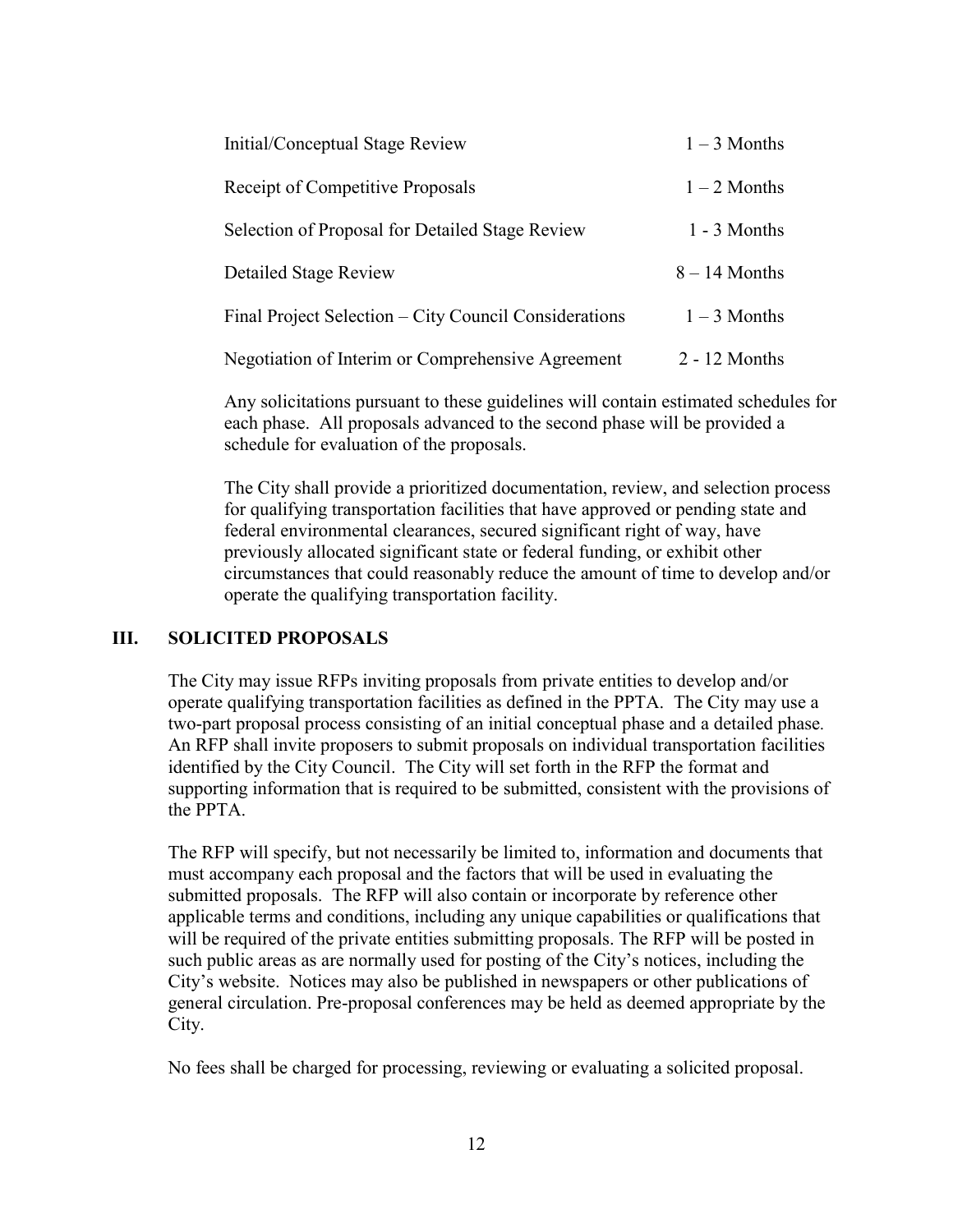### **IV. UNSOLICITED PROPOSALS**

The Act permits responsible public entities such as the City to receive, evaluate and select for negotiation unsolicited proposals from private entities to develop and/or operate qualifying transportation facilities under their jurisdiction. The City will evaluate unsolicited proposal whenever received so long as the proposals meet the requirements of the Act and these Guidelines. Once a proposal is received and deemed by the City to meet all legal and policy requirements for initial review, as set out in the Act and these Guidelines, the City will publish a notice accepting such proposal for initial review and inviting others to submit competing proposals. If federal aid funds are anticipated in the project, the proposer will also notify the Federal Highway Agency.

If state aid funds are anticipated in the project, the proposer will also notify the Virginia Department of Transportation.

The City may publicize its needs and may encourage interested parties to submit proposals subject to the terms and conditions of the PPTA. When such a proposal is received without issuance of an RFP, the proposal shall be treated as an unsolicited proposal.

- A. Decision to Accept and Consider Unsolicited Proposal; Notice
	- 1. Upon receipt of any unsolicited proposal or group of proposals and payment of the required fee or fees (as set out in these Guidelines) by the proposer or proposers, the Selection Committee will recommend whether to reject the unsolicited proposal or accept the unsolicited proposal for publication and further, conceptual-stage consideration. Upon receipt of the Selection Committee's recommendation, the City Manager will decide whether to recommend to the City Council that the unsolicited proposal be accepted. The City Council will receive all unsolicited proposals forwarded by the City Manager and decide whether to approve them for publication and further conceptual-stage consideration. The criteria used to determine the acceptability of a proposal shall include but not be limited to the requirements set out in Section 33.2-1803(C) of the Virginia Code.
	- 2. If the City Council chooses to accept an unsolicited proposal for conceptualstage consideration, the City shall post a notice in a public area regularly used by the City for posting of public notices and on the City's website and on the Virginia Department of General Services Electronic Procurement Website for a period of not less than 120 days. The City shall also publish the same notice in one or more newspapers or periodicals of general circulation in the City to notify any parties that may be interested in submitting competing unsolicited proposals. Interested parties shall have adequate time as specified in the notice to submit competing unsolicited proposals. The notice shall state that the City (i) has received and accepted an unsolicited proposal under the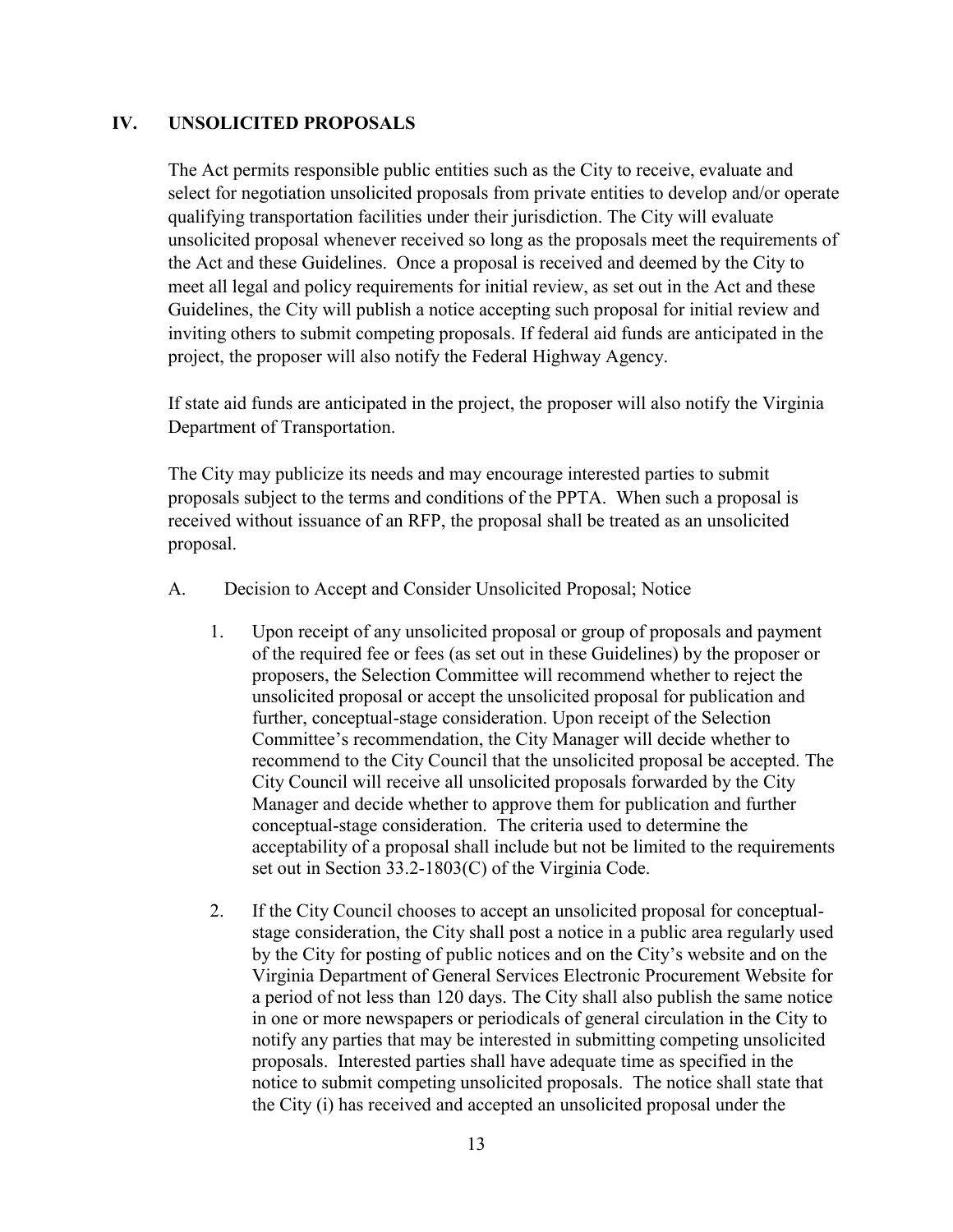PPTA, (ii) intends to evaluate the proposal, (iii) may negotiate a Comprehensive Agreement with the proposer based on the proposal, and (iv) will accept for simultaneous consideration any competing proposals that comply with these Guidelines that are received by the City within 120 days following the date of posting of the notice on the Virginia Department of General Services Electronic Procurement Website. The notice also shall summarize the proposed qualifying transportation facility or facilities, and identify its or their proposed locations and shall outline the opportunities that will be provided for public comment during the review process. Copies of unsolicited proposals shall be available upon request, subject to the provisions of the FOIA and the PPTA. At least one copy will be made available for public inspection at the Department of Public Works, 306 Cedar Road, 3<sup>rd</sup> Floor, Chesapeake, VA 23322.

- 3. Any proposal not accepted for conceptual-stage consideration will be returned, together with all fees and accompanying documentation, to the proposer.
- B. Review at the Conceptual Stage
	- 1. When two or more proposals are received, the City will determine at this initial stage of review whether it will proceed with the evaluation of the unsolicited proposals using standard procurement procedures consistent with the VPPA or procedures normally used by the City that are consistent with procurement of other than professional services through "competitive negotiation" as the term is defined in § 2.2-4301 and 2.2-4302.2 of the Code of Virginia. The City may reject any or all proposals.
	- 2. The Selection Committee shall review the original proposal and any competing proposals submitted during the notice period. Upon receipt of the Selection Committee's recommendation, the City Manager shall determine one of the following:
		- a. not to proceed further with any proposal;
		- b. to proceed to the detailed stage of review with the original proposal;
		- c. to proceed to the detailed stage with a competing proposal; or
		- d. to proceed to the detailed stage with multiple proposals.
	- 3. Discussions between the City and private entity about the need for infrastructure improvements shall not limit the ability of the City to later determine to use standard procurement procedures to meet its infrastructure needs. The City retains the right to reject any proposal at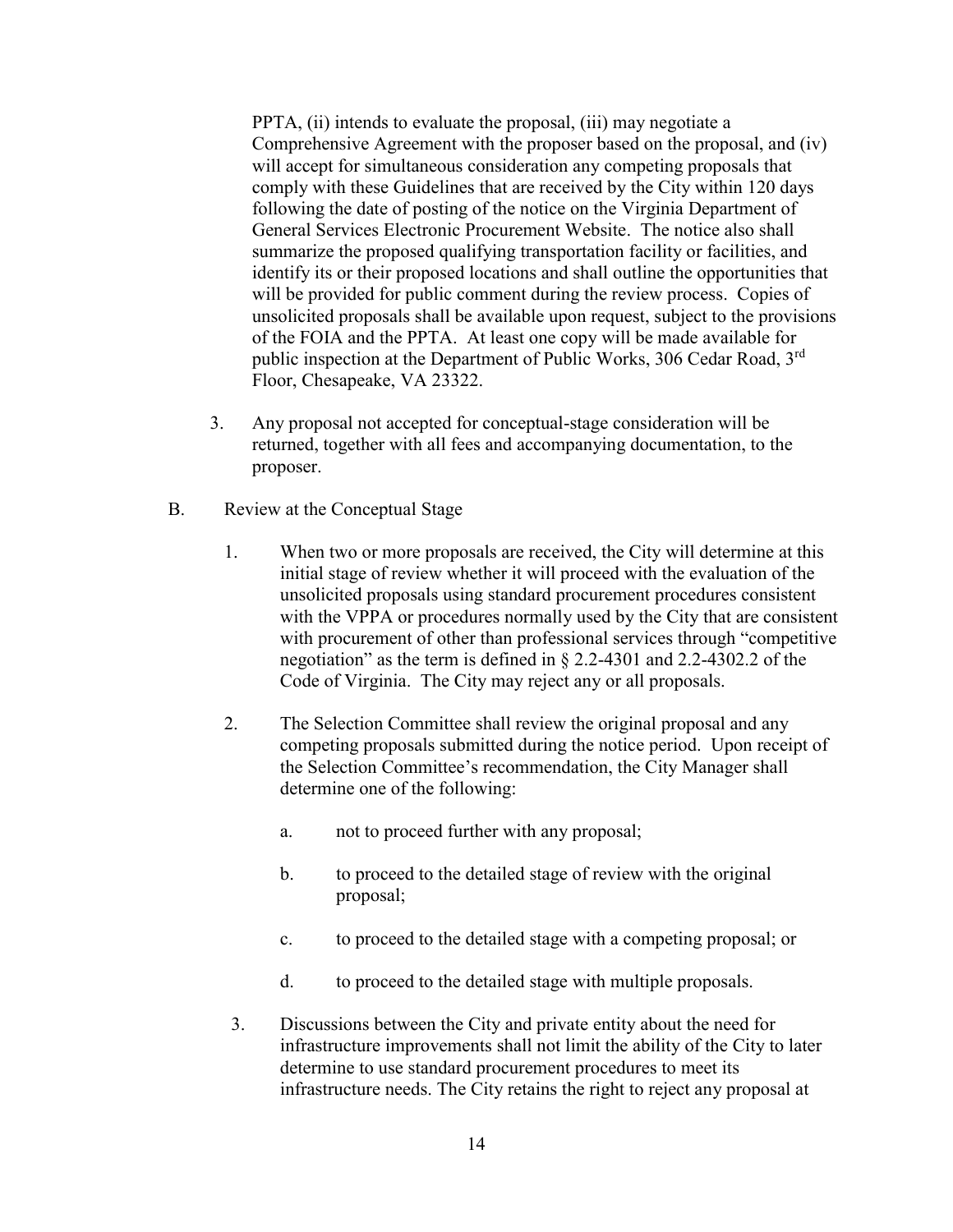any time for any reason prior to the execution of an Interim or Comprehensive Agreement.

# **V. PROPOSAL PREPARATION AND SUBMISSION AT CONCEPTUAL STAGE**

Each unsolicited conceptual proposal submitted to the City shall address the evaluation and selection criteria in the following areas: (1) Qualification and Experience; (2) Project Characteristics; (3) Project Financing; (4) Public Support; and (5) Project Compatibility. Solicited proposals may utilize the same evaluation criteria or develop specific criteria that are consistent with the priorities of the City and the attributes and merits of the RFP. The RFP shall be consistent with the goals and principles of these Guidelines. Any modifications in the evaluation and selection criteria will be noted in the RFP. The City reserves the right, at its sole discretion, to modify the evaluation and selection criteria to meet the needs of the project and the City.

A. Qualifications and Experience

Is the proposed team qualified, led, and structured in a manner that will clearly enable the team to complete the proposed project?

1. Description of Proposer

Does the proposer identify the legal structure, i.e., type of business entity, of the firm or team of firms making the proposal? Does it identify the organizational structure for the project, the management approach, and how each partner and major subcontractor in the structure fits into the overall team? Does it provide proof of a contract or memorandum of agreement between the parties? All members of the proposer's team, including major subcontractors known to the proposer, must be identified at the time a proposal is submitted for consideration for the conceptual stage. Identified team members, including major subcontractors, may not be substituted or replaced once a project is approved and Comprehensive Agreement entered into, without the prior written approval of the City. What is the status of the Virginia license of each partner, proposer, contractor, and major subcontractor?

2. Experience with Similar Infrastructure Projects

Have members of this team previously worked together developing, constructing, operating, improving or managing transportation infrastructure? Has the lead firm managed, or any of the member firms worked on, a similar project? Describe experience with projects similar to the proposed project. Did proposer complete projects within the original contract completion date and within the original contract amount? Did the owner assess liquidated damages?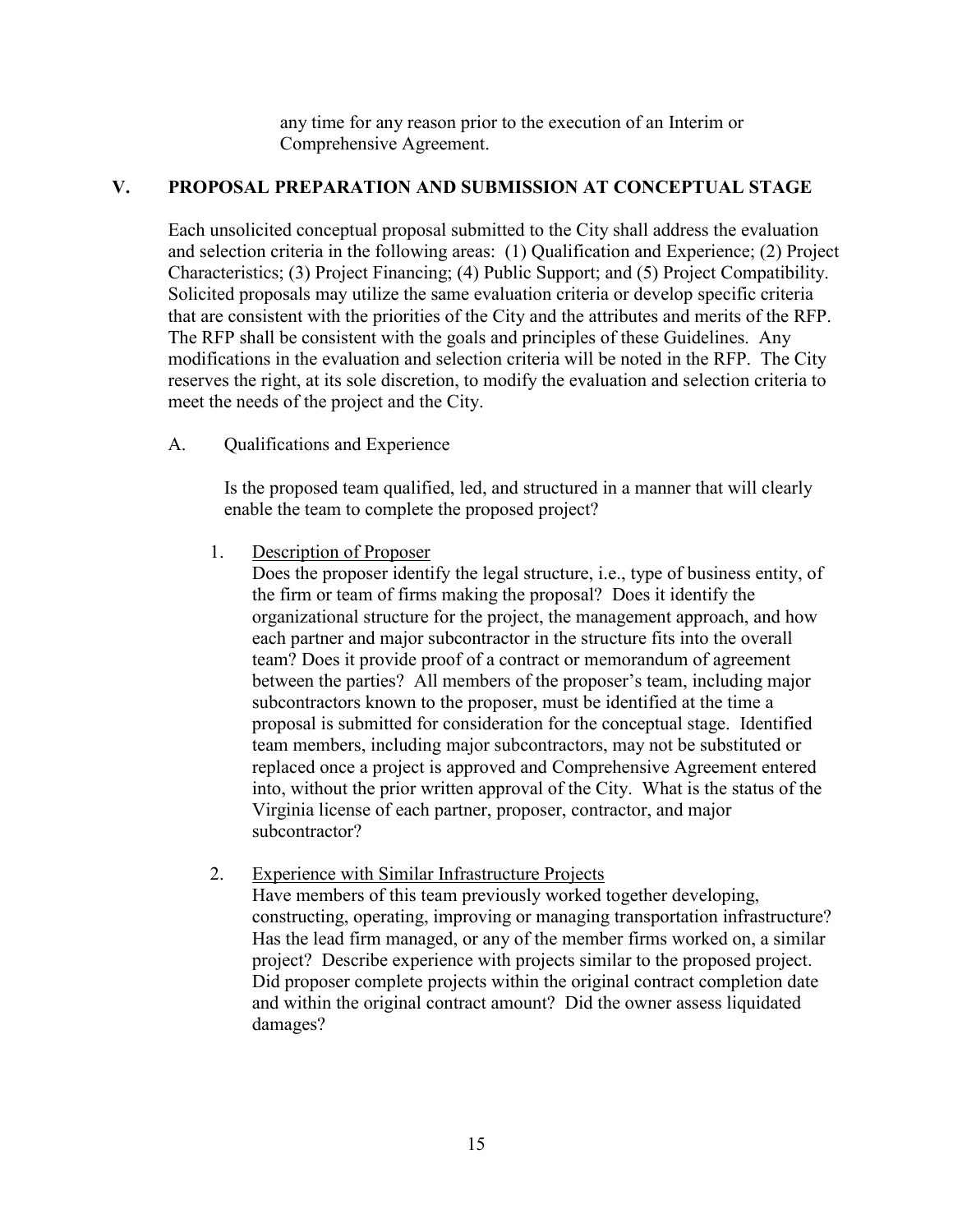### 3. Past Performance

Provide the following information for each firm or major subcontractor that will perform development and/or operation activities.

- a. A sworn certification by an authorized representative of the firm attesting to whether the firm is currently debarred or suspended by any federal, state, or local government entity.
- b. A completed qualification statement in a form acceptable to the City that reviews all relevant information regarding technical qualifications and capabilities, firm resources and business integrity of the firm, including but not limited to, bonding capacities, insurance coverage, and firm equipment. This statement shall also include a mandatory disclosure by the firm for the past three years, except as indicated, as to any of the following conduct:
	- (1) bankruptcy filings;
	- (2) liquidated damages;
	- (3) fines, assessments or penalties;
	- (4) judgments or awards in contract disputes;
	- (5) contract defaults, contract terminations;
	- (6) license revocations, suspensions, other disciplinary actions;
	- (7) prior debarments or suspensions by a governmental entity;
	- (8) denials of prequalification, findings of non-responsibility;
	- (9) minimum five years safety performance data, including numeric "Experience Modification Rating" and issuing insurance company, "Recordable Incidence Rates," "Lost Time Incidence Rates," "OSHA 200 Summary and OSHA 300A Forms," and OSHA violations, dates and disposition;
	- (10) violations of any federal, state or local criminal or civil law;
	- (11) criminal indictments or investigations; and
	- (12) legal claims filed by or against the firm.

# 4. Demonstration of Ability to Perform Work

What commitments has the team made to carry out the project? Does the team possess the necessary financial, staffing, equipment, and technical resources to successfully complete the project? Do the team and/or member firms have competing financial or workforce commitments that may inhibit successful completion and follow-through on this project? What is the proposed plan for obtaining sufficient numbers of qualified workers in all trades or crafts required for the project? What training programs, including but not limited to apprenticeship programs registered with the U.S. Department of Labor or a State agency, are planned to be in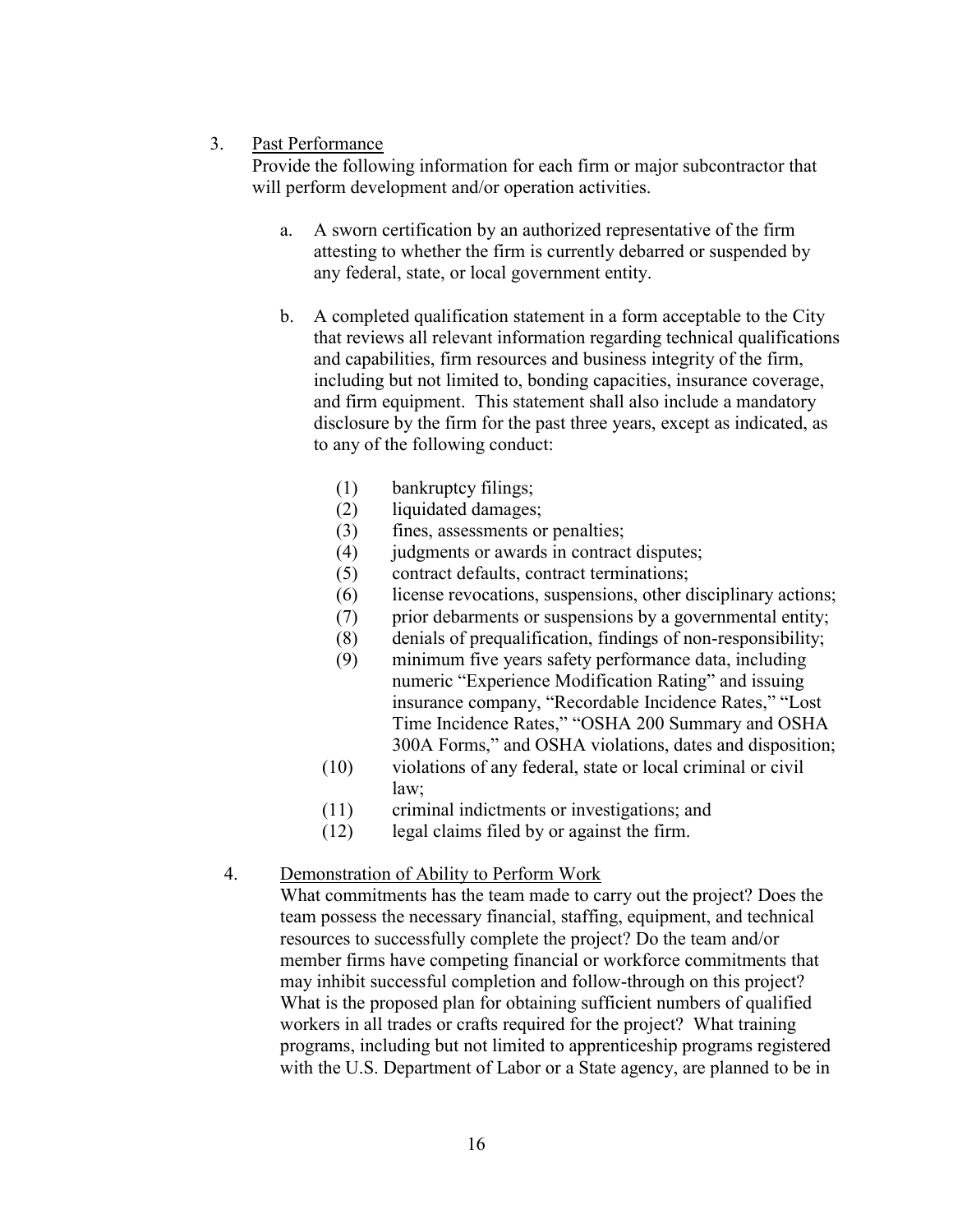place for employees of the firm and employees of any member of a consortium of firms?

5. Leadership Structure

Is one firm designated as lead on the project? Which firm is proposed to be the developer or operator under contract with the City? Does the organization of the team indicate a well thought out approach to managing the project? Did they provide a copy of the written agreement in place between members?

# 6**.** Project Manager's Experience

Is a project manager identified, and does this person work for the principal firm? If not, is there a clear definition of the role and responsibility of the project manager relative to the member firms? Does the project manager have experience leading this type and magnitude of project?

**7.** Management Approach

Have the primary functions and responsibilities of the management team been identified? Have the members of the team developed an approach to facilitate communication among the project participants? Has the firm adequately described its approach to communicating with and meeting the expectations of the City?

8. Project Ownership

Does the proposal identify the proposed ownership arrangements for each phase of the project and indicate assumptions on legal liabilities and responsibilities during each phase of the project?

# 9. Participation of Small Businesses, Businesses Owned by Women and Minorities, and Local Firms

What is the level of commitment and history of the proposer to use small, minority, and women-owned business enterprises in developing and implementing the project? To what extent will local subcontractors and suppliers be expected to participate in project development and implementation? Does the proposer offer job training opportunities to support the development and retention of an effective labor force throughout the life of the project? How will the proposer document and report on this commitment?

10. Safety Record and Plan

Does the proposal identify all construction partners' and subcontractors' safety records for a minimum of five years? Do these five years of records include: (i) the numeric Experience Modification Rating, the rating year, and name of issuing insurance company? (ii) a list of OSHA violations to include dates and disposition? (iii)Recordable Incidence Rates and Lost Time Incidence Rates? (iv) OSHA 200 Summary Forms and OSHA 300A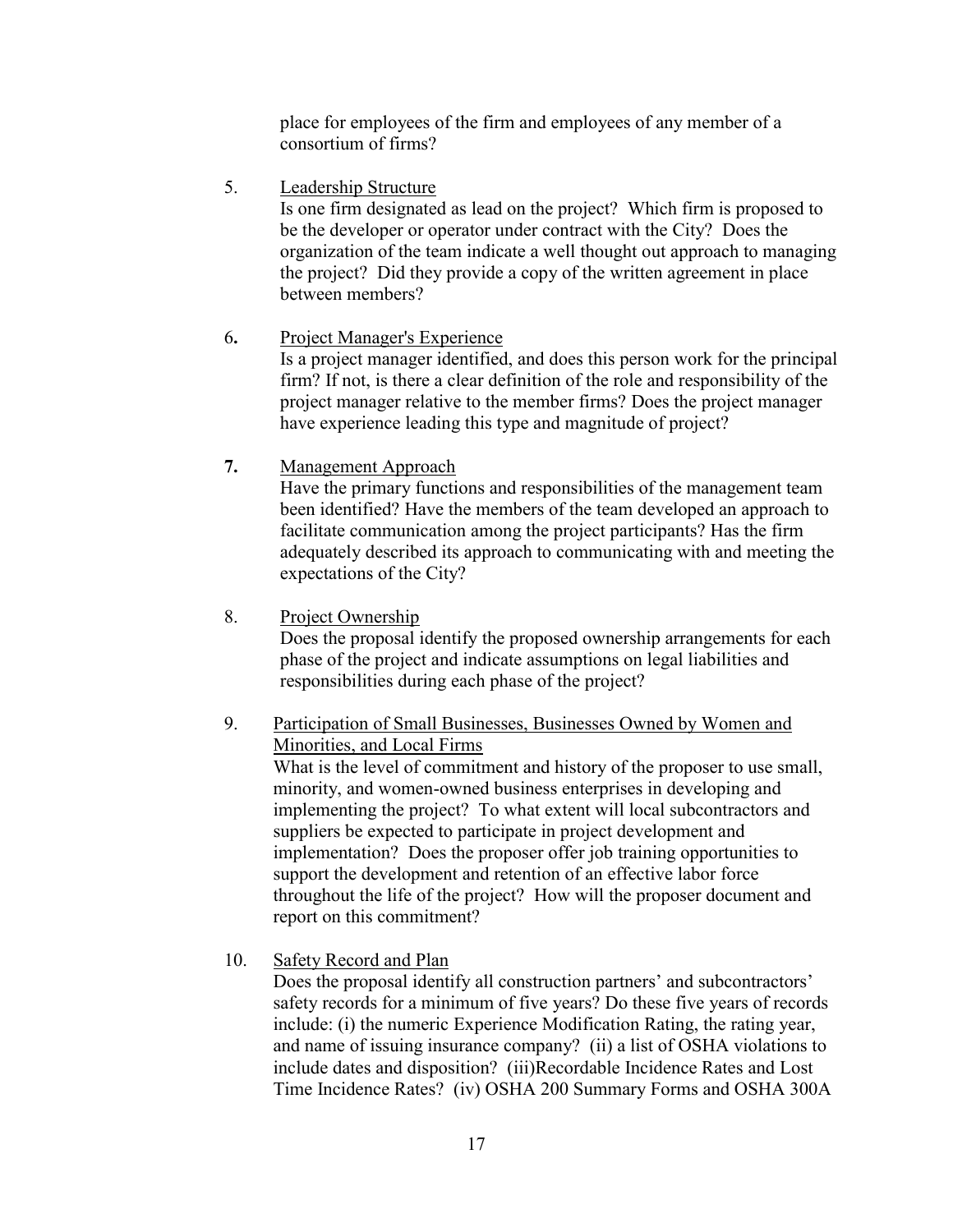Summary Forms or the information contained in these forms in a combined similar forma? Has a safety plan been developed and does it include means and methods for implementation and sustainability.

11. Liability

Is the liability structure among the team members clearly specified? Is there a written commitment to joint and several liability? If not, please explain why. Do they describe in detail the required parent company guarantees? Are there limits, qualifications, or caps on the proposer's liability and indemnification of the City?

- 12. Miscellaneous
	- a. Provide the names, addresses, and telephone number of persons within the firm or consortium of firms who may be contacted for further information.
	- b. Provide a current or most recent audited financial statement of the firm or firms and each partner with an equity interest of ten percent or greater.
	- c. Identify any persons known to the proposer who would be obligated to disqualify themselves from participation in any transaction arising from or in connection to the project pursuant to the Virginia State and Local Government Conflict of Interests Act, Chapter 31, § 2.2-3100 et seq. of Title 2.2.
- B. Project Characteristics

Is the proposed transportation facility technically feasible?

1. Project Definition

Is the project described in sufficient detail including a conceptual design, to determine the type and size of the project, the location of the project and all proposed interconnections with other transportation facilities, the areas that may be affected, and alternatives (e.g., alignments) that may need to be evaluated? Describe the assumptions used in developing the project. Is the project description prepared in a way that fully recognizes any City, state, or federal requirements to analyze other project alignments and alternatives?

2. Proposed Project Schedule

Is the time frame for project completion clearly outlined? Is the proposed schedule reasonable given the scope and complexity of the project? Does the proposal contain adequate assurances that the project will be completed and will be completed on time? Does the proposed schedule include sufficient time for City review and does it contain an estimated time of completion?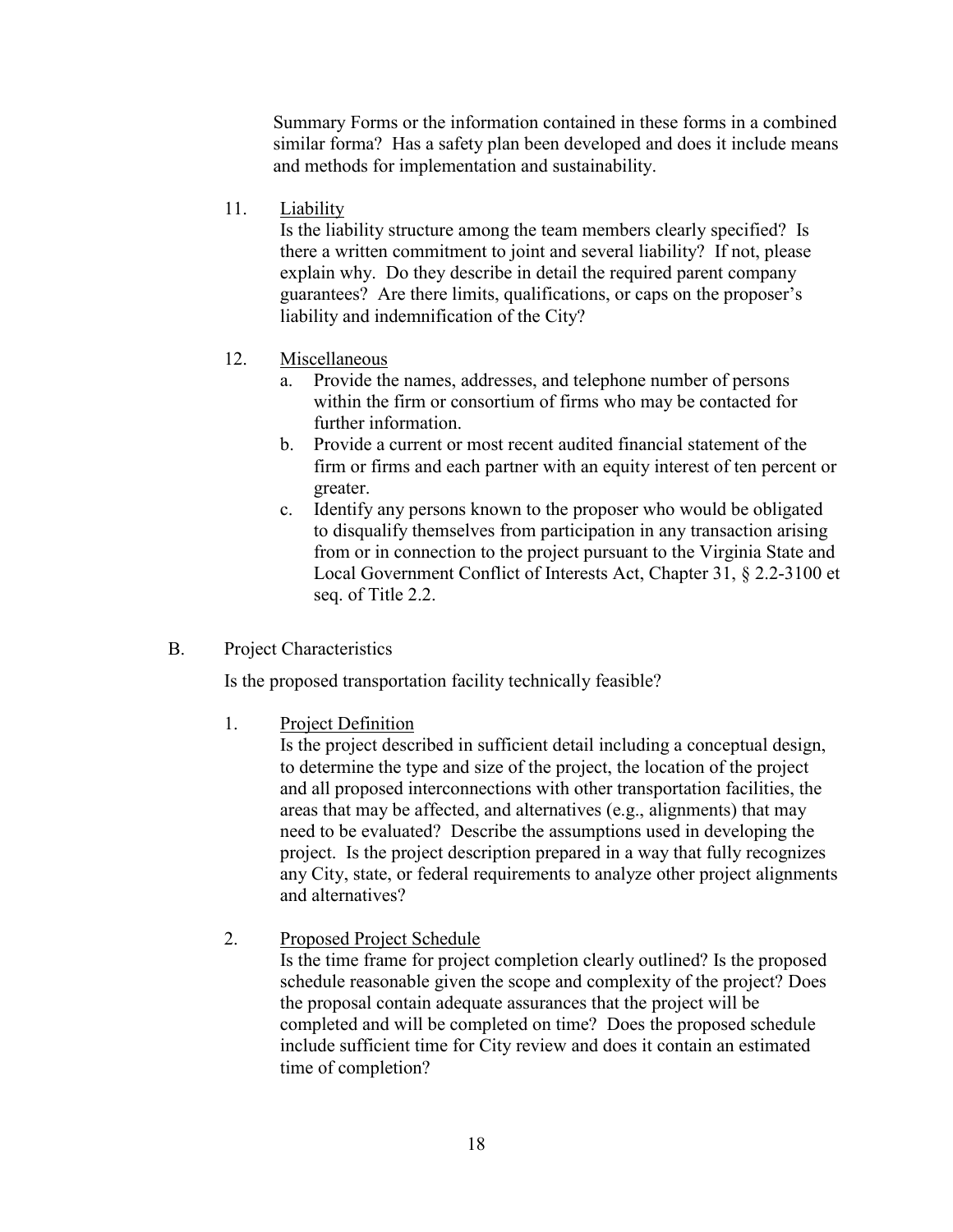3. Operation

Does the proposer present a reasonable statement setting forth plans for operation of the facility, including a schedule defining initiation of operations?

4. Technology

Is the proposal based on proven technology? What is the degree of technical innovation associated with the proposal? Does the technology proposed maximize interoperability with relevant local and statewide transportation technology?

# 5. Conforms to Laws, Regulations, and Standards

Is the proposed project consistent with applicable City, state, and federal codes, statutes and regulations, or reasonably anticipated modifications of City, state, federal codes, statutes, regulations or standards? Does the proposed design meet appropriate City, state, and federal standards?

- 6. Federal Permits and Oversight Will the project require some level of federal involvement or oversight? Does the proposal include how federal regulatory and approval issues will be addressed?
- 7. Meets/Exceeds Environmental Standards Is the proposed project consistent with applicable City, state and federal environmental statutes and regulations? Does or will the proposed design meet appropriate City, state or federal environmental standards? Does the proposal adequately address air quality conformity?

# 8. Federal, State and Local Permits and Approvals

Does the proposal list the required permits and schedule to obtain them? Are there negative impacts (social, economic, and environmental) known for the project? If so, is there a mitigation plan identified? Are alternatives to standards or regulations needed to avoid those impacts that cannot be mitigated?

9. Rights of Way

Does the proposal set forth the method by which the private entity proposes to secure all property interests required for the transportation facility?

10. Maintenance

Does the proposer have a schedule and plan to maintain this facility in conformance with standards acceptable to the City? Does the proposal clearly define assumptions or responsibilities during the operational phase including law enforcement, legal liability, user fee collection and maintenance?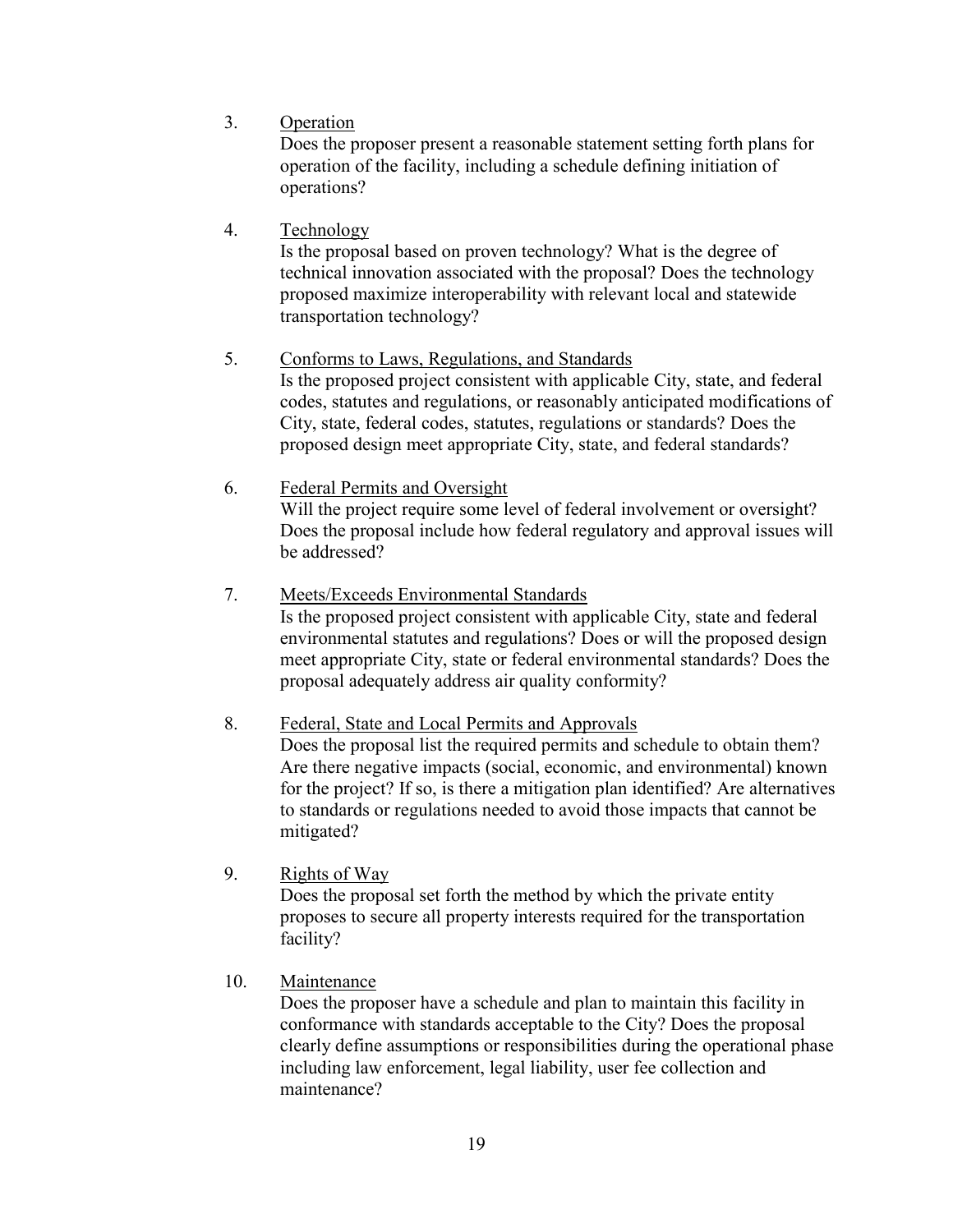11. City Work

Has the proposal identified and fully described any work to be performed by the City?

C. Project Financing

Has the proposer provided a financial plan and financial guarantees which will allow for access to the necessary capital to finance the facility or facilities?

1. Estimate and Methodology

Has the proposer provided a preliminary estimate and methodology of the cost of the work by phase, segment, or both?

2. Plans

Has the proposer submitted a plan for the development, financing, and operation of the project showing the anticipated scheduled on which funds will be required, described the anticipated costs of and proposed sources and uses for such funds, and included any supporting due diligence studies, analyses, or reports?

3. Financing

Does the proposer demonstrate evidence of its ability and commitment to provide sufficient equity in the project as well as the ability to obtain the other necessary financing? Is the financial information submitted on the proposal sufficient to determine the proposer's capability to fulfill its obligations described in the project proposal?

4. Financial Plan

Does the financial plan demonstrate a reasonable basis for funding project development and operations? Are the assumptions on which the plan is based well defined, discussed, and reasonable in nature? Are the plan's risk factors and methods for dealing with same been identified and apportioned appropriately? Are the planned sources of funding and financing realistic? Does the financial plan include an analysis of proposed service fees? Does the proposer commit to sharing risk and/or cost on the project? Does the proposer clearly identify any necessary public funds to develop and/or operate the project?

5. Estimated Cost

 Is the estimated cost of the facility reasonable in relation to the cost of similar projects? A significant portion of the final determination will rely on a cost/benefit analysis.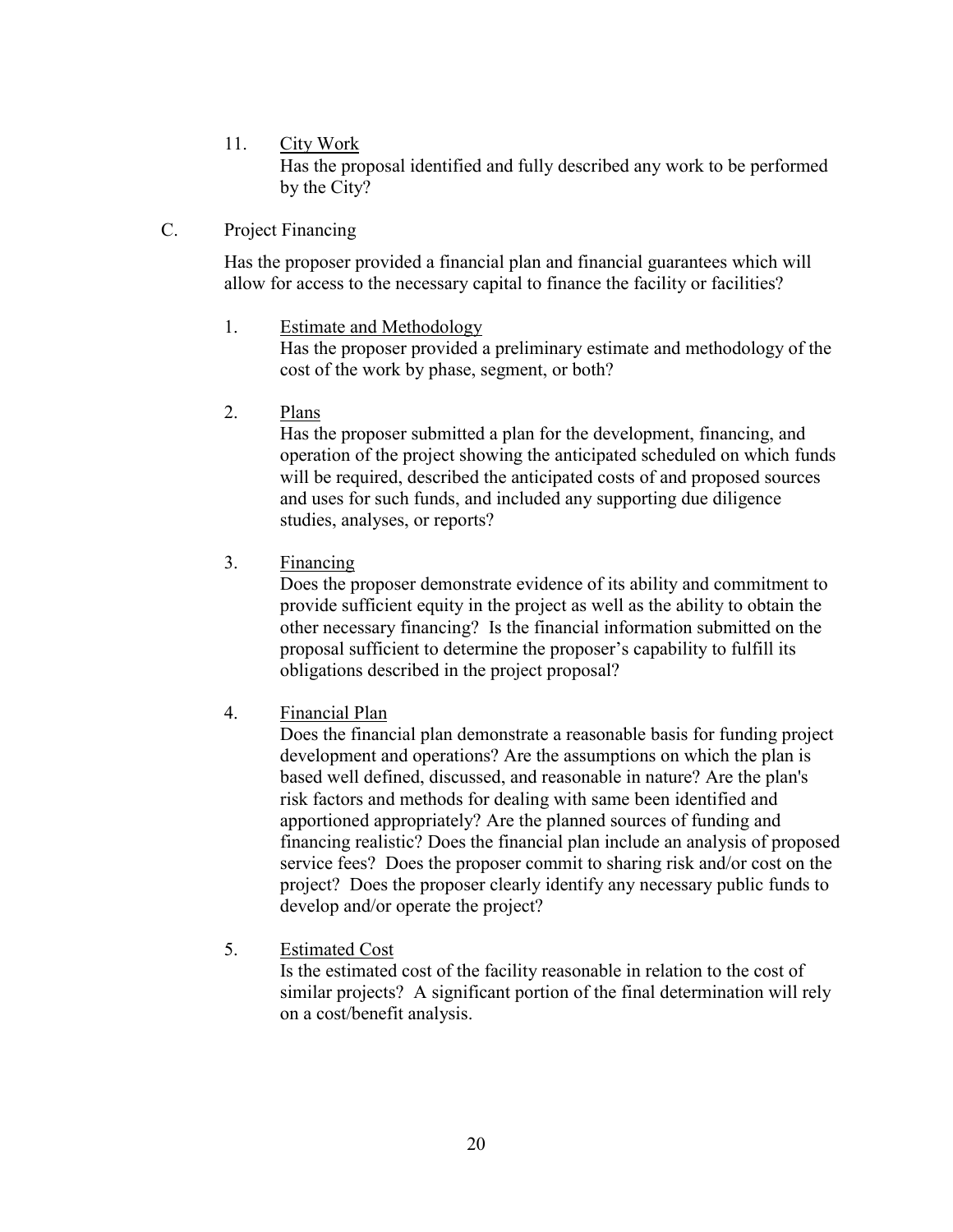6. Life Cycle Cost Analysis

 Does the proposal include an appropriately conducted analysis of projected rate of return and life-cycle cost estimate of the proposed project and/or facility?

7. Concessions

Does the proposer clearly identify and quantify the public sector commitments for financing and duration of the project under its operation, both one-time and on-going, and the timing of such commitment?

D. Public Support

Has the proposer garnered sufficient public support for the proposed project?

1. Community Benefits

Who will benefit from the project, how they will benefit, and how will the project benefit the overall transportation system? Will this project bring a significant transportation and economic benefit to the City, the region, and/or the state? Are there ancillary benefits to the City because of the project? Are there adequate commitments to quantify and evaluate these benefits over the life of the project? What are the community benefits, including the economic impact the project will have on the City in terms of amount of tax revenue to be generated for the City, the number of jobs generated and level of pay and fringe benefits of such jobs, the training opportunities for apprenticeships and other training programs generated by the project and the number and value of subcontracts? Is the local workforce adequate to staff the development and operations activities?

2. Public and Government Support

What is the extent of support or opposition for the project? Does the project proposal demonstrate an understanding of City and regional transportation issues and needs, as well as the impacts this project may have on those needs? Is there a demonstrated ability to work with the community?

3. Public Involvement Strategy

What strategies are proposed to involve appropriate government officials in developing this project? What level of community involvement has been identified for the project? Is there a clear strategy for informing, educating and obtaining community input through the development and life of the project?

# E. Benefits and Project Compatibility

Is the proposed project beneficial and compatible with appropriate transportation and land use plans?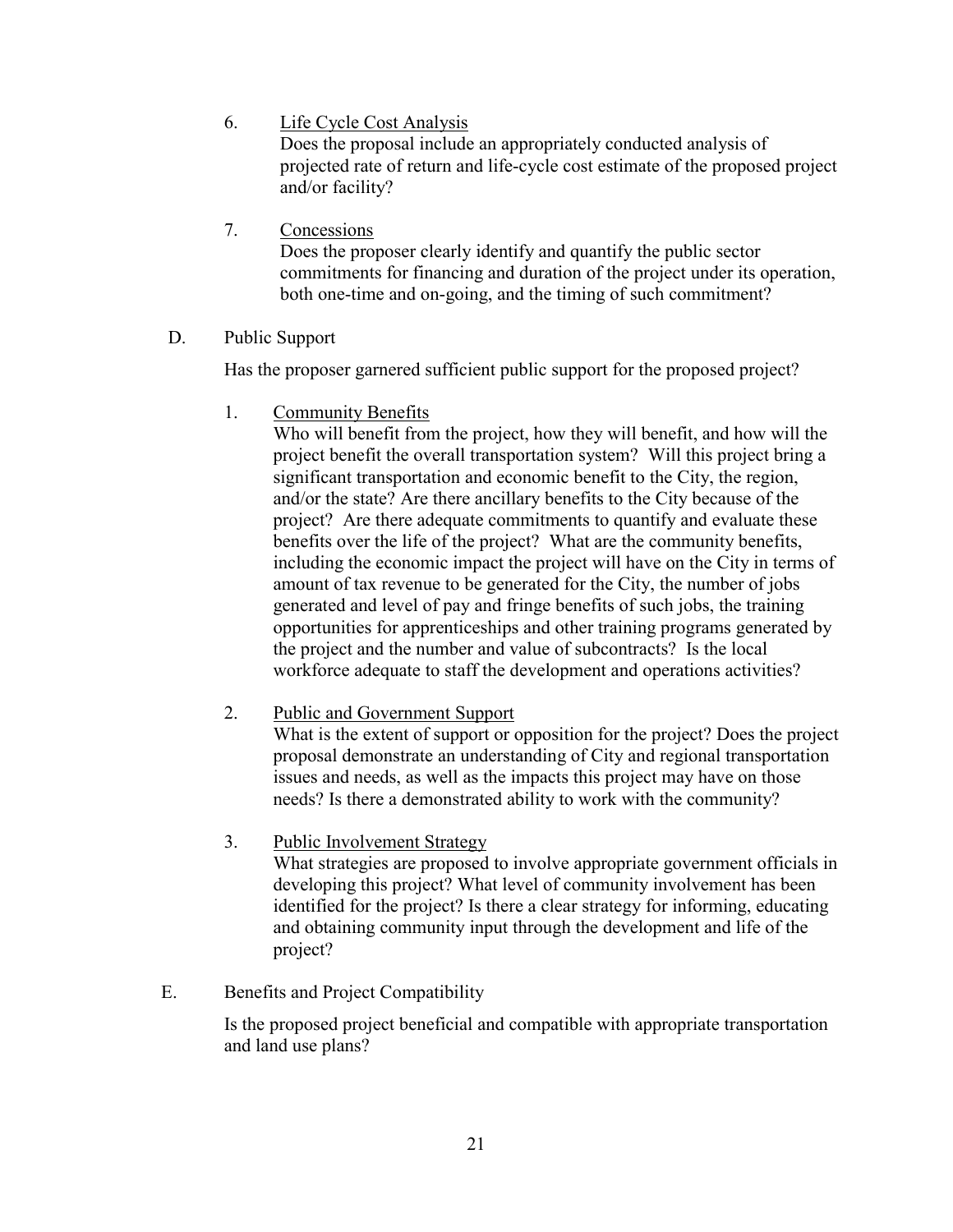- 1. Compatibility with the Existing Transportation System Does this project propose improvements that are compatible with the present and planned transportation system? Does the project provide continuity with existing and planned state and local facilities?
- 2. Fulfills Policies and Goals Does the proposed project help achieve performance, safety, mobility, or transportation demand management goals? Does the project improve connections among the transportation modes?
- 3. Enhance Community-Wide Transportation System Are there identified project benefits to the affected community transportation system? Does this project enhance adjacent transportation facilities?
- 4. Address the Needs of the Local, Regional and State Transportation Plans Does the project address the needs of the state, regional, and local transportation plans? Is the project in the regions long range transportation plan? Does the project support improving safety, reducing congestion, increasing capacity, and/or enhancing economic efficiency?
- 5. Land Use Impacts

Has the proposed project been coordinated with the City's Comprehensive and capital improvements plans? What steps have been proposed with City officials to coordinate land use with proposed transportation facilities?

6. Economic Development Will the proposed project enhance the City's economic development efforts? Is the project critical to attracting or maintaining competitive industries and businesses to the City, consistent with stated objectives?

# **VI. FORMAT FOR SUBMISSIONS AT DETAILED STAGE**

If the City Manager decides to proceed to the detailed stage of review with one or more proposals, the following information (with respect to the transportation facility or facilities that the private entity proposes to develop and/or operate as a qualifying transportation facility) must be provided in writing by the proposer unless specifically waived in writing by the City Manager.

 A. A topographical map (1:2,000 or other appropriate scale) depicting the location of the transportation facility or facilities.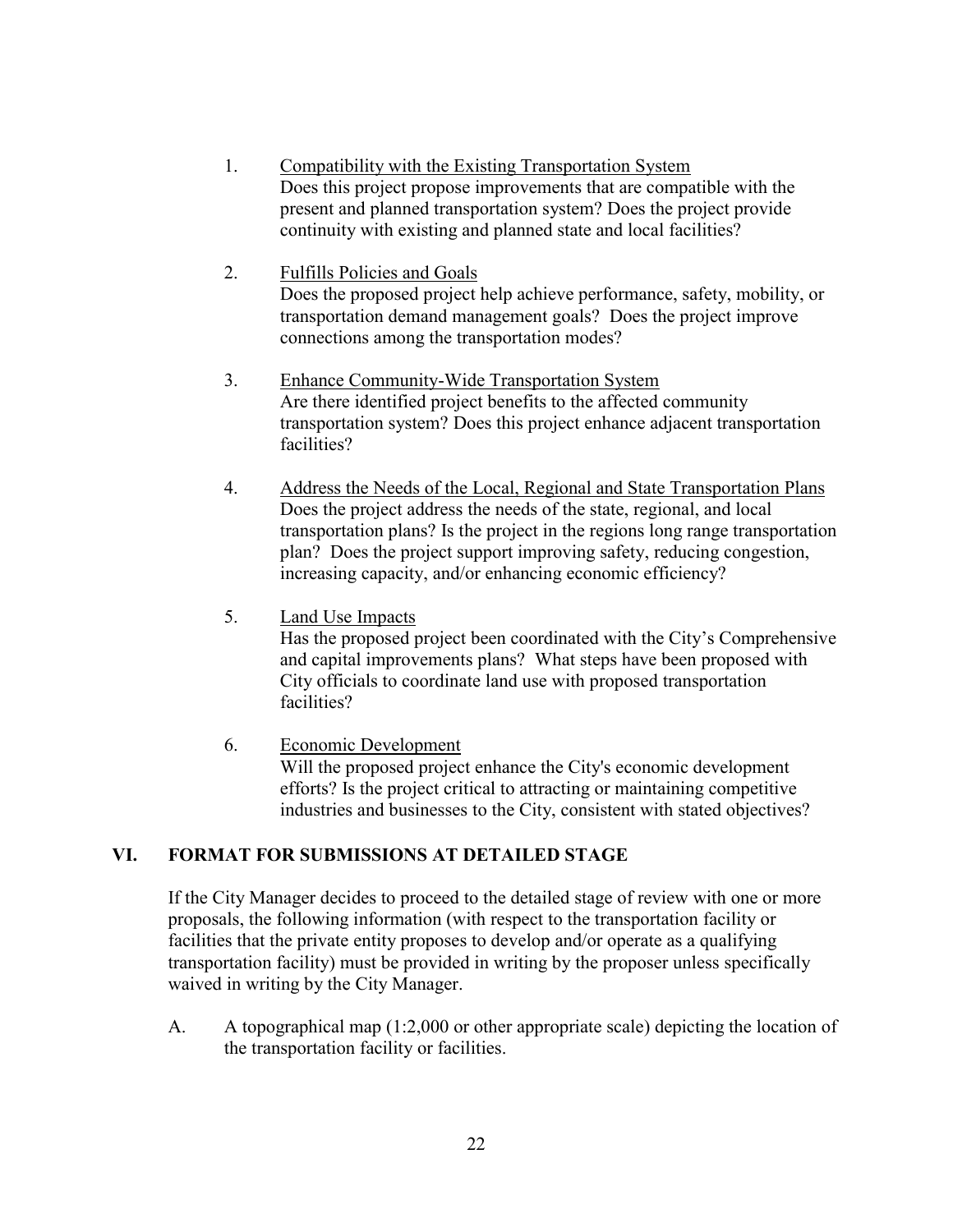- B. A description of the transportation facility or facilities, including the conceptual design of such facility or facilities and all proposed interconnections with other transportation facilities.
- C. The proposed date for development and/or operation of the transportation facility or facilities along with an estimate of the life-cycle costs of the transportation facility or facilities as proposed.
- D. A statement setting forth (i) the method by which the private entity proposes to secure any property interests required for the transportation facility; (ii) the names and addresses of the owners of such property interests; and (iii) a list of any property the proposer intends to request the City to condemn.
- E. Information relating to the current transportation plans, if any, of each affected jurisdiction.
- F. A list of all permits and approvals required for developing and/or operating improvements to the transportation facility or facilities from local, state, or federal agencies and a projected schedule for obtaining such permits and approvals.
- G. A list of public utility facilities, if any, that will be crossed by the transportation facility or facilities and a statement of the plans of the private entity to accommodate such crossings.
- H. A statement setting forth the private entity's general plans for developing and/or operating the transportation facility or facilities, including identification of any revenue, public or private, or proposed debt or equity investment by the private entity;
- I. The names and addresses of the persons who may be contacted for further information concerning the request.
- J. Information on how the private entity's proposal will address the needs identified in the appropriate state, regional, or local transportation plans by improving safety, reducing congestion, increasing capacity, and/or enhancing economic efficiency.
- K. Detailed description of the proposed participation of, use by, and financial involvement of the City.
- L. A list of public facilities or other public improvements that will be required by the City to complete the project.
- M. A detailed listing of all firms that will provide specific design, construction and completion guarantees and warranties, and a brief description of such guarantees and warranties.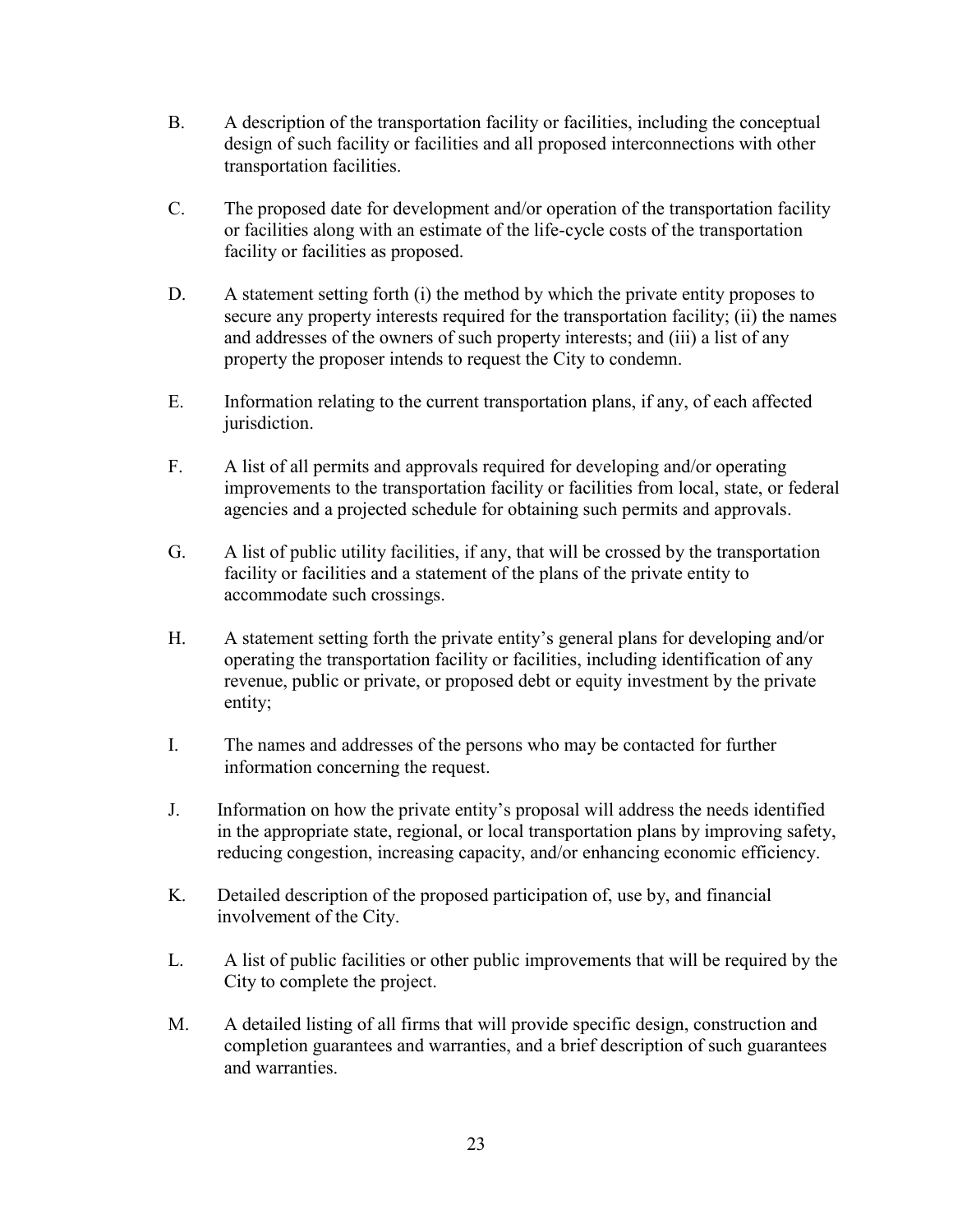- N. A total life-cycle cost specifying methodology and assumptions of the transportation facility or facilities and the proposed project start date. Include anticipated commitment of all parties; equity, debt, and other financing mechanisms and a schedule of project revenues and project costs. The life-cycle cost analysis should include, but not be limited to, a detailed analysis of the projected return, rate of return, or both, expected useful life of the facility and estimated annual operating expenses.
- O. A detailed discussion of assumptions about user fees or rates, and usage of the projects.
- P. Identification of any known government support or opposition, or general public support or opposition for the project. Government or public support should be demonstrated through resolutions of official bodies, minutes of meetings, letters, or other official communications.
- Q. Demonstration of consistency with appropriate local Comprehensive or infrastructure development plans or indication of the steps required for acceptance into such plans.
- R. Explanation of how the proposed project would affect the City's development plans.
- S. Description of an ongoing performance evaluation system or database to track key performance criteria, including but not limited to, schedule, cash management, quality, worker safety, change orders, and legal compliance.
- T. Such additional material and information as the City may reasonably request pursuant to these Guidelines or other written instructions.
- U. Such additional material and information as the City may reasonably request pursuant to these Guidelines or other written instructions.

# **VII. PROPOSAL EVALUATION AND SELECTION CRITERIA**

Proposals shall be evaluated and judged on the basis of how well the proposer or proposers have met the criteria as specified in Part V and VI above with the weighting of such criteria, its evaluation, and the final decision subject to the sole discretion of the City.

### **VIII. AFFECTED JURISDICTIONS**

The PPTA requires that a copy of each proposal submitted be provided by the proposer to each affected local jurisdiction (as defined in the Act) that is not a responsible public entity. The City shall send a request for comments in writing on the proposed qualifying transportation facility indicating whether the facility will address the needs identified in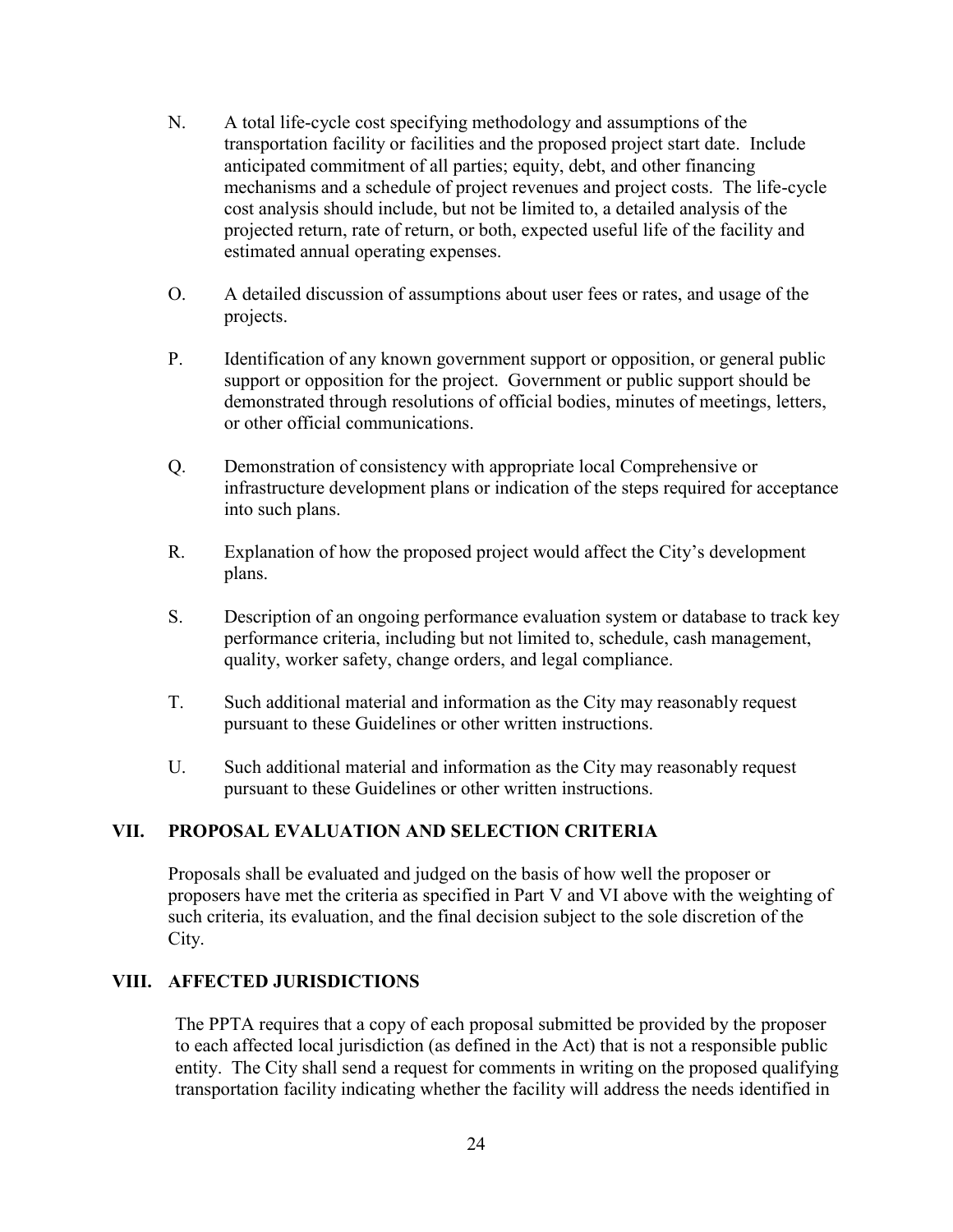the appropriate state, regional, or local transportation plan by improving safety, reducing congestion, increasing capacity, and/or enhancing economic efficiency. Those affected local jurisdictions have 60 days from receipt of the request for comments on the proposal to submit written comments to the City. If comments from the affected jurisdiction have not been received within the 60 day time frame, the City will conclude that the affected jurisdiction has no comment on the proposal.

# **IX. THE COMPREHENSIVE AND/OR INTERIM AGREEMENT**

### A. Introduction

Following the evaluation of the selected proposer(s) at the detailed phase, the City Manager and the Selection Committee will submit its recommendation to the City Council as to whether the City should negotiate a Comprehensive Agreement and/or an Interim Agreement with the selected proposer. Upon receipt of authorization from the City Council, the City Manager and the Selection Committee will negotiate the Comprehensive Agreement and/or the Interim Agreement with the selected proposer. At the conclusion of negotiations with the selected proposer, the City Manager and the Selection Committee will submit the resulting draft Interim or Comprehensive Agreement, together with their recommendation to the City Council for its consideration. The City Council will determine whether to authorize the City Manager to execute the Comprehensive Agreement and/or the Interim Agreement with the selected proposer.

Prior to developing and/or operating a transportation facility, the private entity selected must enter into an agreement with the City. The City reserves the right to enter into either an Interim or a Comprehensive Agreement with the private entity. Each agreement will define the rights and obligations of the City and the respective private entity with regard to the project. The City will seek such policy, legal, financial, and technical advice as may be required to successfully negotiate the agreements(s). The City also may seek the advice and involvement of affected state, local, or regional public entities during the negotiation process.

B. Comprehensive and/or Interim Agreement Terms

If the City Council determines that an Interim Agreement will create a framework for establishing a process or timing of negotiations or facilitate the commencement of activities related to the project, the City has the authority to enter into an Interim or Comprehensive Agreement under the PPTA. Once the City determines whether an Interim or Comprehensive Agreement is warranted for the project, the agreement may include but not be limited to:

1. The right of the private entity to develop and/or operate the transportation facility, the date of termination of the private entity's authority, duties and rights to operate the transportation facility, and the conditions under which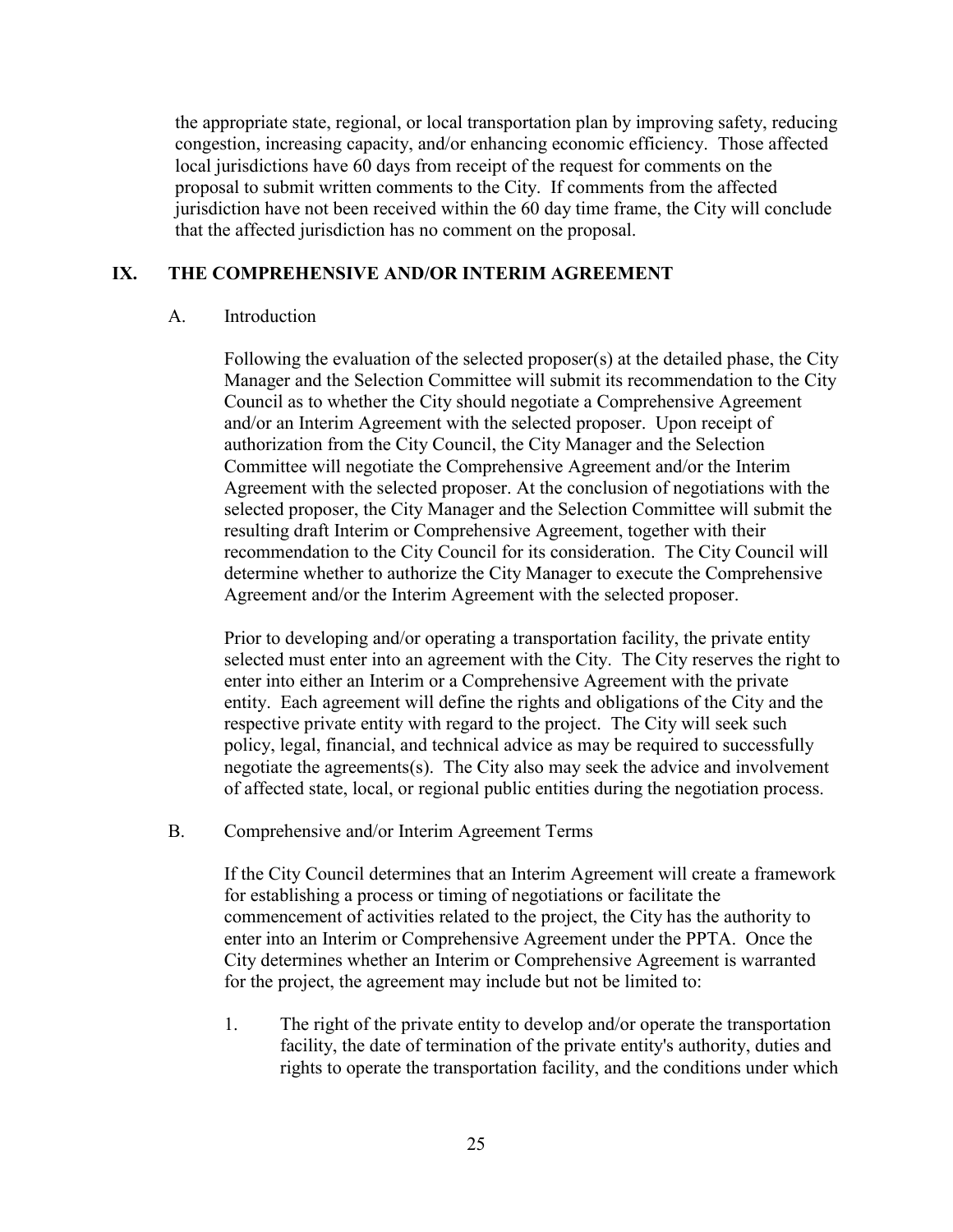the transportation facility will be dedicated to the City or other responsible public entity;

- 2. The mechanism by which user fees, if any, may be established from time to time upon agreement of the parties or following a process of public comment. Any user fees shall be set at a level that takes into account any lease payments, service payments, and compensation;
	- a. A copy of any service contract shall be filed with the City;
	- b. A schedule of the current user fees shall be made available by the private entity to any member of the public on request;
	- c. Classifications according to reasonable categories for assessment of user fees may be made; and
	- d. Parties shall establish fees that are the same for persons using the facility under like conditions except as required by agreement between parties to preserve capacity and prevent congestion of the facility.
- 3. The performance milestones that will be required of the private entity.
- 4. The right of the private entity to cross, subject to applicable permit requirements and other requirements of law, any canal or navigable water course.
- 5. The manner in which utilities are to be crossed or relocated and the obligation to pay the cost thereof.
- 6. The manner in which the private entity and the City (and/or VDOT and/or FHWA if appropriate) will work together to establish interconnections and interoperability between the transportation facility and other public transportation facilities.
- 7. The procedures by and conditions under which the City may exercise its power of eminent domain to facilitate the transportation facility.
- 8. The design, construction, operation and maintenance standards with which the private entity must comply.
- 9. The requirements of the private entity to submit plans, conforming to standards acceptable to the City, for the development and/or operation of the transportation facility, and for City (and/or VDOT and/or FHWA if appropriate) approval.
- 10. The rights of the City (and/or VDOT and/or FHWA if appropriate), its successor, or assignee to inspect construction of, or improvements to, the transportation facility.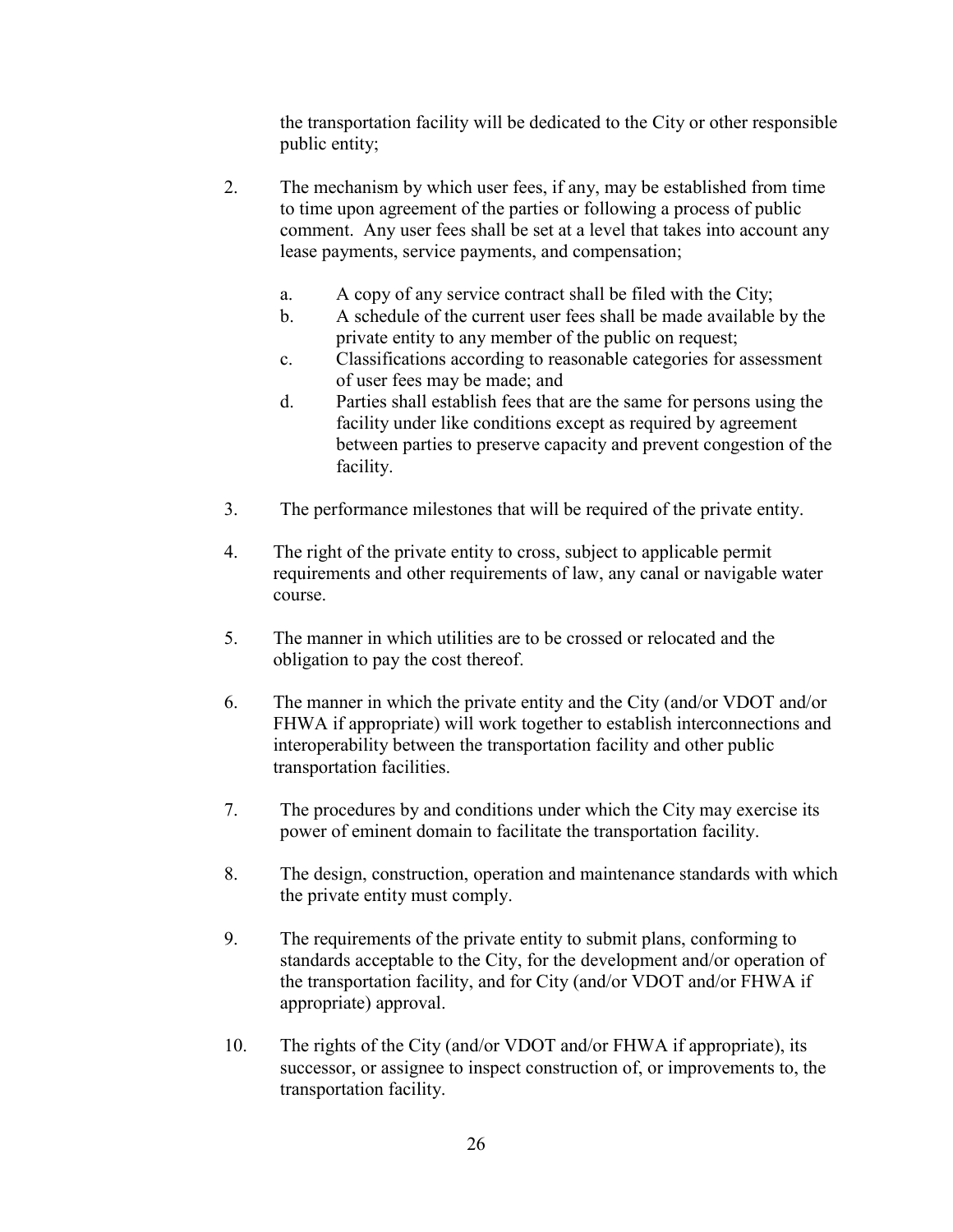- 11. The obligation of the private entity to maintain the transportation facility and the rights of the City (and/or VDOT and/or FHWA if appropriate), its successor, or assignee to monitor the private entity's maintenance.
- 12. The right of the private entity to make and enforce, with the consent of the City, reasonable rules (if any) with respect to the transportation facility.
- 13. The terms under which the private entity will reimburse the responsible public entity for services provided.
- 14. The terms under which compensation to the private entity, which may include a reasonable development fee and/or reimbursement of development expenses, in the event of termination for convenience by the City.
- 15. The reasonable maximum return or rate of return on investment authorized for the private entity to earn:
	- a. The formula by which such rate of return will be calculated;
	- b. The distribution of any earnings in excess of the negotiated maximum rate of return; and
	- c. The payment of remaining revenues to the private entity upon the occurrence and during the continuation of material default, as remedy of such default, subject to the negotiated maximum rate of return.
- 16. The terms and conditions under which the City may make grants or loans, or to contribute financial and/or in-kind resources, if any, for the development and/or operation of the transportation facility.
- 17. The rights of the City to dedicate property interests to the private entity for public use; conveyance of such property interests to the private entity in connection with a dedication under §33.2-1806 of the Code of Virginia which may include licenses, franchises, easements, or any other right or interest the City deems appropriate.
- 18. The events that will constitute private entity defaults, private entity's rights to notice and cure, and the remedies available to the City.
- 19. The events that will constitute City defaults, the City's rights to notice and cure, and the remedies available to the private entity.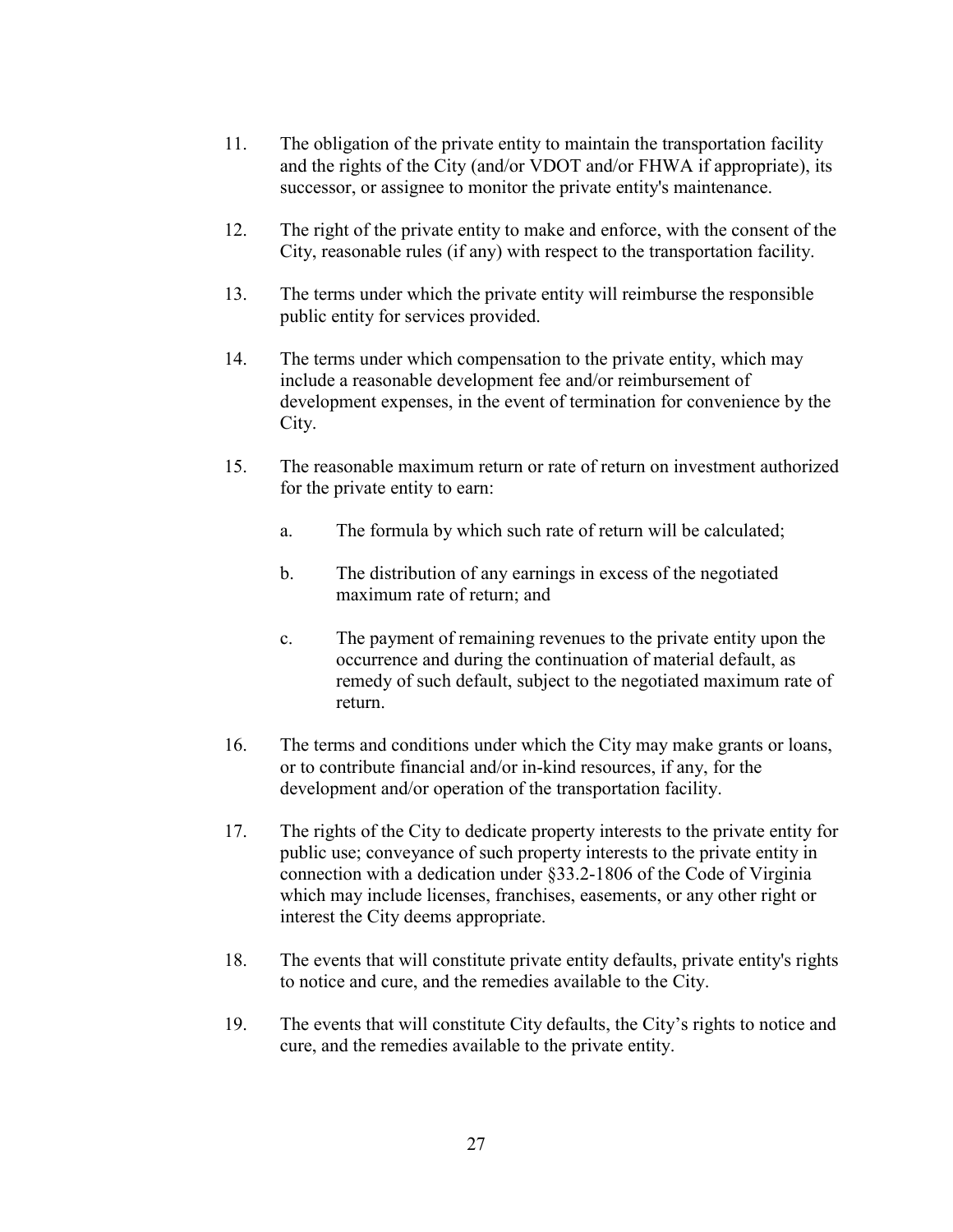- 20. Lender's rights and remedies with respect to private entity defaults and City remedies.
- 21. The events that will constitute force majeure and the remedies the parties will have in the event of occurrence.
- 22. The insurance and bonding requirements the private entity will be required to meet at each stage of development and/or operation of the transportation facility.
	- a. Performance and payment bonds shall be in form and amounts satisfactory to the City.
	- b. Insurance policies shall be filed and maintained by proposers in form and amounts satisfactory to the City and reasonably sufficient to insure coverage of tort liability as set out in §33.2-1804(4) of the Code of Virginia.
- 23. The guaranteed cost and completion guarantees related to the development and/or operation of the transportation facility and payment of damages for failure to meet the completion guarantee.
- 24. The allocation between the private entity and the City of liabilities for, among others things, permits, property damage, personal injury, transportation facility repair and hazardous waste remediation.
- 25. The obligations of the private entity to maintain records, to allow inspection and audit, and to provide regular reports to the City.
- 26. The obligations of the private entity to file appropriate financial statements in form and frequency acceptable to the City.
- 27. The conditions under which the private entity or the City may assign its rights under an Interim or a Comprehensive Agreement and/or its rights to the transportation facility.
- 28. Other requirements of the PPTA, as amended.

 Final authorization by the City Council to acquire, construct, improve, maintain or operate any transportation facility, will be contingent upon successful negotiation and execution of a Comprehensive Agreement between the private operator and the City Manager. The City may enter into Comprehensive Agreements with multiple private entities if City Council determines in writing that it is in the public interest to do so.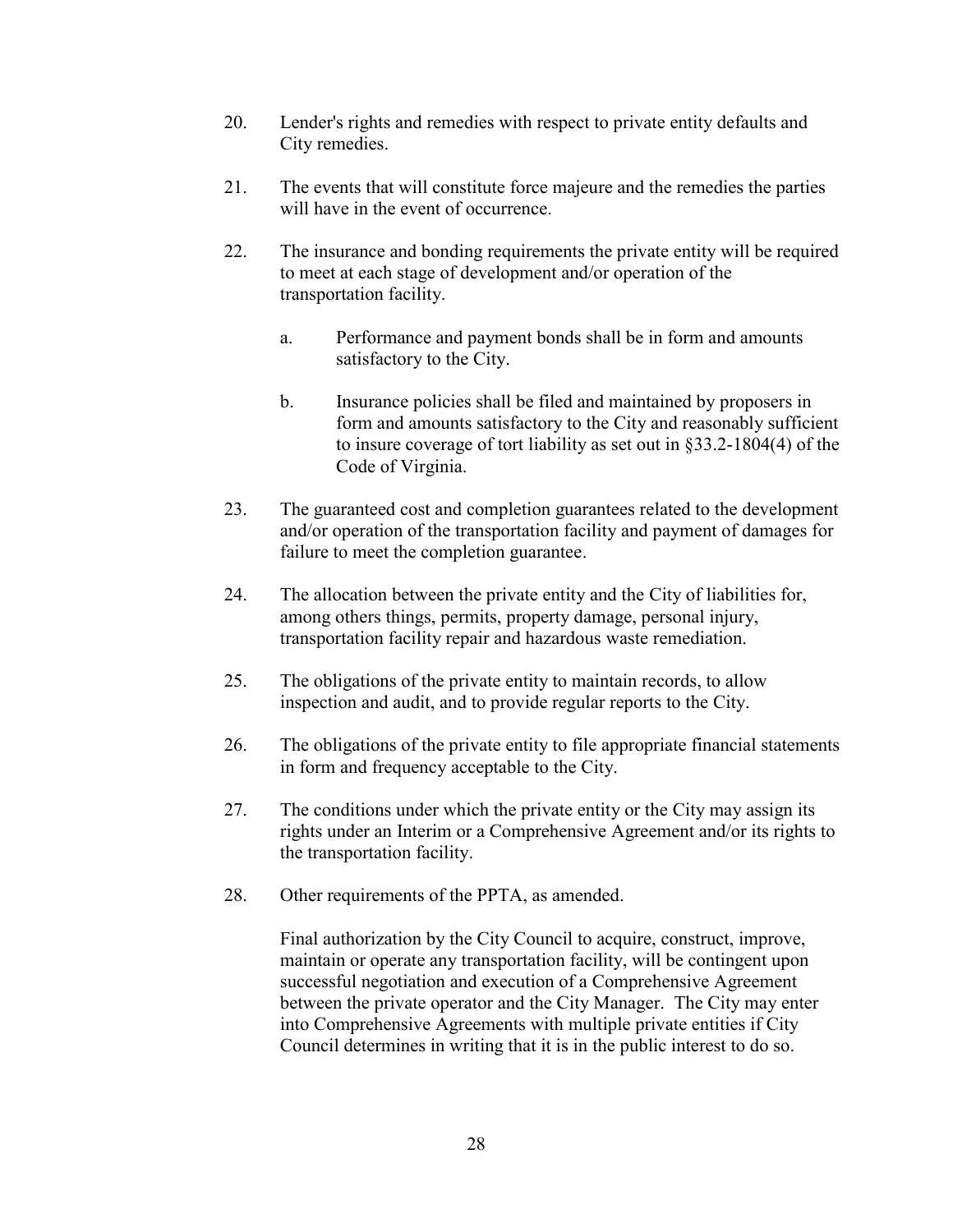### C. Use of Interim Agreement

 If the City determines that an Interim Agreement prior to or in connection with the negotiation of the Comprehensive Agreement should be used, it may:

- 1. Permit the private entity to commence activities for which it may be compensated relating to the proposed transportation facility, including:
	- a. project planning and development,
	- b. advance right of way acquisition (may need VDOT and/or FHWA approval),
	- c. design and engineering, environmental analysis and mitigation;
	- d. survey,
	- e. conducting transportation and revenue studies, and
	- f. ascertaining the availability of financing for the proposed facility or facilities;
- 2. Establish the process and timing of the negotiation of the Comprehensive Agreement; and
- 3. Contain any other provisions related to any aspect of the development and/or operation of a transportation facility that the private entity and the City may deem appropriate.
- 4. The City may enter into Interim Agreements with multiple private entities if City Council determines in writing that it is in the public interest to do so.
- D. Amendments

Any changes in the terms of an Interim Agreement or Comprehensive Agreement as may be agreed upon by the parties from time to time shall be by written amendment. Any and all changes in the terms of an Interim Agreement or Comprehensive Agreement must be approved by the City Council.

E. Certification of Accuracy of Representations and Submittals

 Parties submitting proposals understand that representations, information and data supplied in support of, or in connection with, proposals play a critical role in the evaluation process and in the ultimate selection of a proposal by the City Council.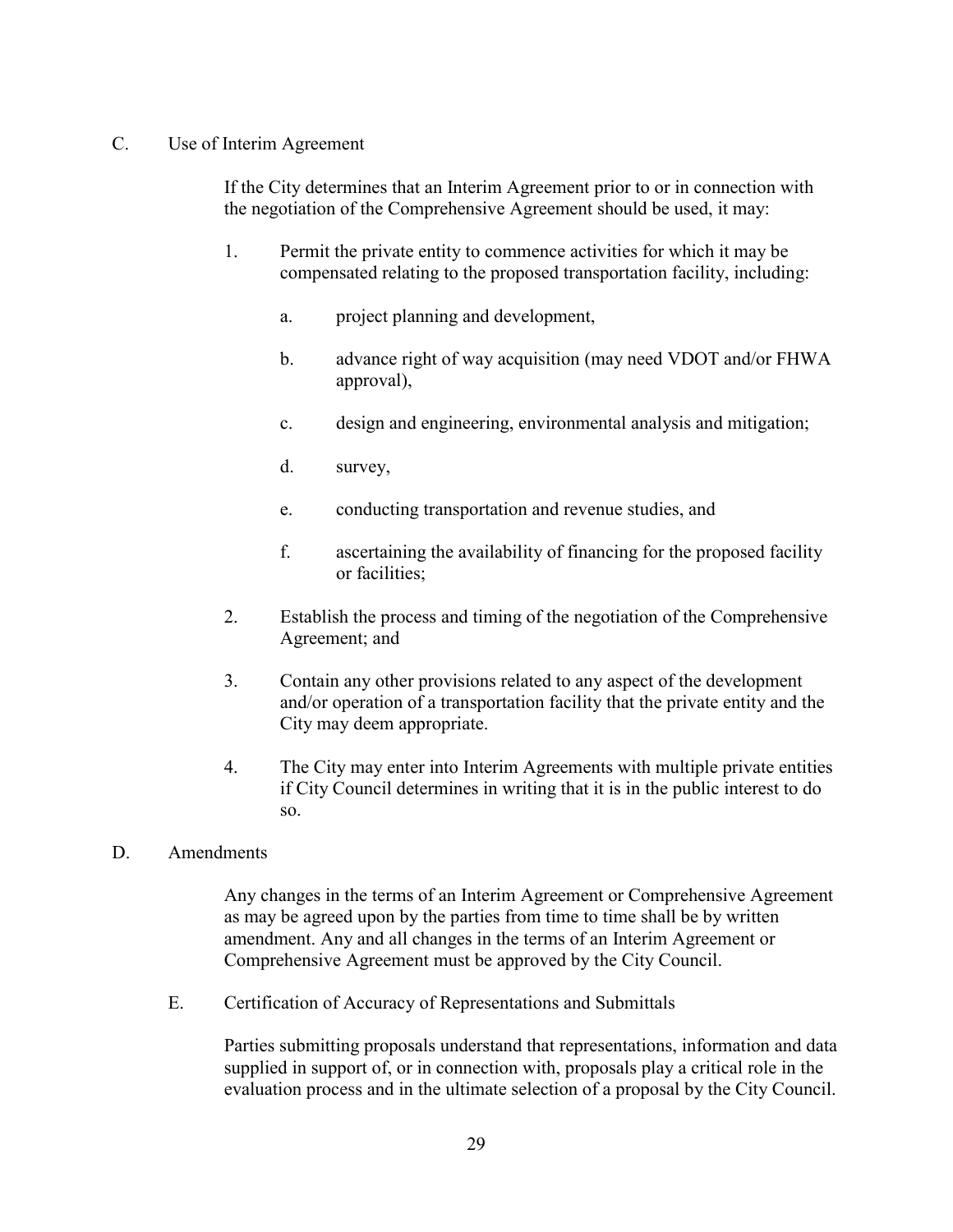Accordingly, as part of the Comprehensive Agreement, the private entity shall certify that all material representations, information and data provided in support of, or in connection with, a proposal is true and correct. In the event that material changes occur with respect to any representations, information or data provided for a proposal, the private entity shall immediately notify the City of same. Any violation of this provision shall give the City the right to terminate the agreement, withhold payment or other consideration due, and seek any other remedy available under the law.

F. Comprehensive Agreement Provisions Relating to Construction Projects.

With respect to construction projects considered under the PPTA, the City generally anticipates addressing the following in the Comprehensive Agreement. Private entities are encouraged to include a discussion of these matters in proposals relating to construction projects.

- 1. The City prefers the design-build project delivery system. In design-build construction projects the private entity will be expected to assume singlepoint responsibility and liability for all design and construction activities. 2. To the fullest extent possible, the City expects the private entity to perform its own geotechnical investigation of subsurface conditions at the project site. The risk of inadequate geotechnical investigation or improper interpretation of the results of the geotechnical investigation will be allocated to the private entity in the Comprehensive Agreement. The City may consider assuming part of the risk of subsurface conditions that could not reasonably be foreseen notwithstanding the performance of a geotechnical investigation meeting the ordinary standard of care of geotechnical engineers working under similar conditions.
- 3. To the fullest extent possible, the City expects the private entity to perform its own environmental assessment and any other studies required by federal, state or local laws at the project site. The risk of inadequate environmental assessment and any other studies or improper interpretation of the results of the environmental assessment and any other studies will be allocated to the private entity in the Comprehensive Agreement. The City may consider assuming part of the risk of environmental conditions that could not reasonably be foreseen notwithstanding the performance of an environmental assessment and any other studies meeting the ordinary standard of care of environmental engineers working under similar conditions.
- 4. The City encourages private entities to propose a formula for the mutual sharing of cost savings realized during construction. Mutually agreed upon terms for the sharing of such savings will be incorporated in the Comprehensive Agreement.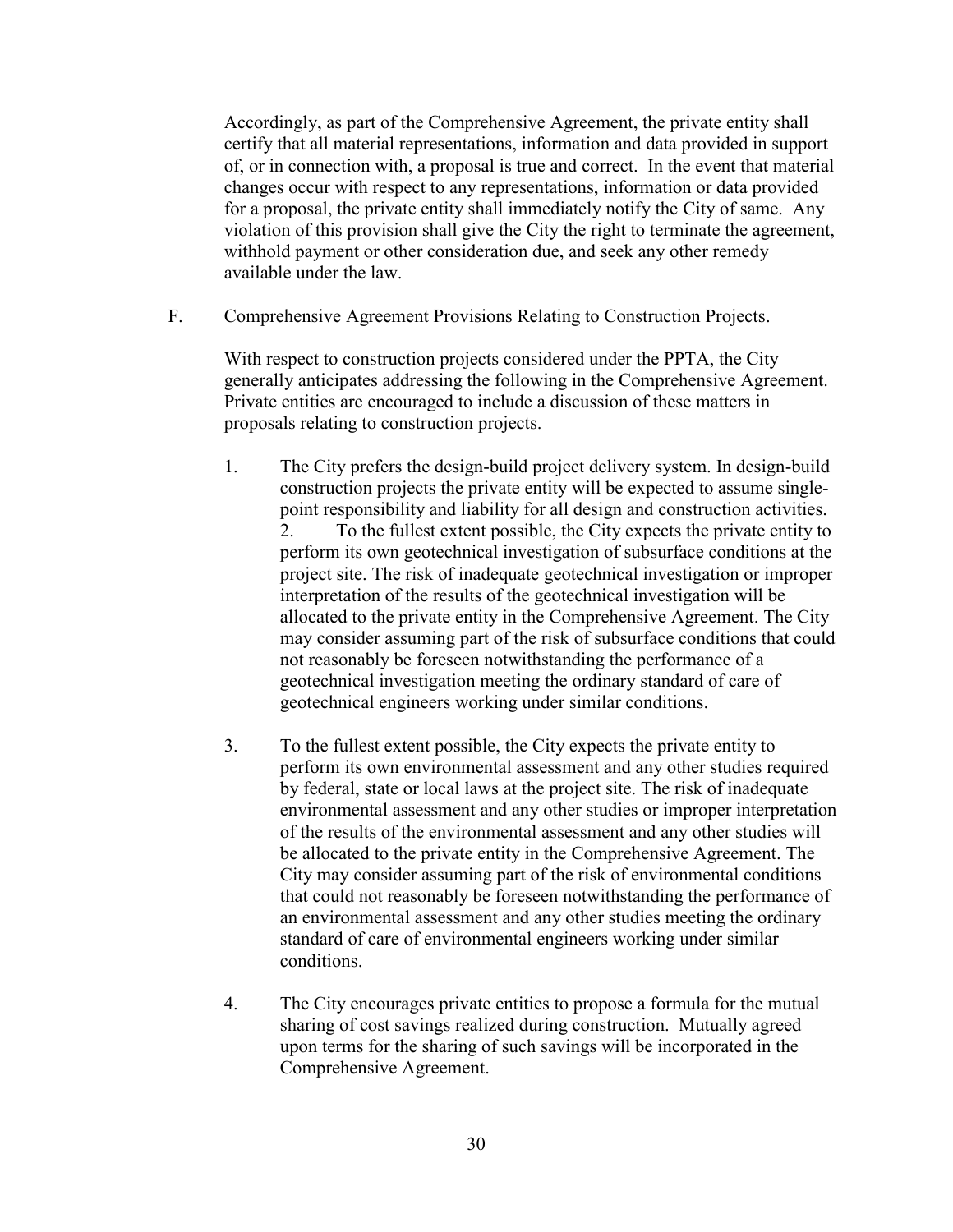G. Comprehensive Agreement Provisions Relating to Private Entity Legal Structure.

The City is willing to enter into Comprehensive Agreements with private entities which have formed business associations such as joint ventures and limited liability companies.

In such cases, however, the City will expect one or more of the principal members of the business association to provide a performance guaranty of all obligations undertaken in the Comprehensive Agreement. This requirement is in addition to the statutory requirement for a performance bond. Every individual, corporation and/or other business interested in entering into a public-private partnership with the City under the provisions of the PPTA must be willing to provide this security if its bid/proposal is submitted as part of a joint venture, limited liability company or other business entity that limits the liability of its members, owners or partners.

H. Posting of conceptual proposals; public comment; public access to procurement records.

Conceptual proposals submitted in accordance with subsection A or B of § 33.2- 1803 to the City shall be posted by the City within 10 working days after acceptance of such proposals as follows:

- 1. The City shall post on the City's website and/or on the Department of General Services' central electronic procurement website. In addition, the City may publish in a newspaper of general circulation in the area in which the contract is to be performed a summary of the proposals and the location where copies of the proposals are available for public inspection.
- 2. In addition to the posting requirements, at least one copy of the proposals shall be made available for public inspection. Nothing in this section shall be construed to prohibit the posting of the conceptual proposals by additional means deemed appropriate by the City so as to provide maximum notice to the public of the opportunity to inspect the proposals. Trade secrets, financial records, or other records of the private entity excluded from disclosure under the provisions of subdivision 11 of § 2.2- 3705.6 shall not be required to be posted, except as otherwise agreed to by the City and the private entity.
- 3. For 30 days prior to entering into an interim agreement, the City shall provide an opportunity for public comment on the proposals. The public comment period required by this subsection may include a public hearing at the sole discretion of the City. After the end of the public comment period, no additional posting shall be required.
- 4. For 30 days prior to the planned issuance of a final request for proposals, the City shall provide an opportunity for public comment on the draft comprehensive agreement. The public comment period may include a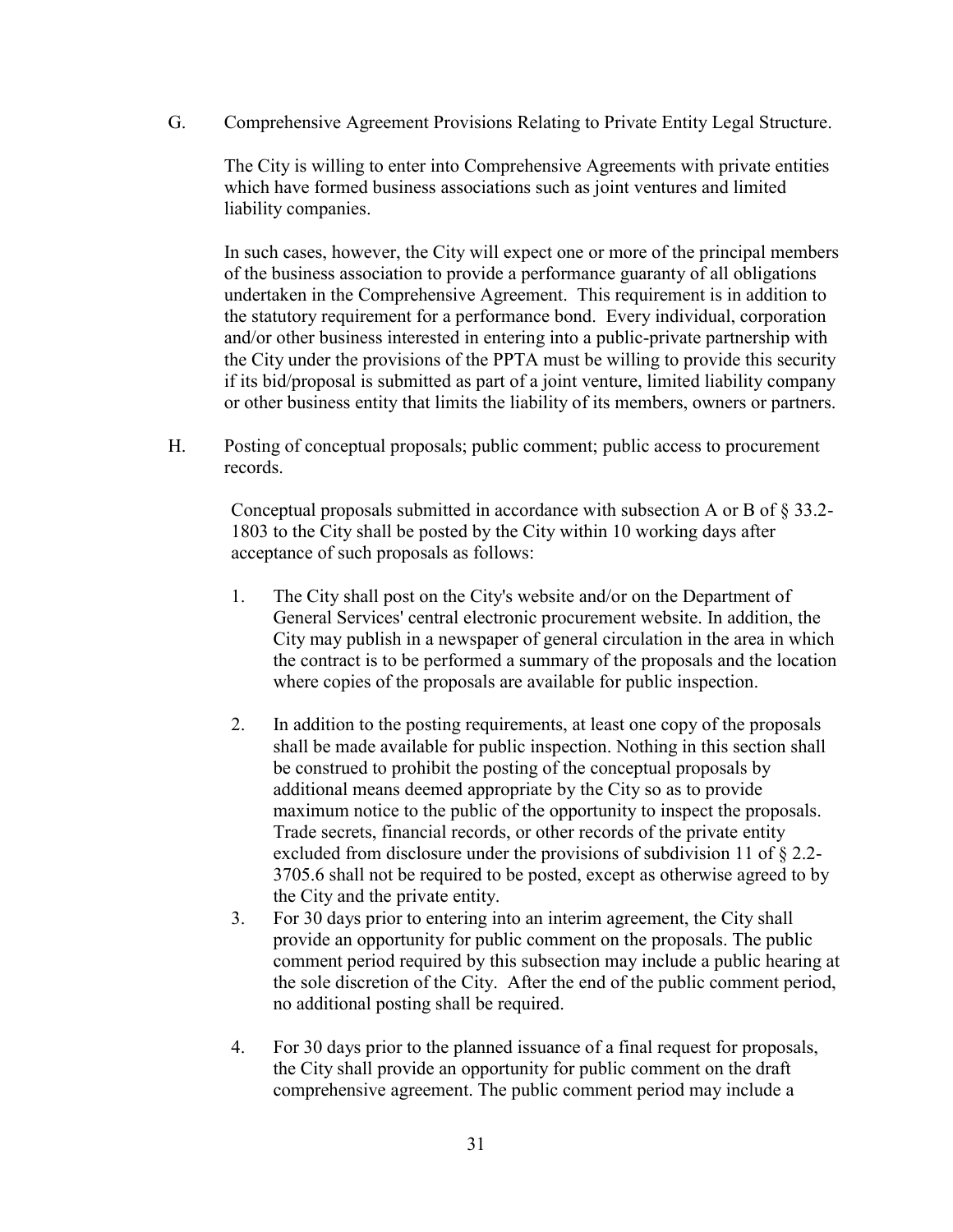public hearing at the sole discretion of the City.

- 5. Once the negotiation phase for the development of an interim or a comprehensive agreement is complete and a decision to award has been made by the City, the City shall (i) post the major business points of the interim or comprehensive agreement, including the projected use of any public funds, on the City's website and the Department of General Services' central electronic procurement website; (ii) outline how the public can submit comments on those major business points; and (iii) present the major business points of the interim or comprehensive agreement, including the use of any public funds, to its oversight board at a regularly scheduled meeting of the board that is open to the public.
- 6. Once an interim agreement or a comprehensive agreement has been signed by all parties, the City shall make procurement records available for public inspection, in accordance with the Virginia Freedom of Information Act (§ 2.2-3700 et seq.). For the purposes of this subsection, procurement records shall not be interpreted to include (i) trade secrets of the private entity as defined in the Uniform Trade Secrets Act (§ 59.1-336 et seq.) or (ii) financial records, including balance sheets or financial statements of the private entity that are not generally available to the public through regulatory disclosure or otherwise.
- 7. Cost estimates relating to a proposed procurement transaction prepared by or for the City shall not be open to public inspection.
- 8. Any inspection of procurement transaction records under this section shall be subject to reasonable restrictions to ensure the security and integrity of the records.
- 9. The provisions of this section shall apply to accepted proposals regardless of whether the process of bargaining will result in an interim or a comprehensive agreement.

 $\overline{\phantom{a}}$  , which is a set of the set of the set of the set of the set of the set of the set of the set of the set of the set of the set of the set of the set of the set of the set of the set of the set of the set of th

# APPROVED:

 Mayor May 24, 2016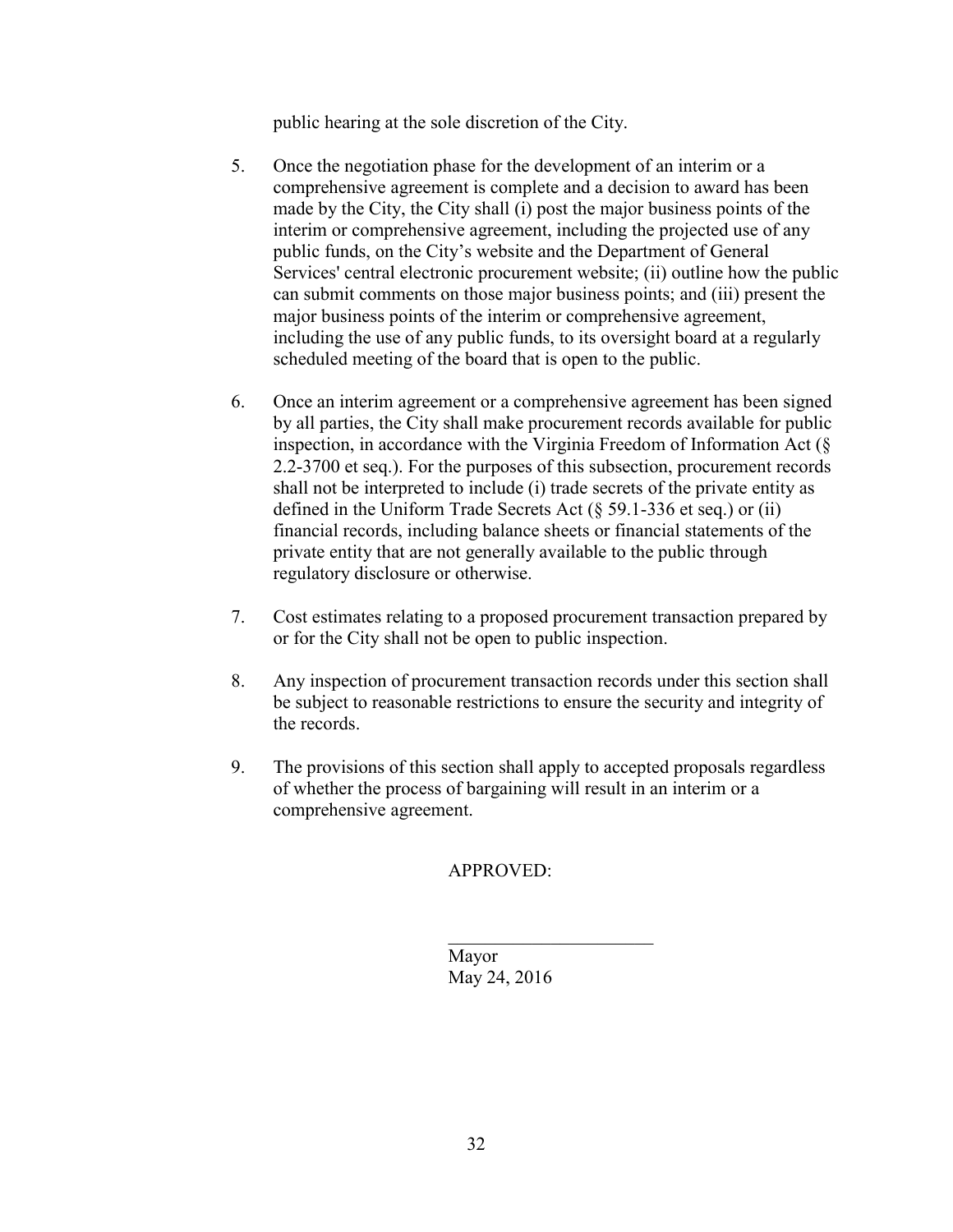# **APPENDIX A**

# *CITY RIGHTS AND DISCLAIMERS*

# *Rights Reserved*

The City reserves all rights available by law in processing PPTA proposals, including, without limitation, the sole and unfettered right to:

- Reject any and all proposals at any time.
- Terminate evaluation of any and all proposals at any time;
- Suspend, discontinue and/or terminate interim or comprehensive agreement negotiations with any proposer at any time prior to the actual authorized execution of such agreement by all parties, subject to appropriate documentation;
- Negotiate with a proposer without being bound by any provision in the proposal;
- Request or obtain additional information about any proposals;
- Issue addenda to, and/or cancel, any Solicitation for Proposal (SFP);
- Revise, supplement or withdraw all or any part of these guidelines;
- Decline to return any and all fees required to be paid by proposers as part of the evaluation process; and
- Request revisions to conceptual or detailed proposals.

# **Disclaimers and Conditions for PPTA Proposals**

- Neither the City nor any of its agents, agencies, or employees shall be liable for, or reimburse, the costs incurred by proposers, whether or not selected for negotiations, in developing proposals or in negotiating agreements;
- Any and all information made available to proposers is made for convenience purposes only, and is without representation or warranty of any kind;
- Proposers must submit questions concerning the PPTA process in writing to the designated representative of the City, who will coordinate a response in writing;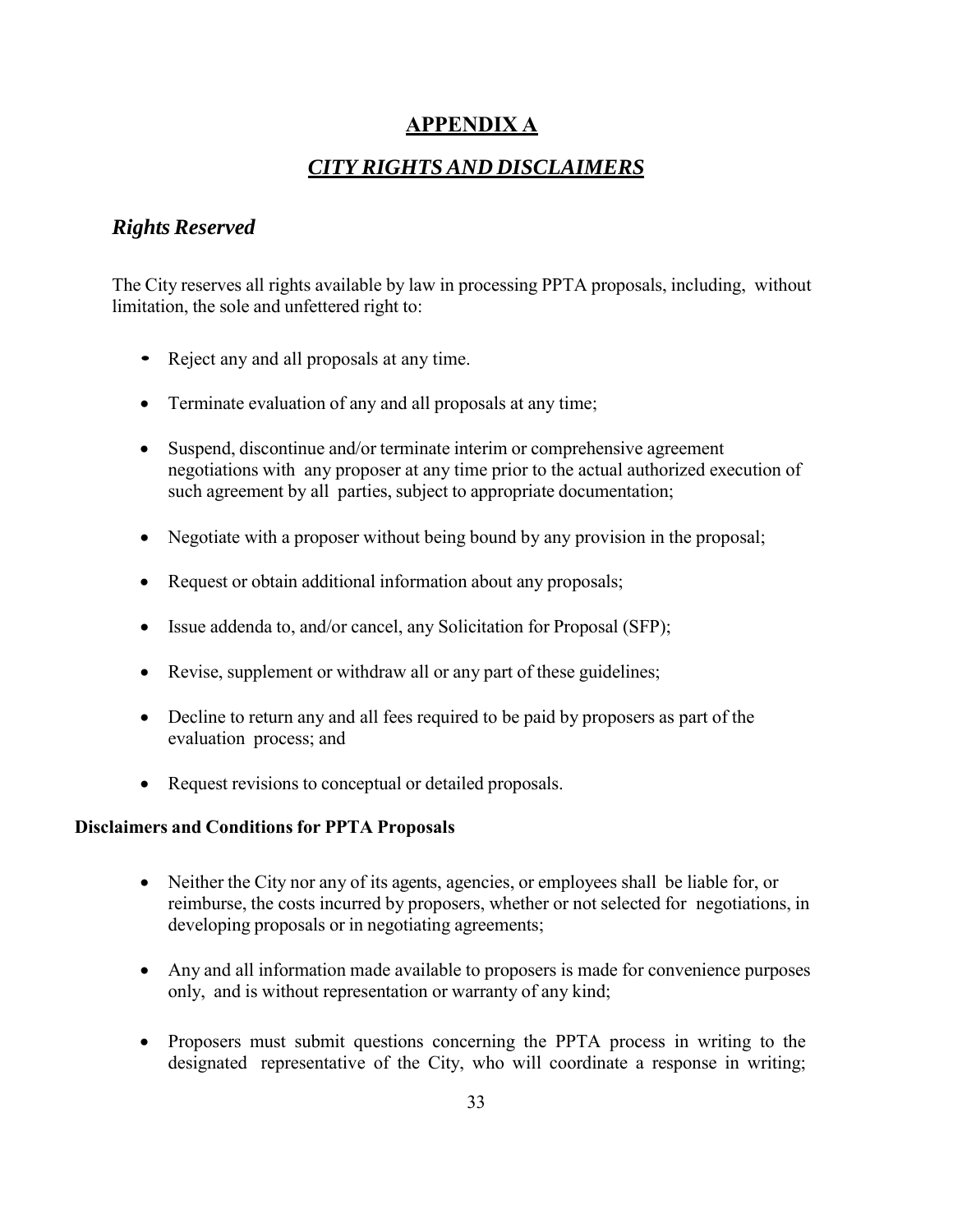proposers may not rely on oral responses to inquiries;

• The proposal must be submitted to the responsible public entity that has, or may assert, the power itself to perform the functions the proposer seeks to perform with respect to at least part of the specified transportation facilities. The City reserves the sole right to make this determination for any proposal submitted to the City.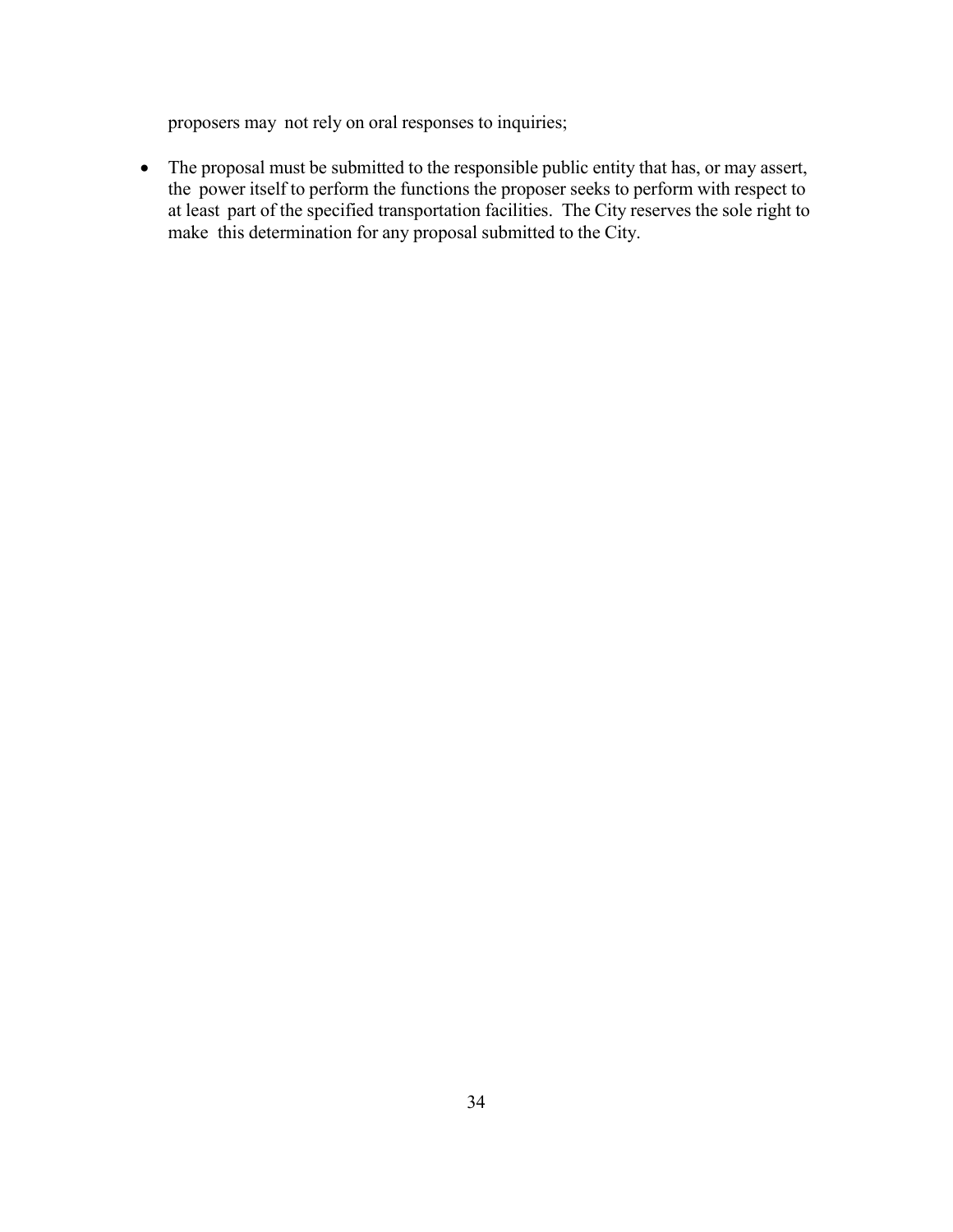# **APPENDIX B**

# *ADDITIONAL INTERNET RESOURCES*

Other information is available from one or more of the following resources:

City of Chesapeake – CITY http://www.cityofchesapeake.net

Virginia Department of Transportation - VDOT (transportation information, contacts): http://www.virginiadot.org

Department of Rail and Public Transportation - DRPT (transportation information, contacts): http://www.drpt.virginia.gov

Virginia Department of Aviation - VDOA (transportation information, contacts): http://www.doav.virginia.gov/

Department of Motor Vehicles – DMV (vehicle information, locations, contacts): http://www.dmv.state.va.us

Virginia Port Authority – VPA (facilities, port information, contacts): http://www.vaports.com

Secretary of Transportation (transportation information, contacts): http://www.transportation.virginia.gov

Secretary of Administration (related information, PPEA, contacts): http://www.administration.virginia.gov

Department of the Treasury (debt management information, contacts): http://www.trs.virginia.gov

Department of Planning and Budget (procedural information, contacts): http://www.dpb.virginia.gov/index.htm

Legislative Information System (Code of Virginia, current and past legislative activity, legislator contacts): http://legis.state.va.us/lis.htm

Public Private Transportation Act (PPTA) of 1995 (Link is within Legislative Information System) http://leg1.state.va.us/cgi-bin/legp504.exe?051+ful+CHAP0504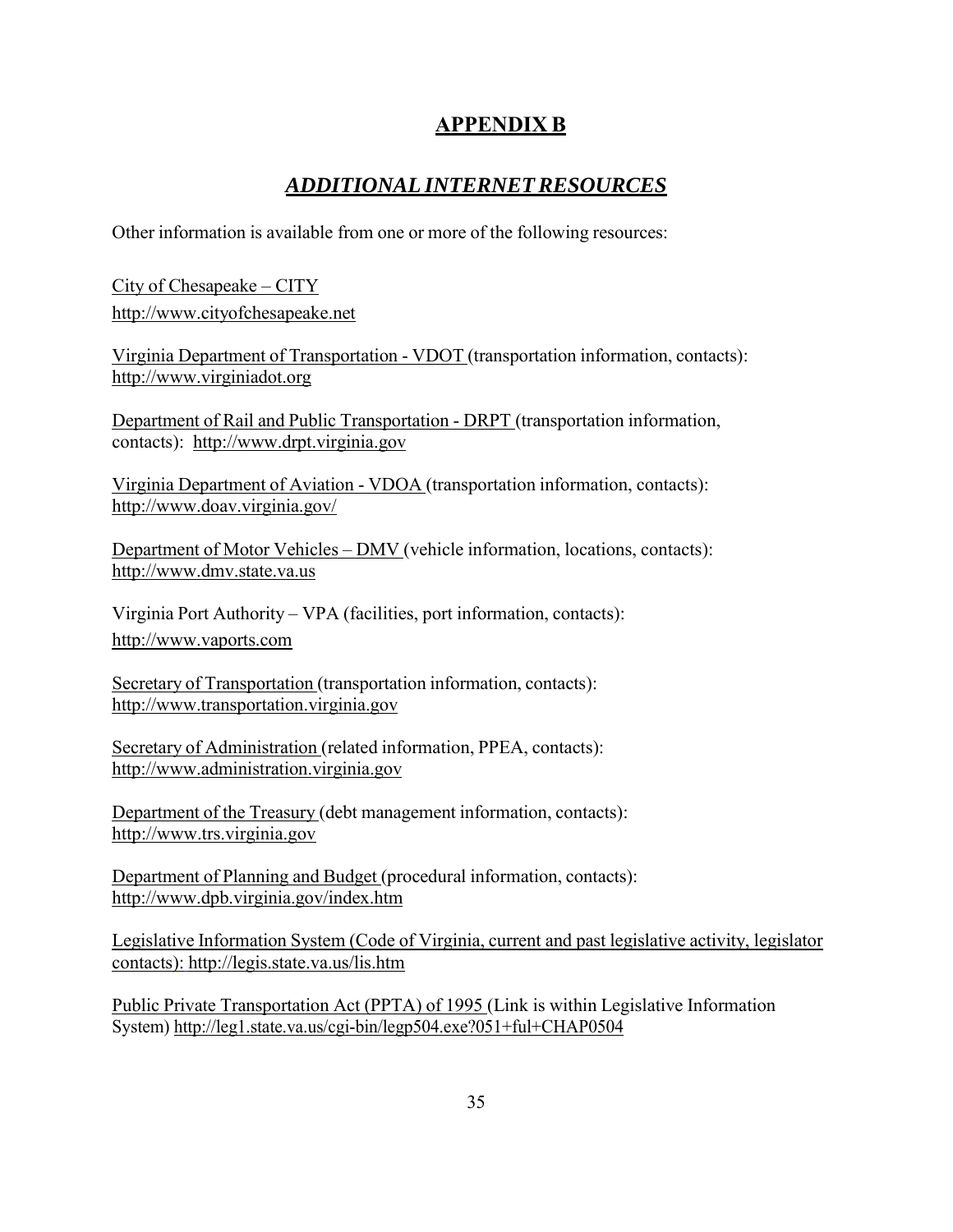The Virginia Freedom of Information Act (Under the Code of Virginia at §2.2-3700) http://leg1.state.va.us/cgi-bin/legp504.exe?000+cod+2.2-3700

The Transportation Partnership Opportunity Fund (TPOF) http://www.virginiadot.org/projects/tpof.asp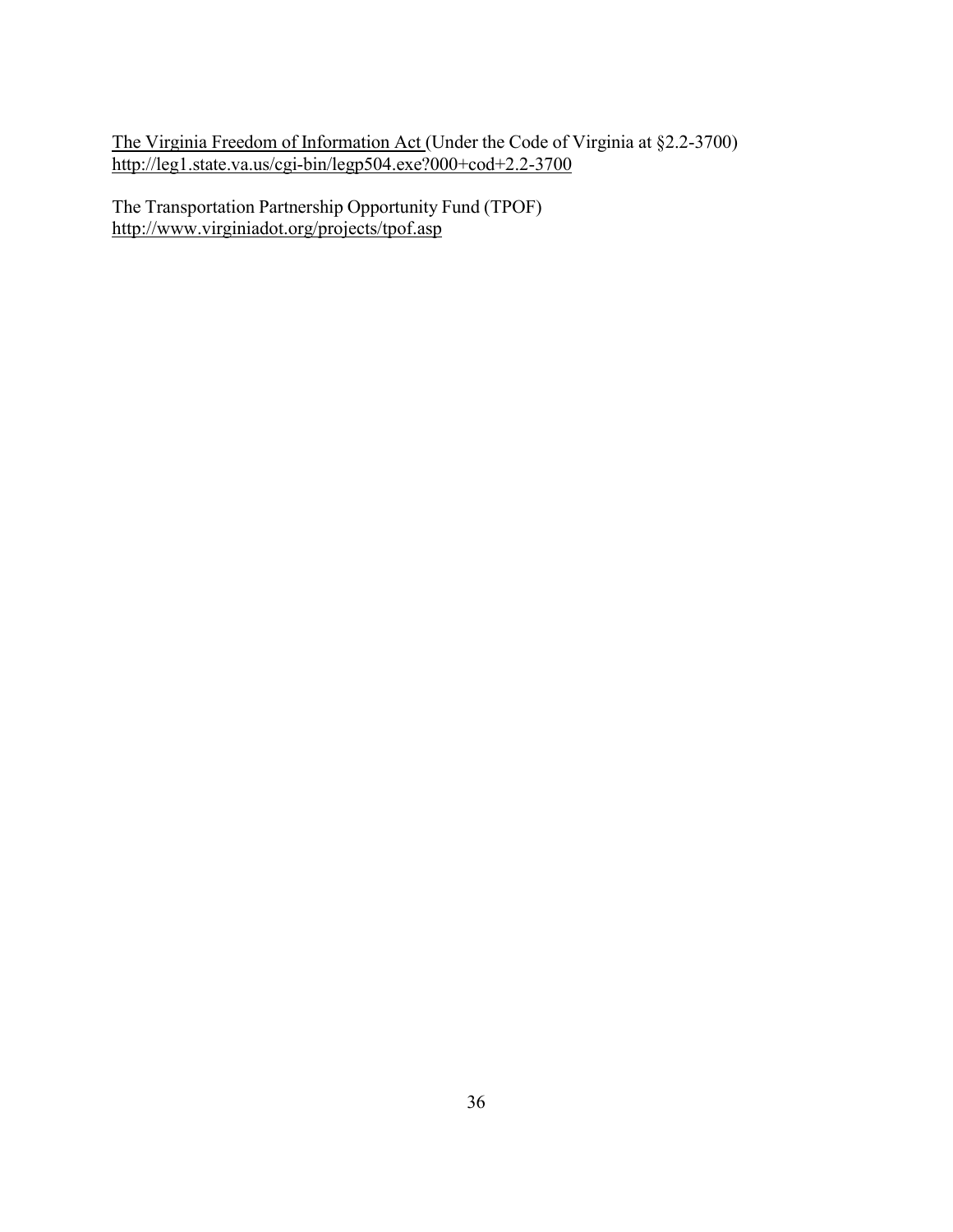# **APPENDIX C**

# *DISCLOSURE AGREEMENT/CERTIFICATION FORM*

*This completed form must accompany all proposals submitted under the provisions of the Public-Private Transportation Act (PPTA). If omitted, the proposal will not be processed until the responsible public entity receives a completed form. A copy of this form will be included in the file maintained by the City for all proposals.*

# **Freedom of Information Act:**

- $\Box$  I (we) certify that I (am) we (are) familiar with the statute that deals with the release of information submitted under the Freedom of Information Act ( $\S$  2.2-3700 et seq.) as it relates to PPTA proposals, and will not hold the Commonwealth, any of its political subdivisions, agencies, or employees liable for the disclosure of all or part of a PPTA proposal. I (we) understand that if a FOIA request is made for confidential records in a proposal:
	- The City will contact the proposer to allow a claim for exemption to be made pursuant to the Code of Virginia;
	- The City will determine whether the exemption has been properly claimed; and
	- The City will attempt to provide advance notice to the proposer if the requested records are disclosed.

# **Communication:**

 $\Box$  I (we) agree to limit all communications within the City, including advocacy efforts, to the individuals or entities designated in these guidelines and/or any solicitation documents. The goal of this condition is to ensure the integrity of the development, evaluation and negotiation process. $<sup>1</sup>$ </sup>

# **Debt Issues:**

This proposal does  $\Box$  does not  $\Box$  require the creation of city-supported debt.

If the proposal does require city or state-supported debt, I (we) understand that procedures established by the General Assembly, Governor, City of the Treasury, and the City of Planning and Budget must be followed.

<sup>&</sup>lt;sup>1</sup> Prior to submission of a proposal, proposers may make written request to the City for a meeting to identify and justify status of proposed confidential documents; make an oral presentation to City; and follow similar procedure with affected local jurisdictions to determine if FOIA exemptions apply. The City will notify the proposer of the decision.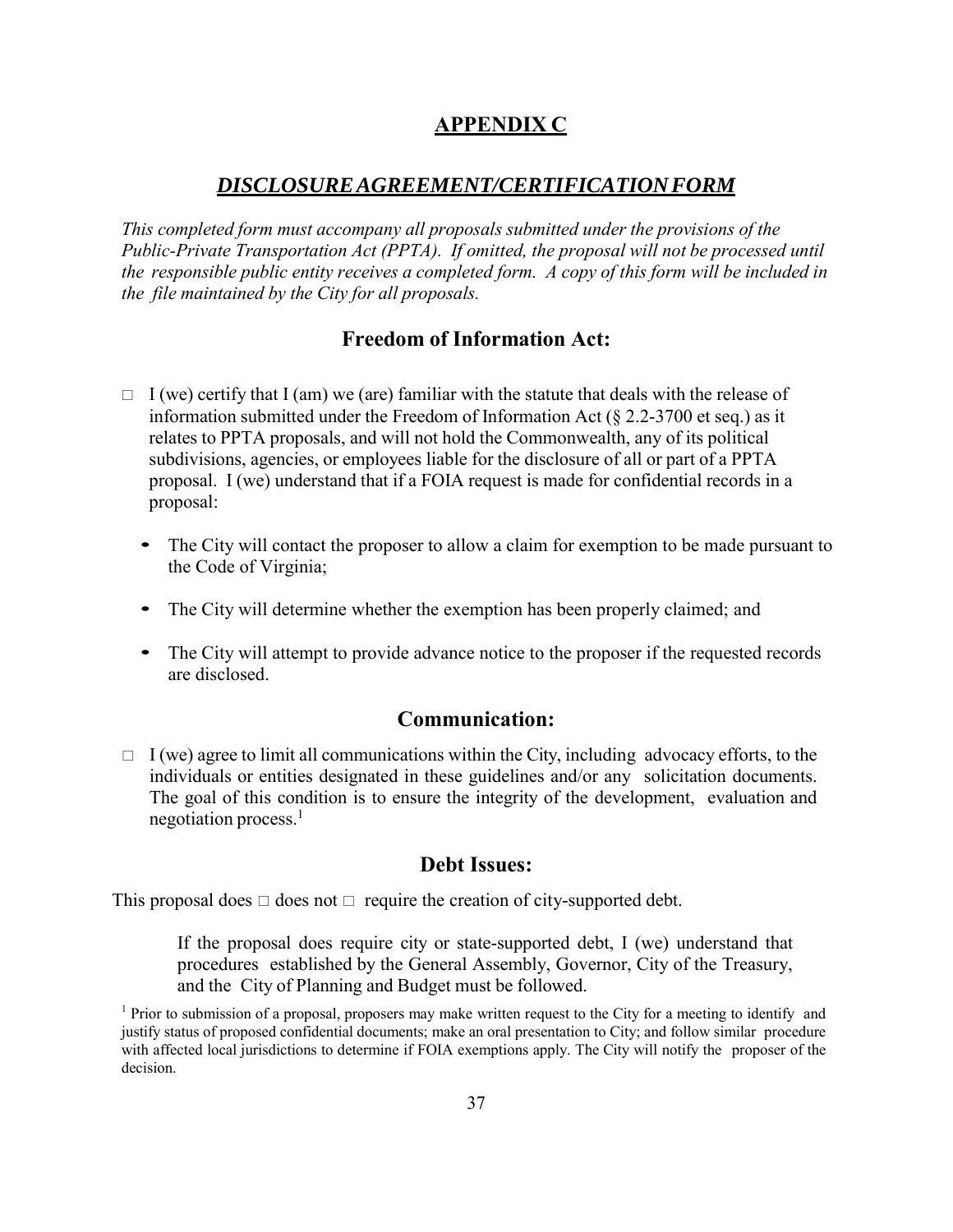### **Environmental Requirements:**

| <b>Satisfactory</b> |          |
|---------------------|----------|
| Assessment?         | Criteria |

 $\Box$  I (we) understand that the proposal must comply with all applicable city, state and/or federal laws and regulations concerning the environment, and agree to follow any procedures to implement them.

**Oral Presentations** (at option of the City):

# **Satisfactory Assessment? Criteria**

 $\Box$  I (we) understand that one or more oral presentations to explain details of the project may be required.

| Signature of Proposer |
|-----------------------|
|-----------------------|

Signature of Proposer

Title Title

Company/Consortium Company/Consortium

Received by:

Name and Title Date

Proposal Identification Number: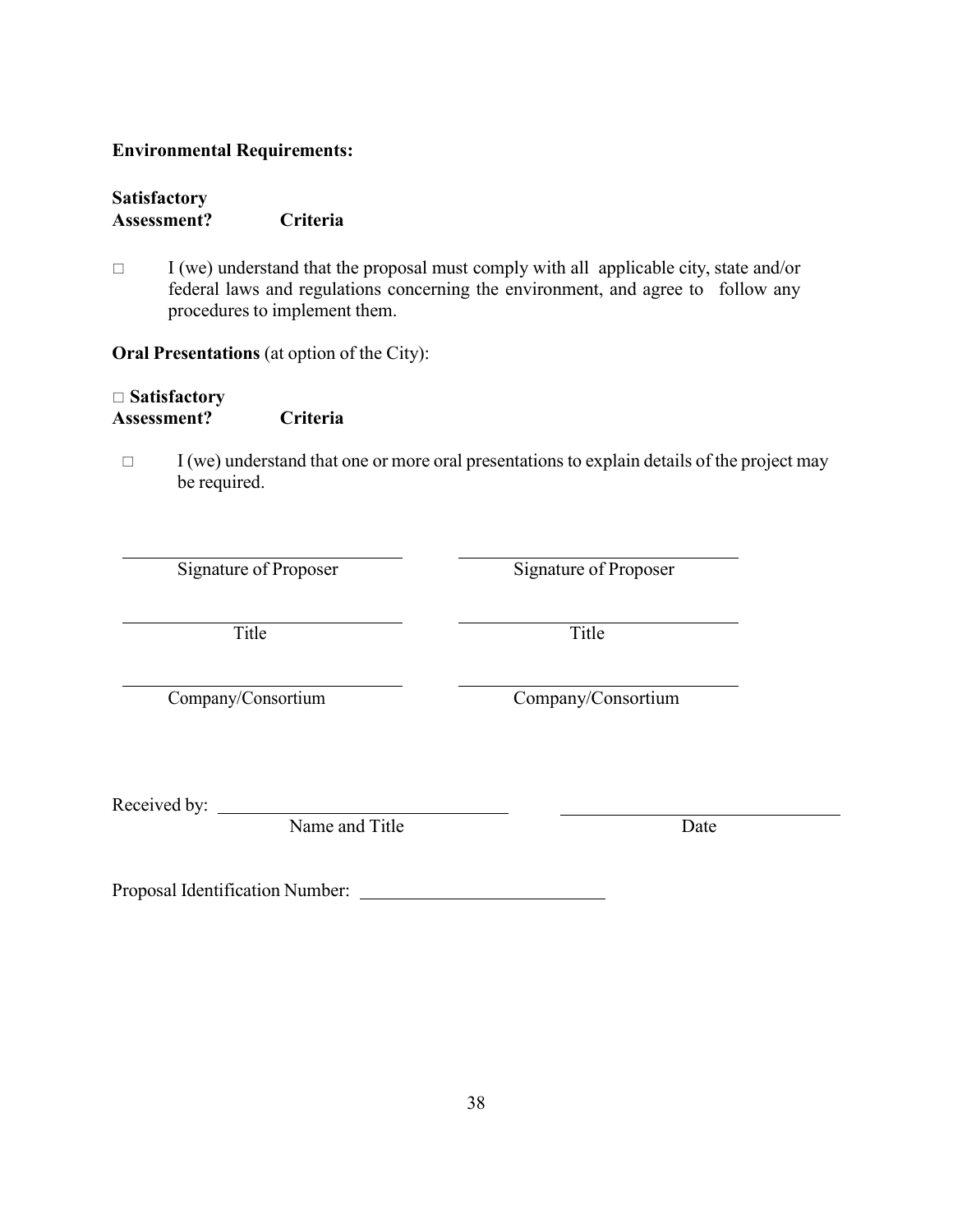# **APPENDIX D**

# **PROCUREMENT APPROVAL FORM**

Under Virginia Law responsible public entities must follow the provisions of the Virginia Public Procurement Act (Chapter 43 of the *Virginia Code*) unless as provided in *Virginia Code* § 33.2- 1803.1 the chief executive officer of the responsible public entity shall make a finding of public interest. This determination must be made in writing and at a minimum must contain the following information:

1. A description of the benefits expected to be realized by the responsible public entity through the use of this chapter compared with the development and/or operation of the transportation facility through other options available to the responsible public entity.

2. A statement of the risks, liabilities, and responsibilities to be transferred, assigned, or assumed by the private entity, which shall include the following:

a. A discussion of whether revenue risk will be transferred to the private entity and the degree to which any such transfer may be mitigated through other provisions in the interim or comprehensive agreements;

b. A description of the risks, liabilities, and responsibilities to be retained by the responsible public entity; and

c. Other items determined appropriate by the responsible public entity in the guidelines for this chapter.

3. The determination of whether the project has a high, medium, or low level of project delivery risk and a description of how such determination was made. If the qualifying transportation facility is determined to contain high risk, a description of how the public's interest will be protected through the transfer, assignment, or assumption of risks or responsibilities by the private entity in the event that issues arise with the development and/or operation of the qualifying transportation facility.

The City Manager must issue such finding before the comprehensive agreement is signed. In most cases, this approval should be secured before significant public and private investment occurs in the development of a detailed proposal.

| Project: |
|----------|
|          |

| Proposer: |  |
|-----------|--|
|           |  |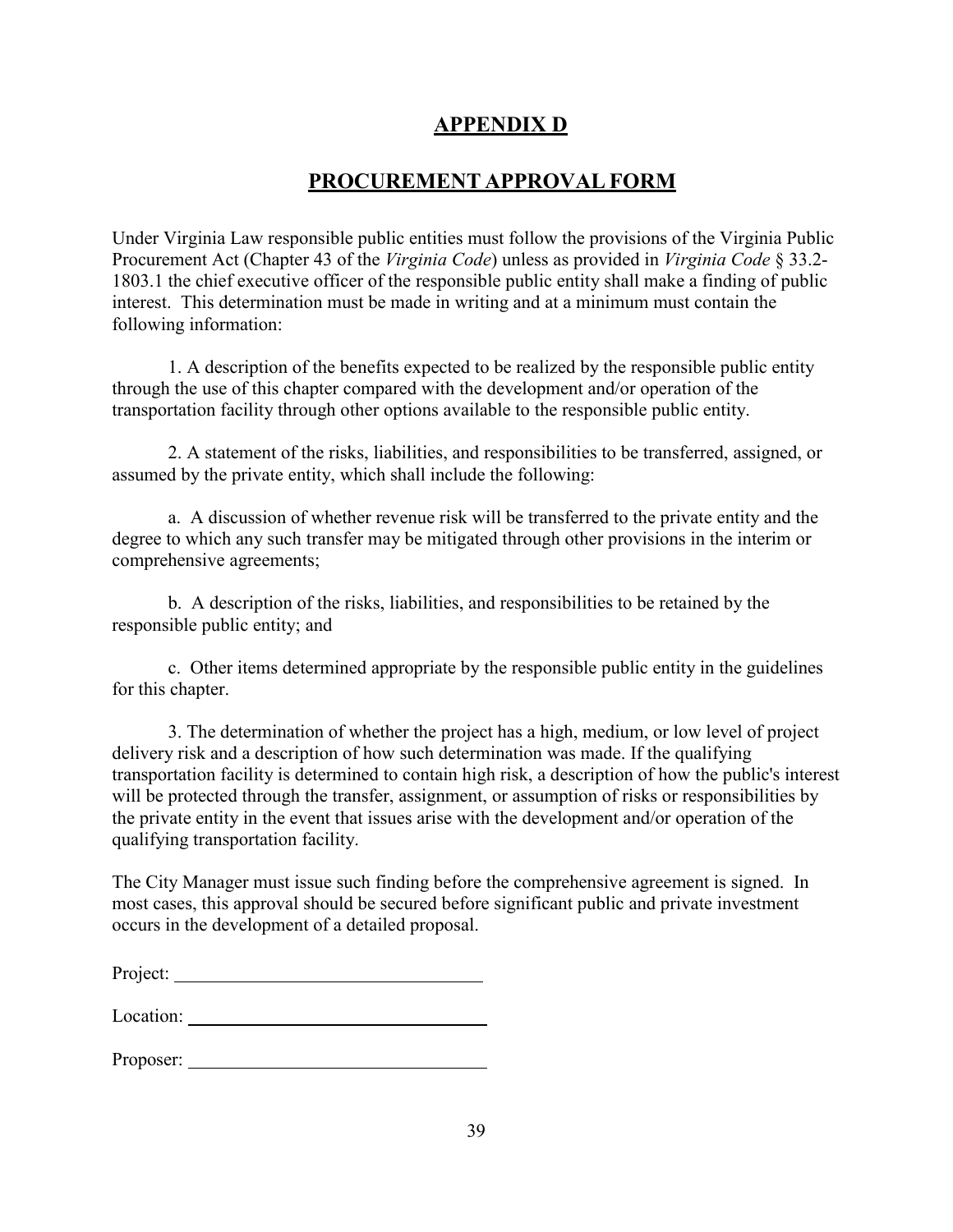Description of Proposal:

Reasons for Departing from Provisions of § 33.2-1803.1(1):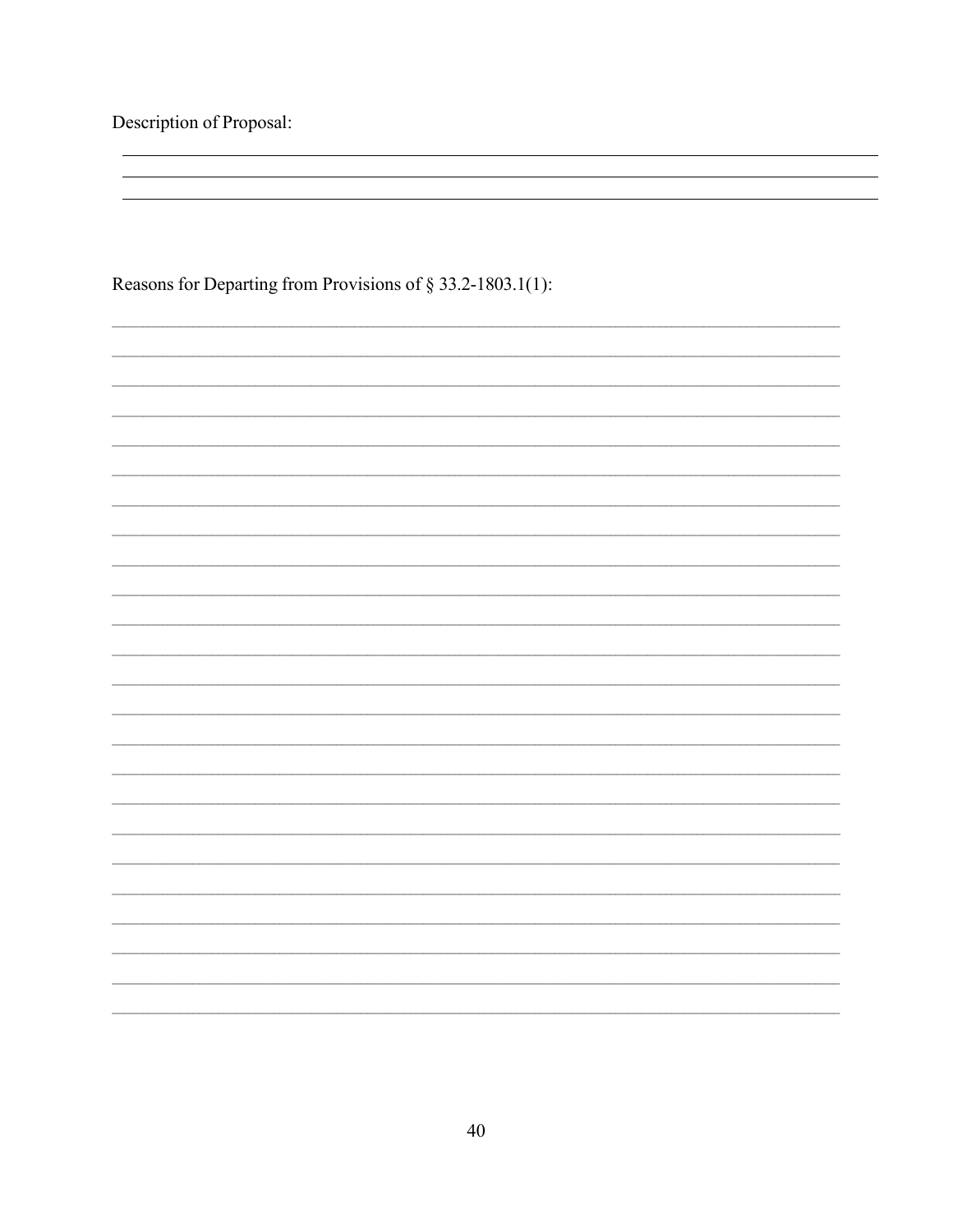# **City Manager's Review:**

I have reviewed the appropriate documentation related to this proposal, and I do  $\Box$  do not  $\Box$ approve the City's decision to proceed with the procurement as competitive sealed bids  $\Box$  or competitive negotiations  $\Box$  under §33.2-1803.1 of the Code of Virginia and as outlined above.

**City Manager** Date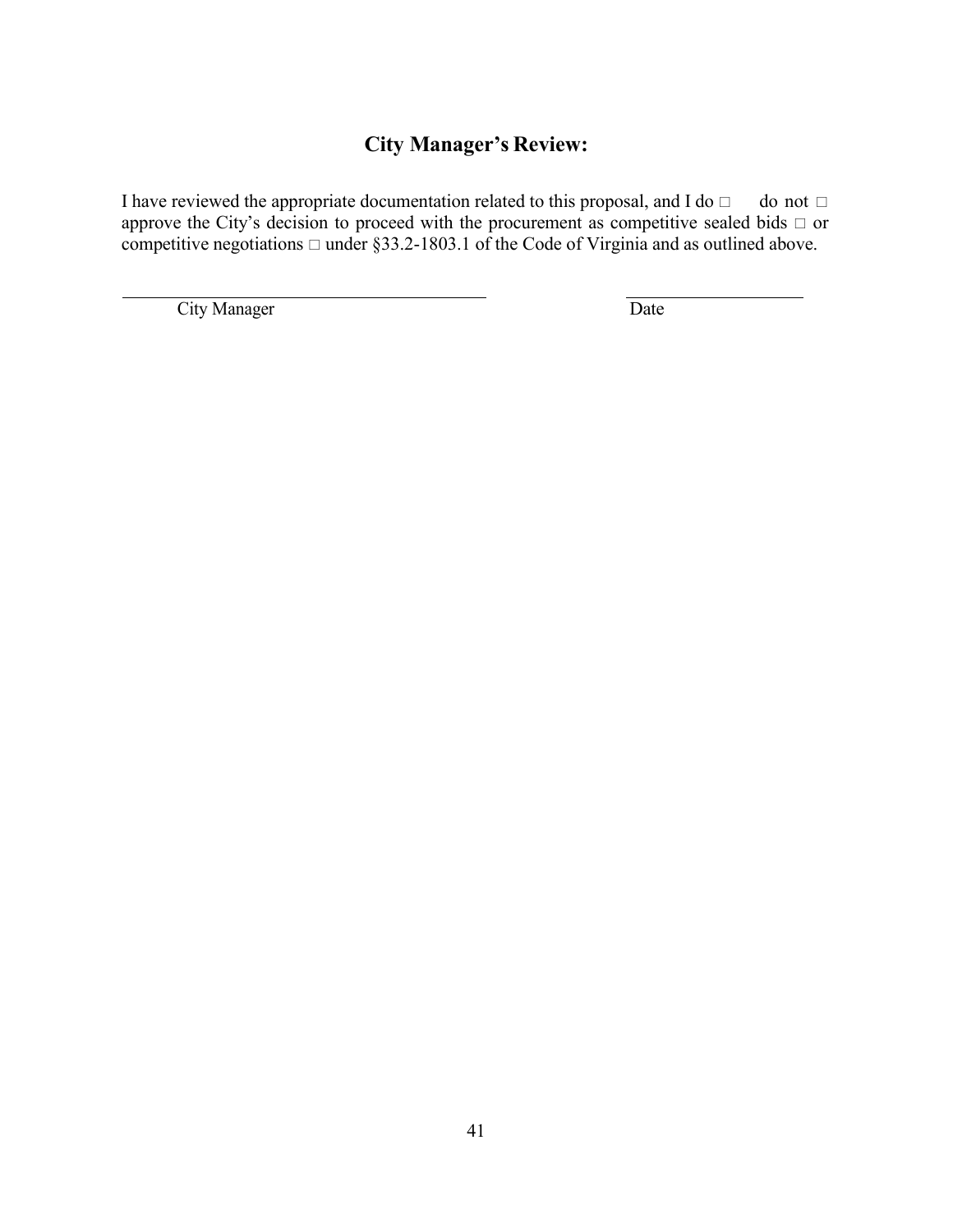### **APPENDIX E**

### *CHECKLIST FOR PROPOSALS*

#### Yes No

- $\Box$  Is proposal content complete, clear, and concise? Proposals should include a comprehensive scope of work, and have enough detail to permit the responsible public entity to determine if pertinent PPTA criteria are met, including financial information. Incomplete proposals may result in lowered evaluation or the proposer may be allowed to submit omitted information.
- Yes No
- $\Box$  Have proposal requirements listed below been met?

#### **Conceptual Proposal Items (separated by tabs):**

#### **Qualifications and Experience – Tab 1**

- $\Box$  Identify the legal structure of the firm, or consortium of firms making the proposal, including the specific liability structure (e.g. individual or joint and several). Identify the organizational structure for the project, the management approach and how each partner and major subcontractor in the structure fits into the overall team.
- $\Box$  Describe the experience of each firm and the key principals involved in the proposed project. Describe the length of time in business, business experience, public sector experience and other engagements of the firm(s). Describe experience with projects similar to the proposed project. Did the firm and key principles complete these projects within original contract completion dates and within original contract amount? Did the owner assess liquidated damages? Did the firm and key principles certify that it is not currently debarred or suspended by nay federal, state or local entity? Has the firm and key principles provided a statement that covers items in Section V, Subsection A, including all subparagraphs. The lead organization must be identified.
- $\Box$  Identify the Project Manager, and if the person works for the principal firm? If not, is there a clear definition of the role and responsibility of the Project Manager relative to the member firms? Does the Project Manager have experience leading this type and magnitude of project?
- $\Box$  Include the address, telephone number, and the name of a specific contact person for an entity for which the firm/consortia or primary members of the consortium have completed a similar project.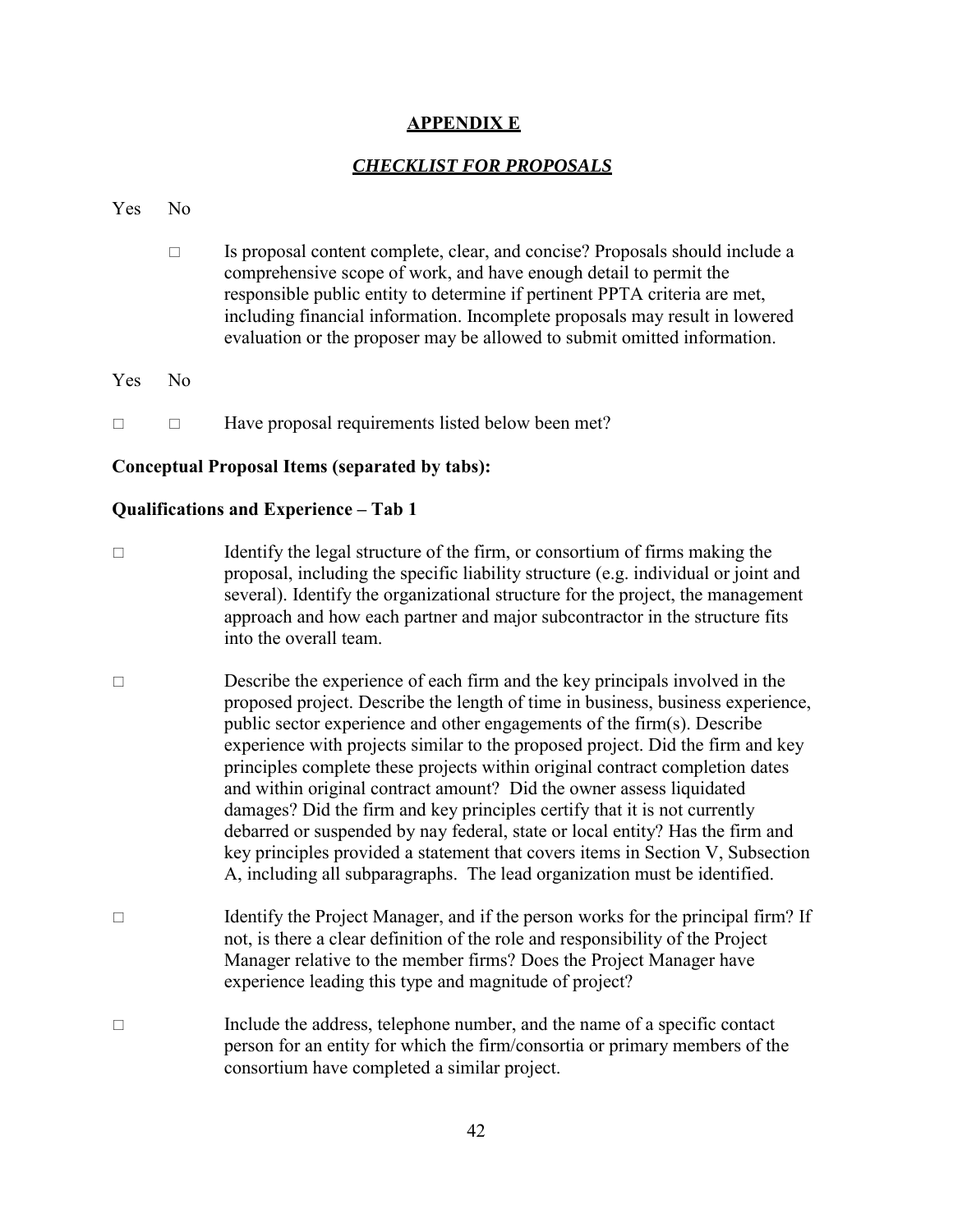- $\Box$  Identify the proposed ownership arrangements for each phase of the project and indicate assumptions on legal liabilities and responsibilities during each phase of the project?
- $\Box$  Include the history and level of commitment of the key principles to use small, minority and women-owned business enterprises in implementing this project. What is the planned participation of small, women, and minority-owned businesses during project development and implementation? To what extent will local subcontractors and suppliers participate in this project? Are job training opportunities offered to support the development and retention of an effective labor force during the life of the project? How will the proposer document and report on this commitment?
- □ Provide a safety record (minimum of five years) for lead construction partners and subcontractors, as well as a safety plan for project implementation. Do these records include:
	- 1. The numeric Experience Modification Rating, the rating year, and name of issuing insurance company?
		- 2. A list of OSHA violations to include dates and disposition?
	- 3. Recordable Incidence Rates and Lost Time Incidence Rates?
	- 4. OSHA 200 and 300A Summary Forms or the information contained in these forms in a combined format?
- $\Box$  Are the results of these records satisfactory? Does the proposed safety plan provide adequate means and methods for effective implementation and sustainability?
- $\square$  Specify the liability structure among the team members. Provide a written commitment to joint and several liability and adequate evidence of parent company guarantees. Are there limits or caps on the proposer's liability and indemnification of the City?

### **Project Characteristics – TAB 2**

 $\Box$  Provide a description of the transportation facility or facilities, including the conceptual design and all proposed interconnections with other transportation facilities. Describe the project in sufficient detail so the type and intent of the project, the location, and the communities that may be affected are clearly identified. Describe the assumptions used in developing the project. The project description should be prepared in a way that fully recognizes any federal, state and/or City requirements to analyze other project alignments and alternatives.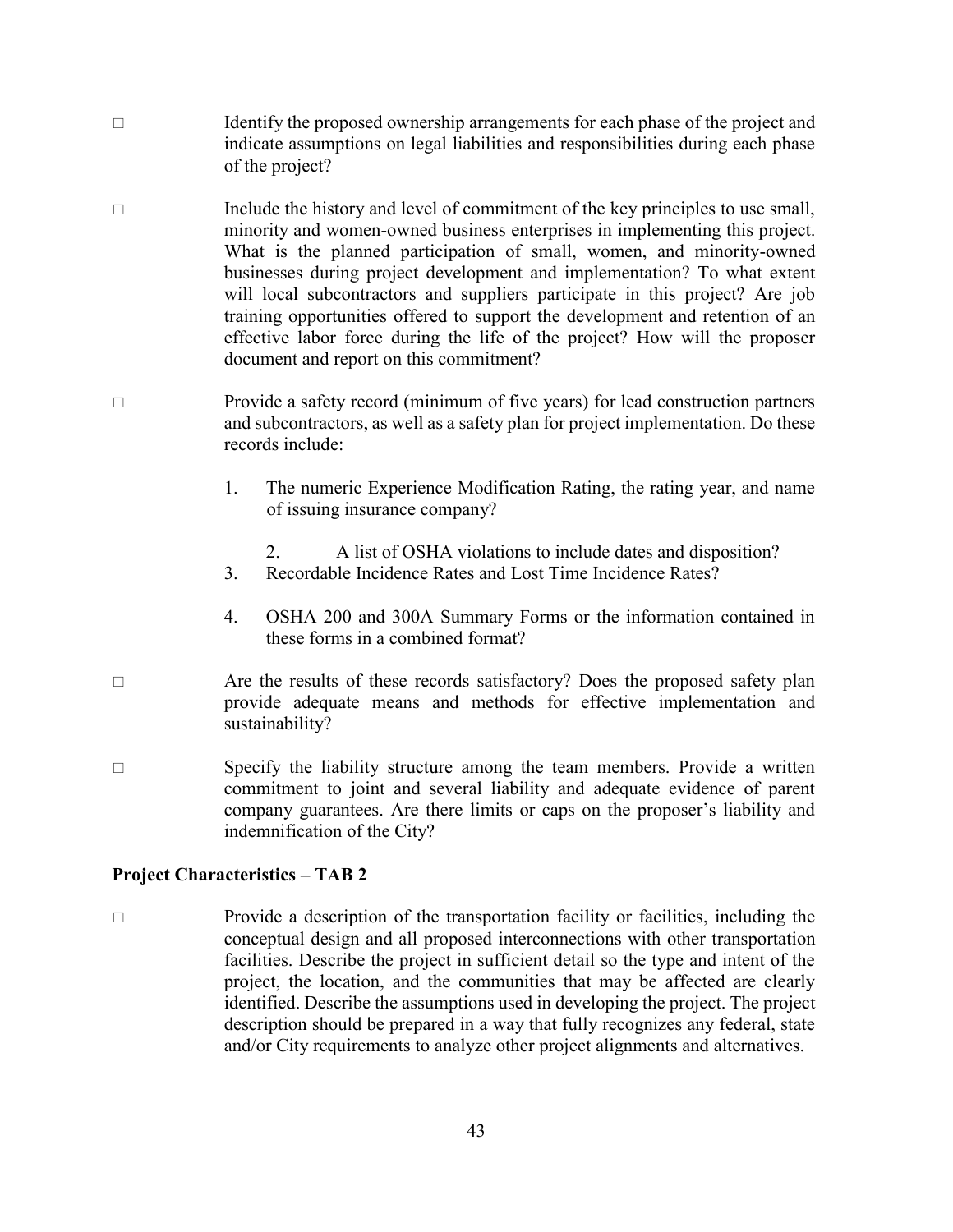$\Box$  Is the proposed project consistent with applicable city, state and federal statutes and regulations, or reasonably anticipated modifications of state or federal statutes, regulations or standards? Does the proposed design meet appropriate state and federal standards?  $\Box$  Identify and fully describe any work to be performed by the City or other public or private entities Include a list of all federal, state and local permit and approvals required for the project, a schedule for obtaining such permits and approvals, and how any regulatory issues will be addressed. Identify which, if any, permits or approvals are to be obtained by the City and have specific oversight requirements. □ Without completing the anticipated Environmental Document, identify any anticipated adverse social, economic and environmental impacts of the project. Specify the strategies or actions to mitigate known impacts. Identify the projected positive social, economic and environmental impacts of the project.  $\Box$  List the critical factors for the project's success.  $\Box$  Is the proposed project consistent with applicable city, state and federal environmental statutes and regulations? Does or will the proposed design meet appropriate city, state or Federal environmental standards? Does the proposal adequately address air quality conformity?  $\Box$  Propose allocation of risk and liability for post agreement work, and assurances for timely completion and safe operation of the project. □ Clearly state the assumptions related to ownership, legal liability, law enforcement and operation of the facility. Provide information on any phased (partial) openings proposed prior to final completion of the work.  $\Box$  Include a schedule and plan to maintain this facility in conformance with standards acceptable to the City? Does the proposal clearly define assumptions or responsibilities during the operational phase including law enforcement, user fee collection and maintenance?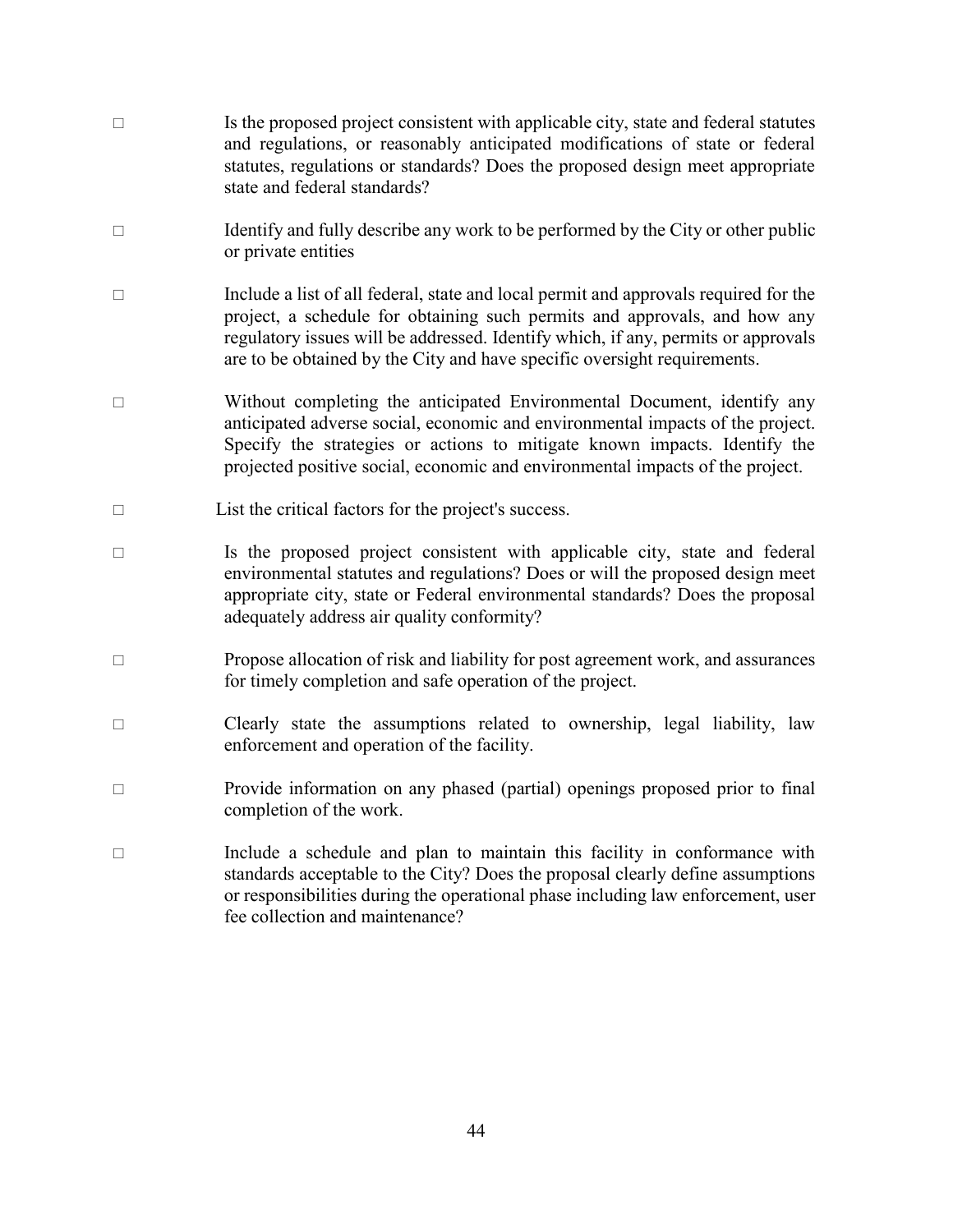# **Project Financing – TAB 3**

| $\Box$<br>$\Box$ | Provide a preliminary estimate and estimating methodology of the cost of the<br>work by phase and/or segment (e.g. planning, design, construction).<br>Submit a plan for the development, financing and operation of the project,<br>showing: the anticipated schedule on which funds will be required; and<br>proposed sources and uses for such funds, including any grants or loans<br>requested by the private entity for the development and/or operation of a<br>qualifying transportation facility.                                                                                                                                                                                                                                                                                                                                                                                                                                                       |
|------------------|------------------------------------------------------------------------------------------------------------------------------------------------------------------------------------------------------------------------------------------------------------------------------------------------------------------------------------------------------------------------------------------------------------------------------------------------------------------------------------------------------------------------------------------------------------------------------------------------------------------------------------------------------------------------------------------------------------------------------------------------------------------------------------------------------------------------------------------------------------------------------------------------------------------------------------------------------------------|
| $\Box$           | Include a list and discussion of assumptions (user fees or toll rates, and usage<br>of the facility) underlying all major elements of the plan.                                                                                                                                                                                                                                                                                                                                                                                                                                                                                                                                                                                                                                                                                                                                                                                                                  |
| $\Box$           | Identify the proposed risk factors for all participating entities and methods for<br>dealing with these factors.                                                                                                                                                                                                                                                                                                                                                                                                                                                                                                                                                                                                                                                                                                                                                                                                                                                 |
| $\Box$           | Provide the proposed total life-cycle cost-specifying methodology and<br>assumptions of the facility or facilities and the proposed project start date.<br>Include anticipated commitment of all parties; equity, debt, and other<br>financing mechanisms; and a schedule of project revenues and project costs.<br>Include in the life-cycle cost analysis a detailed analysis of the projected return<br>and/or rate of return.                                                                                                                                                                                                                                                                                                                                                                                                                                                                                                                                |
| $\Box$           | Identify any local, state or federal resources that the proposer contemplates<br>requesting for the project and investments the proposer anticipates making<br>towards the project. Describe the total commitment (financial, services, grant,<br>loans, property, etc.), if any, expected from governmental sources, private<br>investors and the timing of any anticipated commitment (e.g., preliminary<br>estimate and methodology of cost by phase and/or segment (planning, design,<br>construction); plan for development, financing, and operation of facility,<br>including funding schedule and proposed sources and uses of funds; list and<br>discussion of assumptions supporting all major plan elements; risk factors and<br>strategies for dealing with them; local/state/federal resources that may be<br>requested for the project, along with total commitment, if any from public<br>sector sources, and when these resources may be needed. |
| $\Box$           | Provide a financial statement of the firm/consortia and each major partner.<br>Submit the most recent Securities and Exchange Commission 10-K and 10-Q<br>reports, if such reports have been filed.                                                                                                                                                                                                                                                                                                                                                                                                                                                                                                                                                                                                                                                                                                                                                              |

# **Public Support –TAB 4**

 What are the transportation are economic benefits of this project to the city, region and state? Do these benefits include impacts upon tax revenues, number of jobs generated and related pay and benefits of such jobs, training opportunities and programs, and the number and value of subcontracts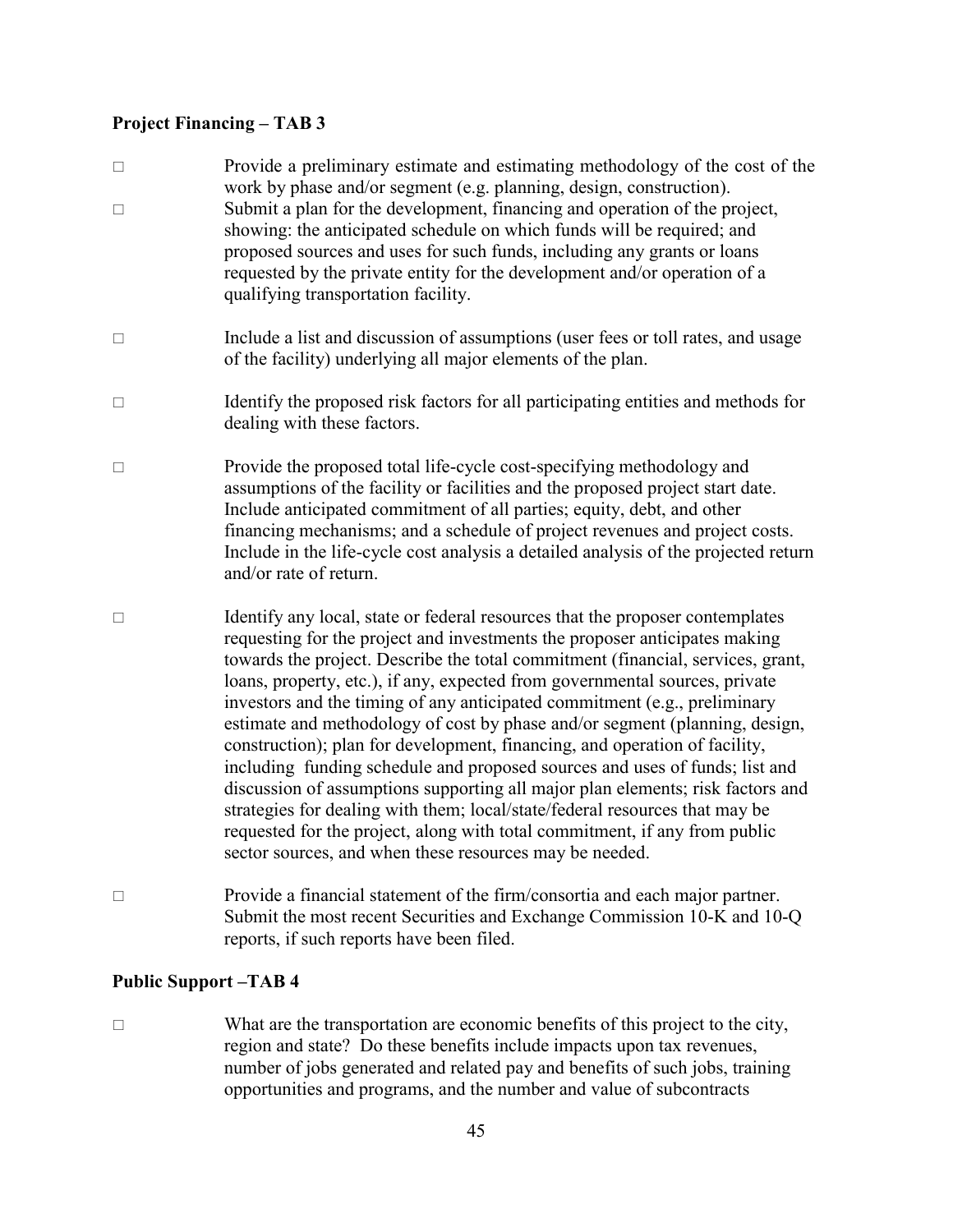generated for Virginia subcontractors? Identify who will benefit from the project, how they will benefit and how the project will benefit the overall transportation system.

- $\Box$  Identify any known government support or opposition, or general public support or opposition for the project. Government/public support should be demonstrated through resolutions of official bodies, minutes of meetings, letters, etc.
- $\Box$  Explain the strategy and plans that will be carried out to involve and inform the agencies and the public in areas affected by the project.

#### **Project Benefit/Compatibility – TAB 5**

- $\square$  Describe the project's significant benefits to the city, region or state. Identify any state benefits resulting from the project including the achievement of state transportation policies or other state or city goals and compatibility with existing and planned multi-modal facilities.
- $\square$  Describe significant benefits to the city's economic condition to include steps taken for coordination with city's land use and comprehensive plans. Discuss whether this project is critical to attracting or maintaining competitive industries and businesses to the city, state or region. What is the impact upon local economy, jobs and job market?
- $\square$  Describe how the project has been coordinated with city's land use and comprehensive plans. What steps have been taken with city officials to coordinate land use and proposed transportation facilities? Does the project support improving safety, reduce congestion, increase capacity, and/or enhance economic efficiency?

#### **Specific Deliverables (delivery dates to be determined on case-by-case basis):**

- Provide a topographical map  $(1:2,000)$  or other appropriate scale) depicting the location of the proposed facility or facilities.
- $\Box$  Provide a list of public utility facilities that will be crossed or affected by the transportation facility and a statement of the private entity's plans to accommodate such utility facility.
- □ Provide a statement setting out the plan for securing all necessary property. The statement must include the names and addresses, if known, of the current owners of the property as well as a list of any property the proposer intends to request the city to exercise its power of eminent domain.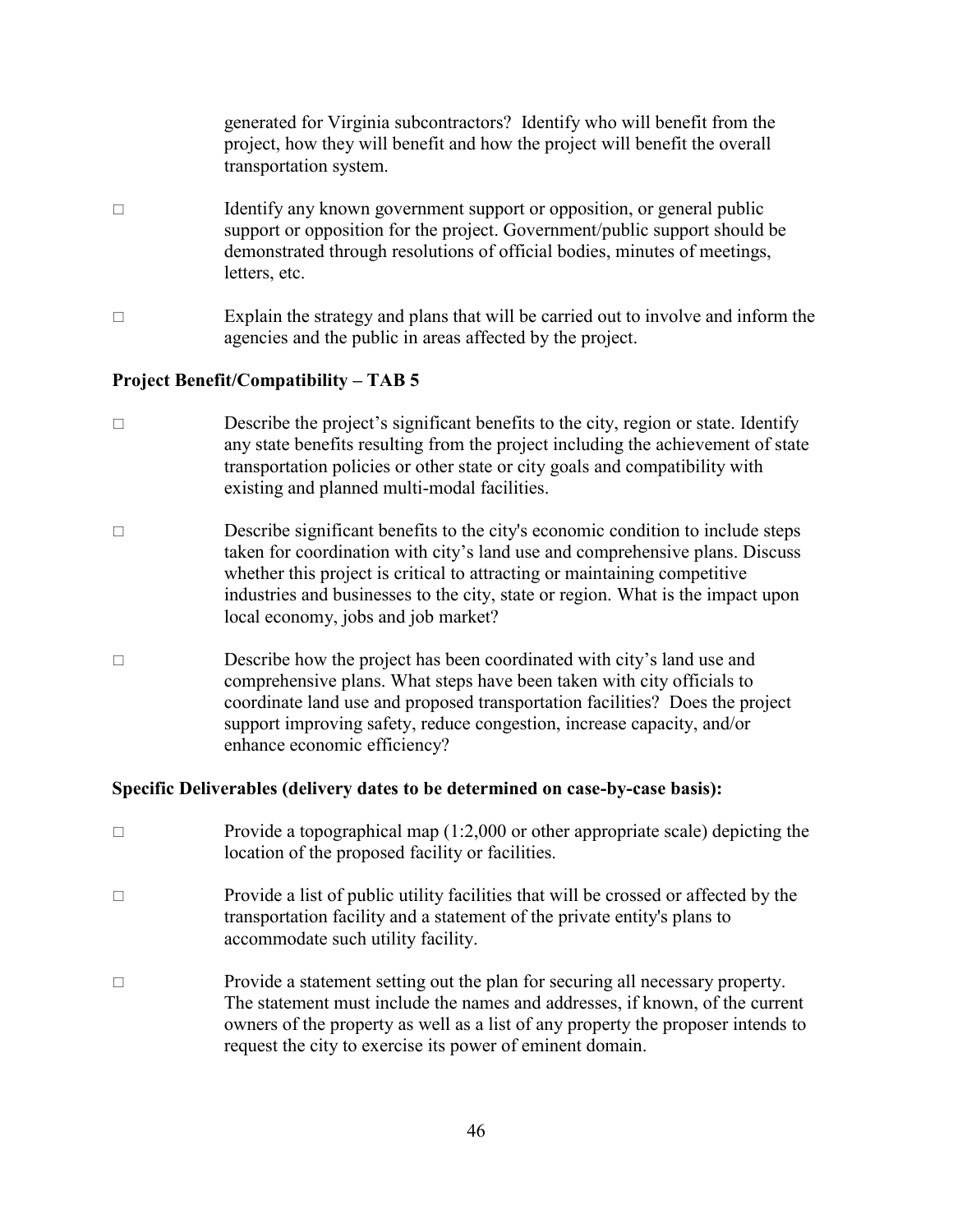| $\Box$ | Provide a detailed listing of all firms that will provide specific design,<br>construction and completion guarantees and warranties. Include a brief<br>description of the guarantees and warranties.                                                                                                                                                                                                                             |
|--------|-----------------------------------------------------------------------------------------------------------------------------------------------------------------------------------------------------------------------------------------------------------------------------------------------------------------------------------------------------------------------------------------------------------------------------------|
| $\Box$ | Provide the proposed total life-cycle cost-specifying methodology and<br>assumptions of the facility or facilities and the proposed project start date.<br>Include anticipated commitment of all parties; equity, debt, and other<br>financing mechanisms; and a schedule of project revenues and project costs.<br>Include in the life-cycle cost analysis a detailed analysis of the projected return<br>and/or rate of return. |
| $\Box$ | Include a detailed discussion of assumptions about user fees or toll rates, and<br>usage of the facility such as traffic forecasts and assumptions.                                                                                                                                                                                                                                                                               |
| П      | Identify any known government support or opposition, or general public<br>support or opposition for the project. Government/public support should be<br>demonstrated through resolutions of official bodies, minutes of meetings,<br>letters, etc.                                                                                                                                                                                |
| $\Box$ | Demonstrate how the proposal will address the needs identified in the state or<br>local transportation plans and local comprehensive plan by improving safety,<br>reducing congestions, increasing capacity, or enhancing economic efficiency.<br>Proposer will also indicate if necessary, the steps required for acceptance into<br>such plans.                                                                                 |
| $\Box$ | Provide an explanation of how the proposed transportation facility would<br>impact local transportation plans of each affected locality.                                                                                                                                                                                                                                                                                          |
| $\Box$ | Include a detailed discussion that provides the means and methods that the<br>private entity will implement to guarantee cost and completion of the project<br>within the schedules identified in project characteristics.                                                                                                                                                                                                        |
| $\Box$ | Such additional material and information as the Independent Review Panel or<br>the City may reasonably request.                                                                                                                                                                                                                                                                                                                   |

### **Format/Submittal Items:**

- □ Proper format followed:
	- Executive summary;
	- Pages numbered, cross-referenced by citing tab number, subletter, and repeating text of requirement;
	- If response covers more than one page, tab number and subletter should be repeated at top of next page;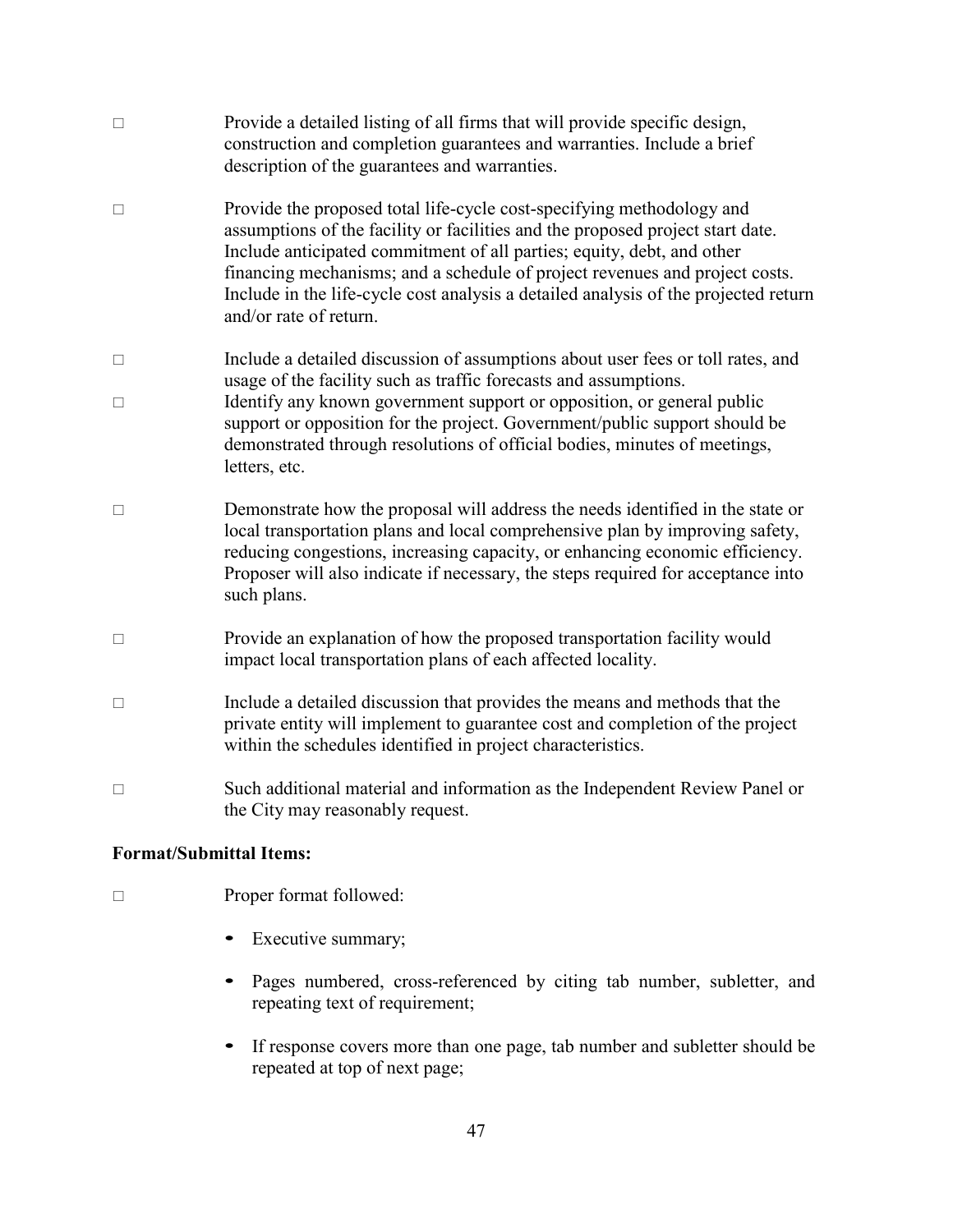- Table of contents should be included, with cross-references requirements by category;
- Supplemental information not required may be inserted where appropriate or placed at the end and designated as additional material; and
- Each copy of a proposal must be bound or otherwise contained in a single volume, where practical, with all necessary documentation included.

### *Note: Proposals deviating from this format may be eliminated from consideration.*

 $\Box$  Proposal review fees shall be charged to any proposer whose unsolicited proposal has been accepted by the City for conceptual phase review. Such proposal review fees shall be based on the reasonably anticipated costs of the City in accordance with the following schedule:

- Initial or Conceptual Phase Review Fee. A nonrefundable initial or conceptual review fee of Five Thousand Dollars (\$5,000.00) and must be submitted with each unsolicited proposal.
- Detailed Phase Review Fees. Upon the City's decision to proceed with a detailed state of review, the proposer shall pay an additional review fee calculated at the rate of two and one half percent (2.5%) of the reasonably anticipated total cost of the proposed project, but not less than Five Thousand Dollars (\$5,000.00) nor more than Fifty Thousand Dollars (\$50,000.00), at the time of the submittal of the detailed state of review. Additional fees may be imposed on and paid by the proposer throughout the processing, review, and evaluation of the unsolicited proposal if and as the City reasonably anticipates incurring costs in excess of the initial detailed stage of review fee. The City shall notify the proposer of the amount of such additional fees as and when it anticipates incurring such costs. Prompt payment of such additional fee is required before the City will continue the process, review and evaluation of the proposal.
- Proposers submitting multiple project proposals must submit a Proposal review fee for each project.
- If the cost of reviewing the detailed proposal exceeds the fees noted above, the City may assess the proposer the additional state cost to evaluate the detailed proposal.

*Note: Failure to submit all fees will result in suspension of consideration of a proposal.*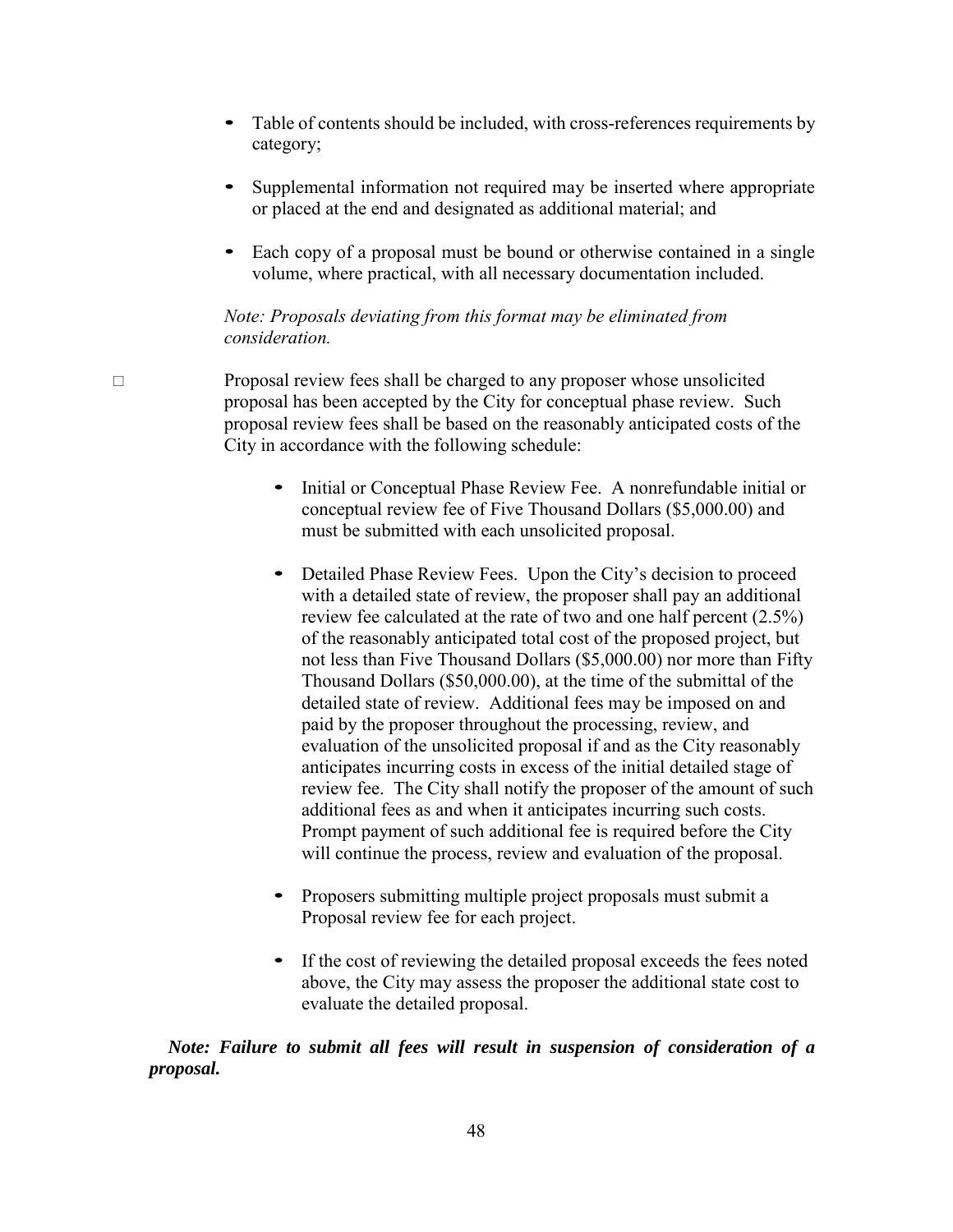Fee submitted in the form of a cashier's check payable to the Treasurer of the City of Chesapeake.

Proposal signed by authorized representative of firm/consortium.

- Twenty paper copies and one electronic copy in PDF format of proposal, sealed in a mailing envelope or package bearing proposer's name, address, and the phrase "Public- Private Transportation Proposal" clearly shown on the outside of proposal shall be delivered to the City or coordinating public entity. The City or responsible coordinating public entity shall designate one individual to receive all proposals and to act as the point of contact. In the absence of such a designation, proposals shall be delivered to the City Manager.
- $\Box$  Copies of proposal also prepared and sent directly to the governing body of each jurisdiction (city, county, town, etc.) affected by the proposed project. A list of all jurisdictions provided a proposal must accompany the conceptual proposal, with name and address of recipient and date delivered.

Proposers should send more detailed proposals developed during review and advisory phase to affected jurisdiction at the same time it is submitted to City.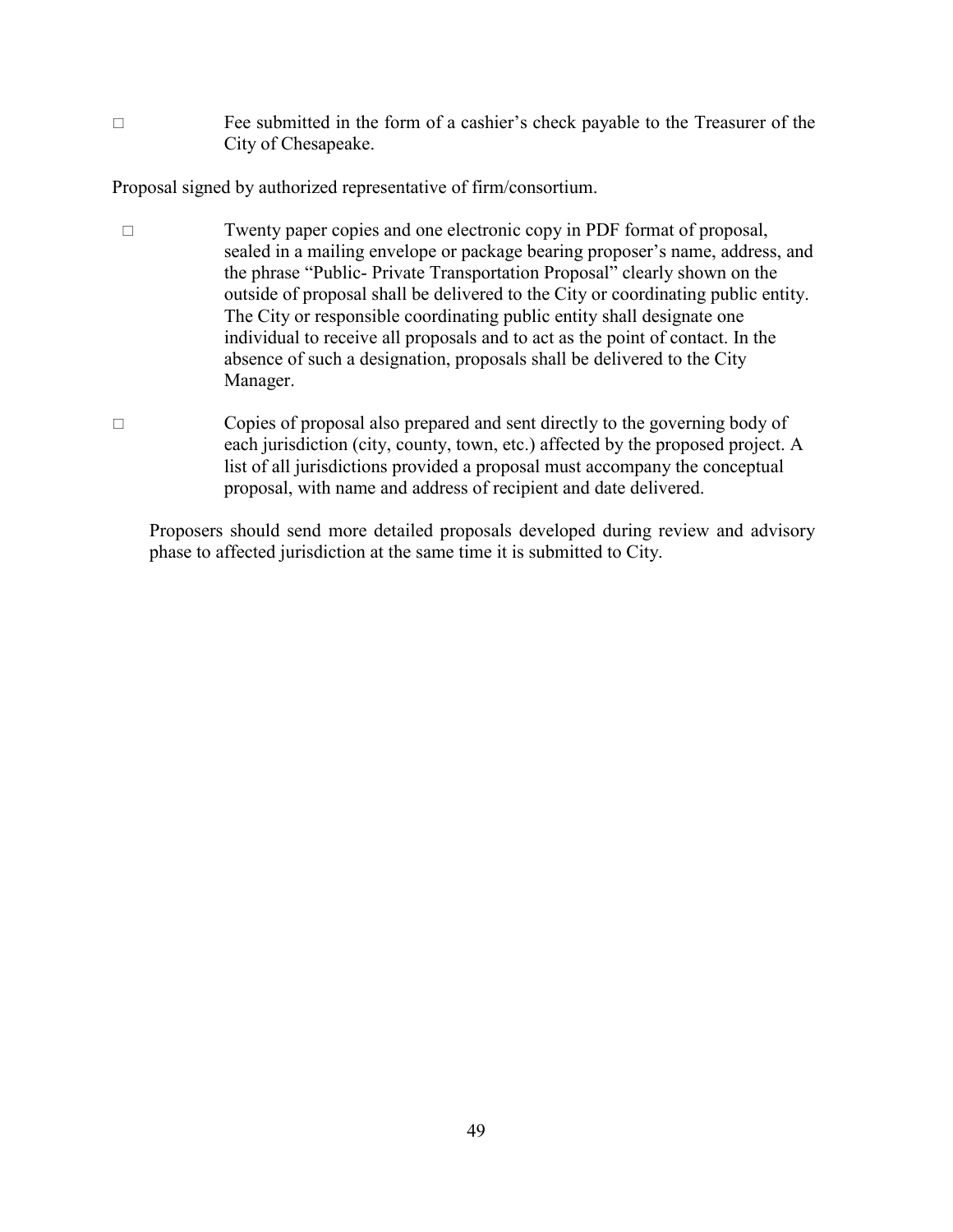### **APPENDIX F**

### *CHECKLIST FOR SELECTION AND EVALUATION CRITERIA*

The proposal evaluation and selection criteria contained in these guidelines have been developed so the City can critically evaluate the attributes each proposer submits in their proposal. Each conceptual unsolicited proposal submitted to the City should follow the attached evaluation and selection criteria. Solicited proposals can utilize the attached evaluation criteria or develop specific criteria that are consistent with the priorities of the City and the attributes and merits of the RFP. Any modifications in the evaluation and selection criteria will be noted in the RFP or the Request for Detailed Proposals (RFDP). The City reserves the right, at its sole discretion, to modify the evaluation and selection criteria to meet the needs of the project and the City.

| <b>Satisfactory</b><br>Assessment? |                     | Criteria                                                                                                                                                                                                                                                                                                                                                                                                                                                                                                 |
|------------------------------------|---------------------|----------------------------------------------------------------------------------------------------------------------------------------------------------------------------------------------------------------------------------------------------------------------------------------------------------------------------------------------------------------------------------------------------------------------------------------------------------------------------------------------------------|
| Yes                                | N <sub>0</sub><br>П | A. Qualifications and Experience - Does the proposer propose a team<br>that is qualified, led, and structured in a manner that will clearly enable<br>the team to complete the proposed project?                                                                                                                                                                                                                                                                                                         |
| Yes                                | N <sub>o</sub><br>П | <i>Experience with Similar Infrastructure Projects - Have members of</i><br>this team previously worked together constructing, improving or<br>managing transportation infrastructure? Has the lead firm managed, or<br>any of the member firms worked on, a similar privatization project?<br>Has the proposer experience with similar projects and were these<br>completed within original contract completion dates and within<br>original contract amounts? Did the owner assess liquidated damages? |
| Yes                                | N <sub>o</sub><br>П | <i>Past Performance</i> – Has the firm and key principles provided<br>certification that it is not currently debarred or suspended by any<br>federal, state, or local government entity? Has the firm and each key<br>principle provided a statement that confirms its business integrity to<br>include bonding capacity, insurance and available equipment? Does<br>this statement provide the disclosure of information as listed in Section<br>V, Subsection A, including all subparagraphs.          |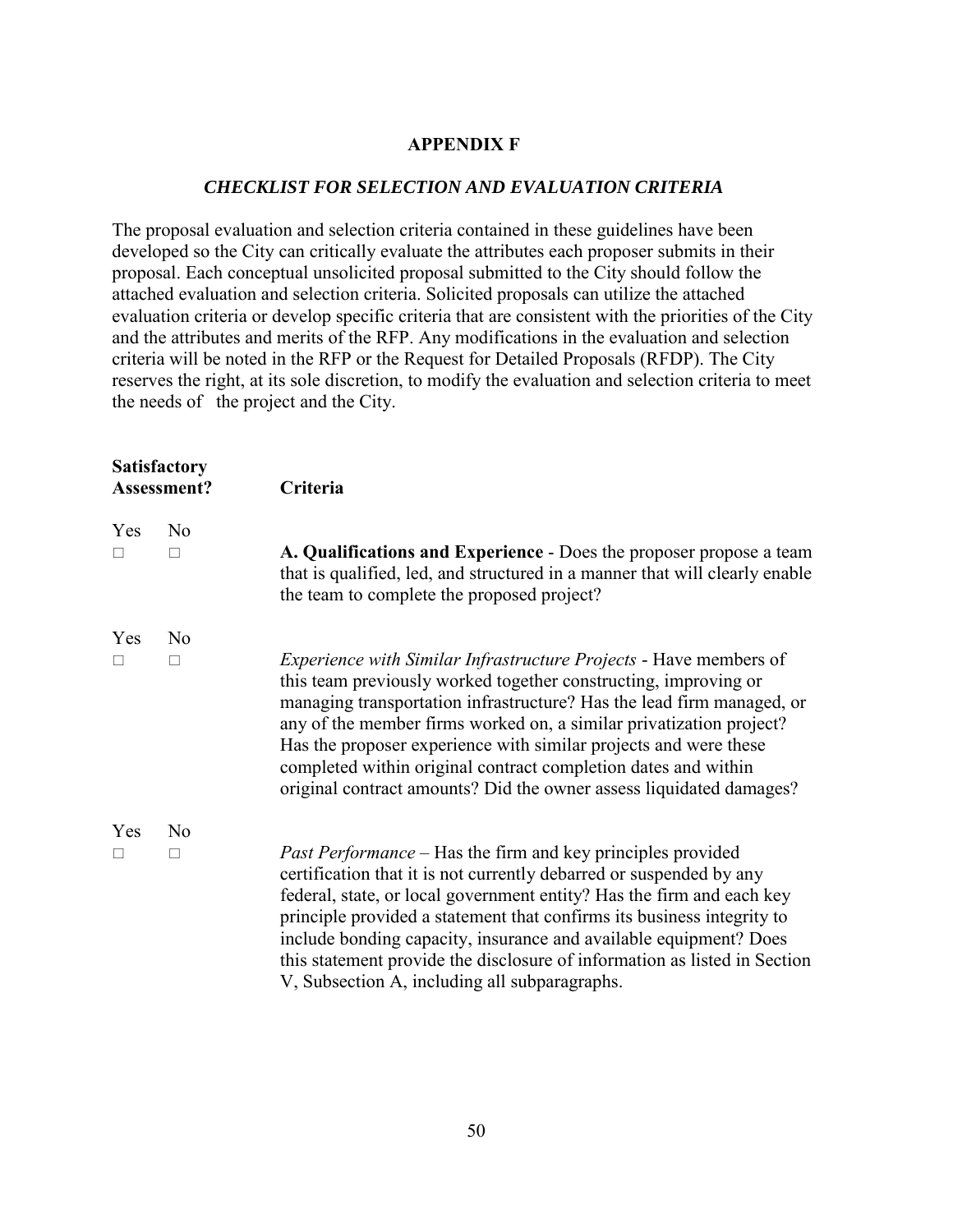| Satisfactory<br>Assessment? |                          | Criteria                                                                                                                                                                                                                                                                                                                                                                                                |  |
|-----------------------------|--------------------------|---------------------------------------------------------------------------------------------------------------------------------------------------------------------------------------------------------------------------------------------------------------------------------------------------------------------------------------------------------------------------------------------------------|--|
| Yes<br>п                    | N <sub>0</sub><br>$\Box$ | Demonstration of Ability to Perform Work - What commitments has<br>the team made to carry out the project? Does the team possess the<br>necessary financial, staffing, equipment, and technical resources to<br>successfully complete the project? Do the team and/or member firms<br>have competing financial or workforce commitments that may inhibit<br>success and follow-through on this project? |  |
| Yes<br>п                    | N <sub>o</sub><br>$\Box$ | Leadership Structure - Is one firm designated as lead on the project?<br>Does the organization of the team indicate a well thought out approach<br>to managing the project? Is there a written agreement in place between<br>members?                                                                                                                                                                   |  |
| Yes<br>П                    | N <sub>0</sub><br>П      | Project Manager's Experience - Is a Project Manager identified, and<br>does this person work for the principal firm? If not, is there a clear<br>definition of the role and responsibility of the Project Manager relative<br>to the member firms? Does the Project Manager have experience<br>leading this type and magnitude of project?                                                              |  |
| Yes<br>п                    | N <sub>o</sub><br>П      | Management Approach - Have the primary functions and<br>responsibilities of the management team been identified? Have the<br>members of the team developed an approach to facilitate<br>communication among the project participants? Has the firm<br>adequately described its approach to communicating with and meeting<br>the expectations of the City?                                              |  |
| Yes<br>$\Box$               | N <sub>0</sub><br>$\Box$ | <i>Project Ownership</i> - Does the proposal identify the proposed<br>ownership arrangements for each phase of the project and indicate<br>assumptions on legal liabilities and responsibilities during each phase<br>of the project?                                                                                                                                                                   |  |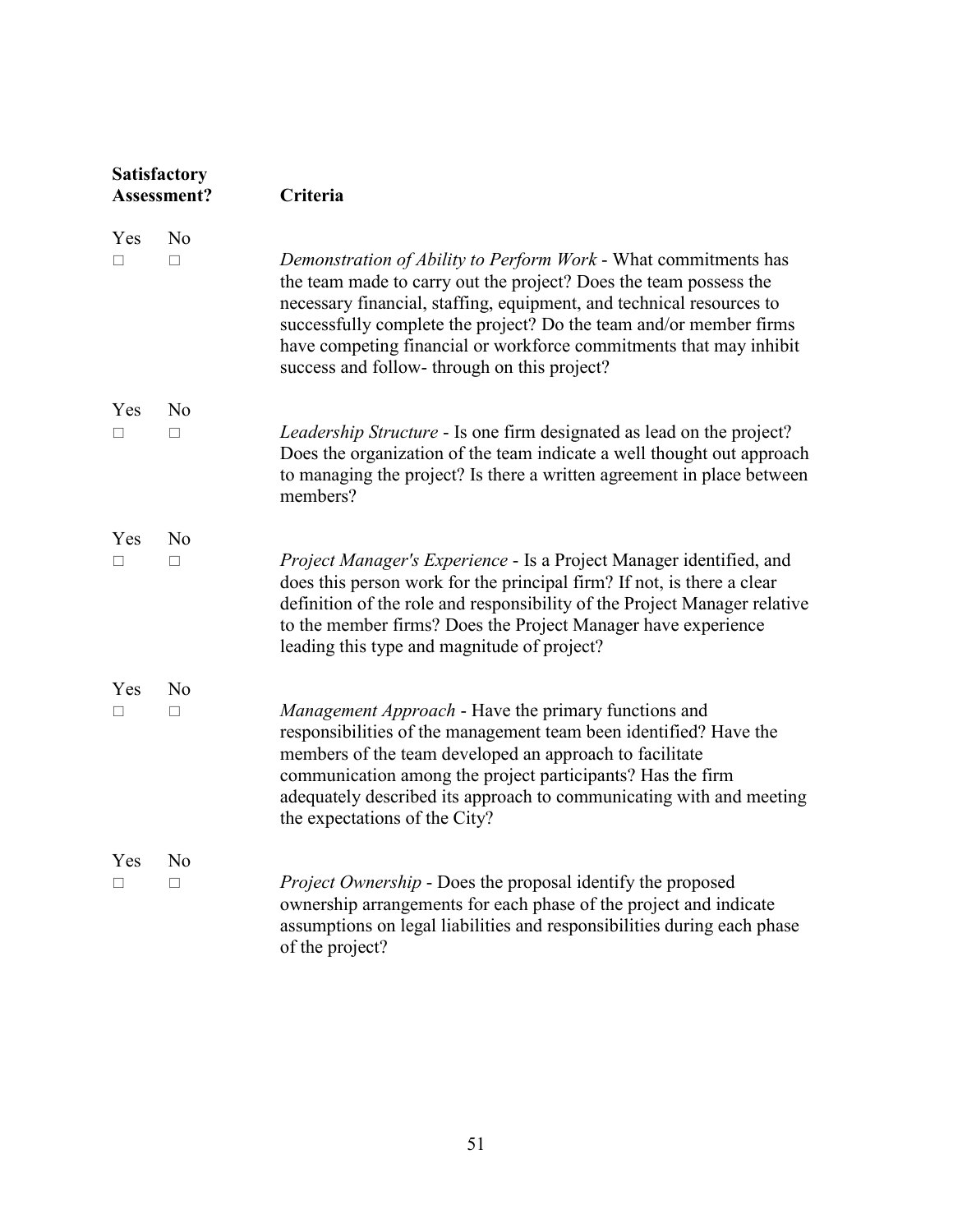| Satisfactory<br>Assessment? |                          | Criteria                                                                                                                                                                                                                                                                                                                                                                                                                                                                                                                                                                                                                                                            |  |
|-----------------------------|--------------------------|---------------------------------------------------------------------------------------------------------------------------------------------------------------------------------------------------------------------------------------------------------------------------------------------------------------------------------------------------------------------------------------------------------------------------------------------------------------------------------------------------------------------------------------------------------------------------------------------------------------------------------------------------------------------|--|
| Yes<br>П                    | N <sub>o</sub><br>П      | Participation of Small Businesses and Businesses Owned by Women<br>and Minorities and local firms - What is the history and level of<br>commitment by the proposers to use small, minority-, and women<br>owned business enterprises in developing and implementing the<br>project? To what extent will small, minority and women owned<br>businesses and local subcontractors and suppliers be expected to<br>participate in project development and implementation? Are job<br>training opportunities offered to support the development of an<br>effective workforce throughout the life of the project? How will this<br>commitment be documented and reported? |  |
| Yes<br>$\Box$               | N <sub>0</sub><br>$\Box$ | Safety Record and Plan – To what extend does the proposal identify<br>the construction partners and subcontractors safety records for a<br>minimum of five years? Do records include Experience Modification<br>Rating, OSHA citation, Recordable and Lost Time Incidence Rates,<br>and OSHA 200 and 300A forms or comparable information in<br>combined similar format? Do these records indicate a satisfactory<br>rating for all activities? Was a safety plan developed and does it<br>include means and methods for implementation and sustainability?                                                                                                         |  |
| Yes<br>П                    | N <sub>o</sub><br>$\Box$ | <i>Liability</i> - Is the liability structure among the team members clearly<br>specified? Is there a written commitment to joint and several liability?<br>Are there adequate parent company guarantees? Are there limits or<br>caps on the proposer's liability and indemnification of the City? Is<br>there adequate bonding and insurance proposed?                                                                                                                                                                                                                                                                                                             |  |
| Yes<br>□                    | N <sub>0</sub><br>□      | <b>B. Project Characteristics</b> - Is the proposed transportation facility<br>technically feasible?                                                                                                                                                                                                                                                                                                                                                                                                                                                                                                                                                                |  |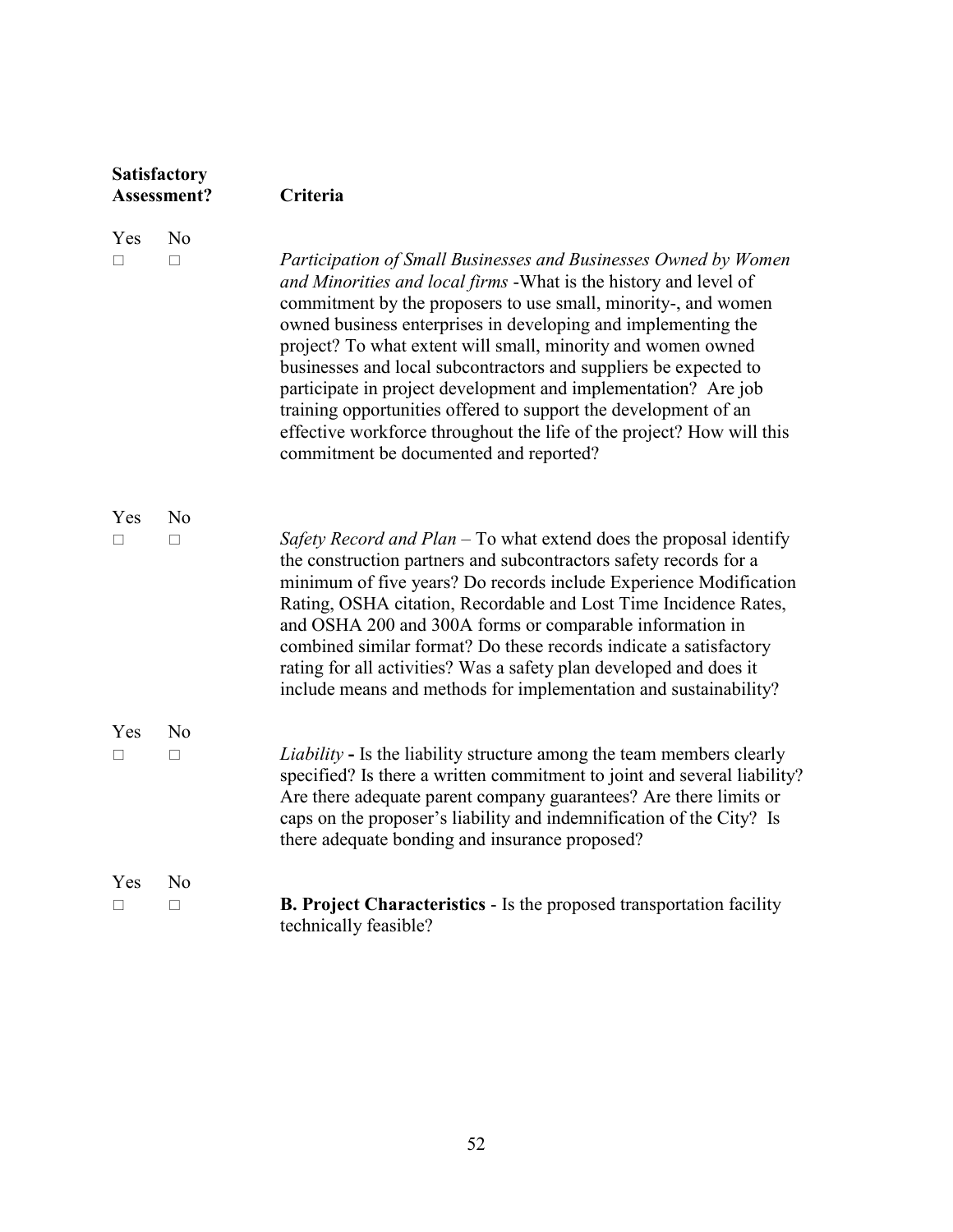| <b>Satisfactory</b><br>Assessment? |                | Criteria                                                                                                                                                                                                                                                                                                                                          |  |
|------------------------------------|----------------|---------------------------------------------------------------------------------------------------------------------------------------------------------------------------------------------------------------------------------------------------------------------------------------------------------------------------------------------------|--|
| Yes                                | N <sub>0</sub> |                                                                                                                                                                                                                                                                                                                                                   |  |
| П                                  | П              | <i>Project Definition</i> - Is the project described in sufficient detail to<br>determine the type and size of the project, the location, all proposed<br>interconnections with other transp. facilities, the communities that may<br>be affected, and alternatives (e.g. alignments) that may need to be<br>evaluated?                           |  |
| Yes                                | N <sub>0</sub> |                                                                                                                                                                                                                                                                                                                                                   |  |
| П                                  | П              | Proposed Project Schedule - Is the time frame for project completion<br>clearly outlined? Is the proposed schedule reasonable given the scope<br>and complexity of the project? Does the proposal contain adequate<br>assurances that the project will be completed and will be completed on<br>time?                                             |  |
| Yes                                | N <sub>o</sub> |                                                                                                                                                                                                                                                                                                                                                   |  |
| □                                  | $\Box$         | <i>Operation</i> - Does the proposer present a reasonable statement setting<br>forth plans for operation of the facility, including a schedule defining<br>initiations of operations?                                                                                                                                                             |  |
| Yes                                | N <sub>0</sub> |                                                                                                                                                                                                                                                                                                                                                   |  |
| П                                  | $\Box$         | Technology - Is the proposal based on proven technology? What is the<br>degree of technical innovation associated with the proposal? Does the<br>technology proposed maximize interoperability with relevant local and<br>statewide transportation technology?                                                                                    |  |
| Yes                                | N <sub>o</sub> |                                                                                                                                                                                                                                                                                                                                                   |  |
| $\Box$                             | $\Box$         | Conforms to Laws, Regulations, and Standards - Is proposed project<br>consistent with applicable local, state and federal statutes and<br>regulations, or reasonably anticipated modifications of local, state or<br>federal statutes, regulations or standards? Does the proposed design<br>meet appropriate local, state and federal standards? |  |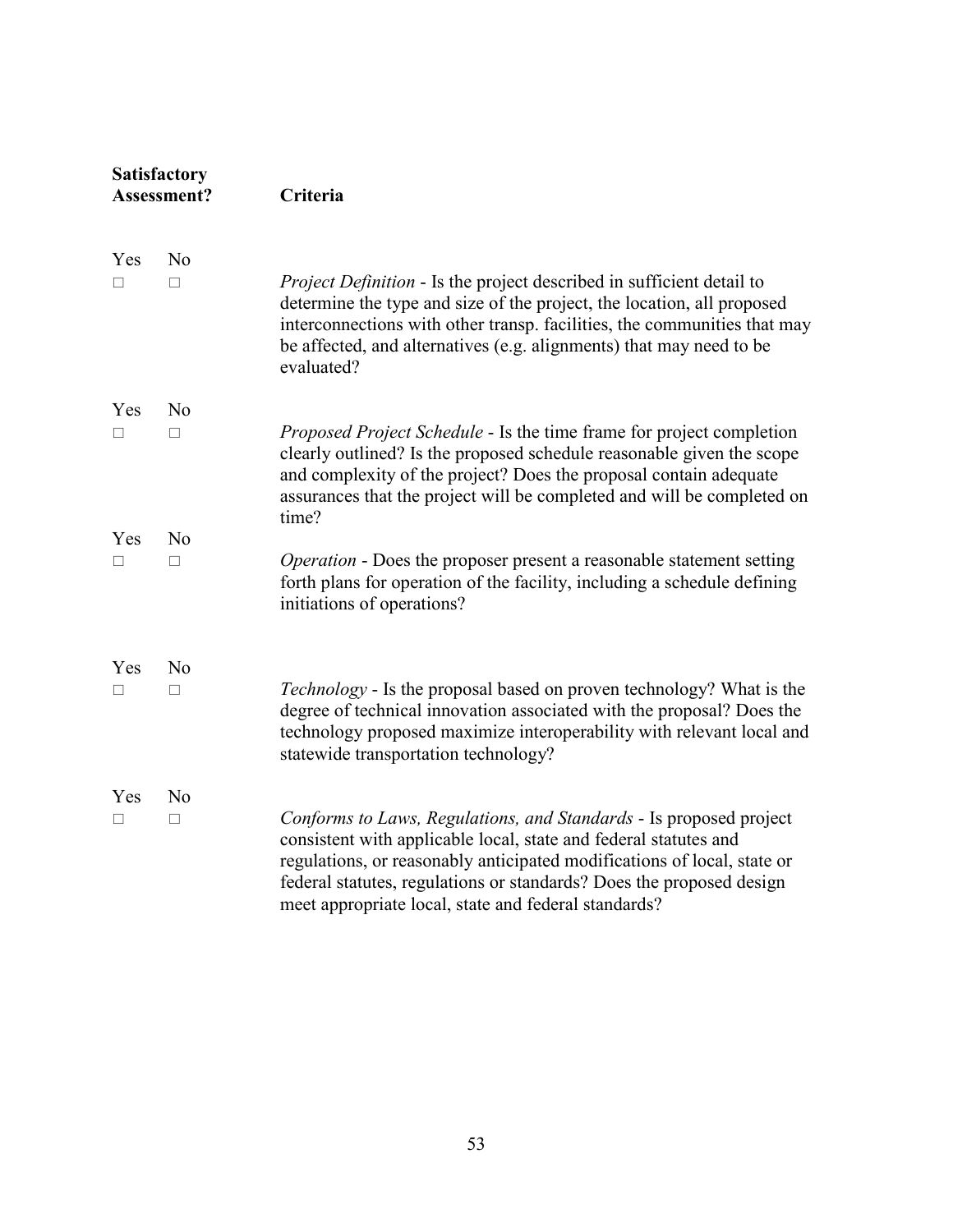| <b>Satisfactory</b><br>Assessment? |                | Criteria                                                                                                                                                                                                                                                                                                                                       |  |
|------------------------------------|----------------|------------------------------------------------------------------------------------------------------------------------------------------------------------------------------------------------------------------------------------------------------------------------------------------------------------------------------------------------|--|
| Yes                                | N <sub>o</sub> |                                                                                                                                                                                                                                                                                                                                                |  |
| $\Box$                             | $\Box$         | <i>Federal Permits &amp; Oversight</i> – Will the project require some level of<br>state and/or federal involvement or oversight? Does the proposal<br>include how state and/or federal regulatory and approval requirements<br>will be met and how issues will be addressed?                                                                  |  |
| Yes                                | N <sub>o</sub> |                                                                                                                                                                                                                                                                                                                                                |  |
| □                                  | $\Box$         | <i>Meets/Exceeds Environmental Standards</i> - Is the proposed project<br>consistent with applicable local, state and federal environmental<br>statutes and regulations? Does or will the proposed design meet<br>appropriate local, state or federal environmental standards? Does the<br>proposal adequately address air quality conformity? |  |
| Yes                                | N <sub>o</sub> |                                                                                                                                                                                                                                                                                                                                                |  |
| П                                  | П              | State and Local Permits - Does the proposal list the required permits<br>and schedule to obtain them? Are there negative impacts known for the<br>project? If so, is there a mitigation plan identified? Are alternatives to<br>standards or regulations needed to avoid those impacts that cannot be<br>mitigated?                            |  |
| Yes                                | N <sub>o</sub> |                                                                                                                                                                                                                                                                                                                                                |  |
| □                                  | $\Box$         | <i>Rights of Way</i> - Does the proposal set forth the method by which the<br>private entity proposes to secure all property interests required for the<br>transportation facility?                                                                                                                                                            |  |
| Yes                                | N <sub>o</sub> |                                                                                                                                                                                                                                                                                                                                                |  |
| П                                  | П              | Maintenance - Does the proposer have a plan to maintain this facility in<br>conformance with standards acceptable to the City? Does the proposal<br>clearly define assumptions or responsibilities during the operational<br>phase including law enforcement, user fee collection and maintenance?                                             |  |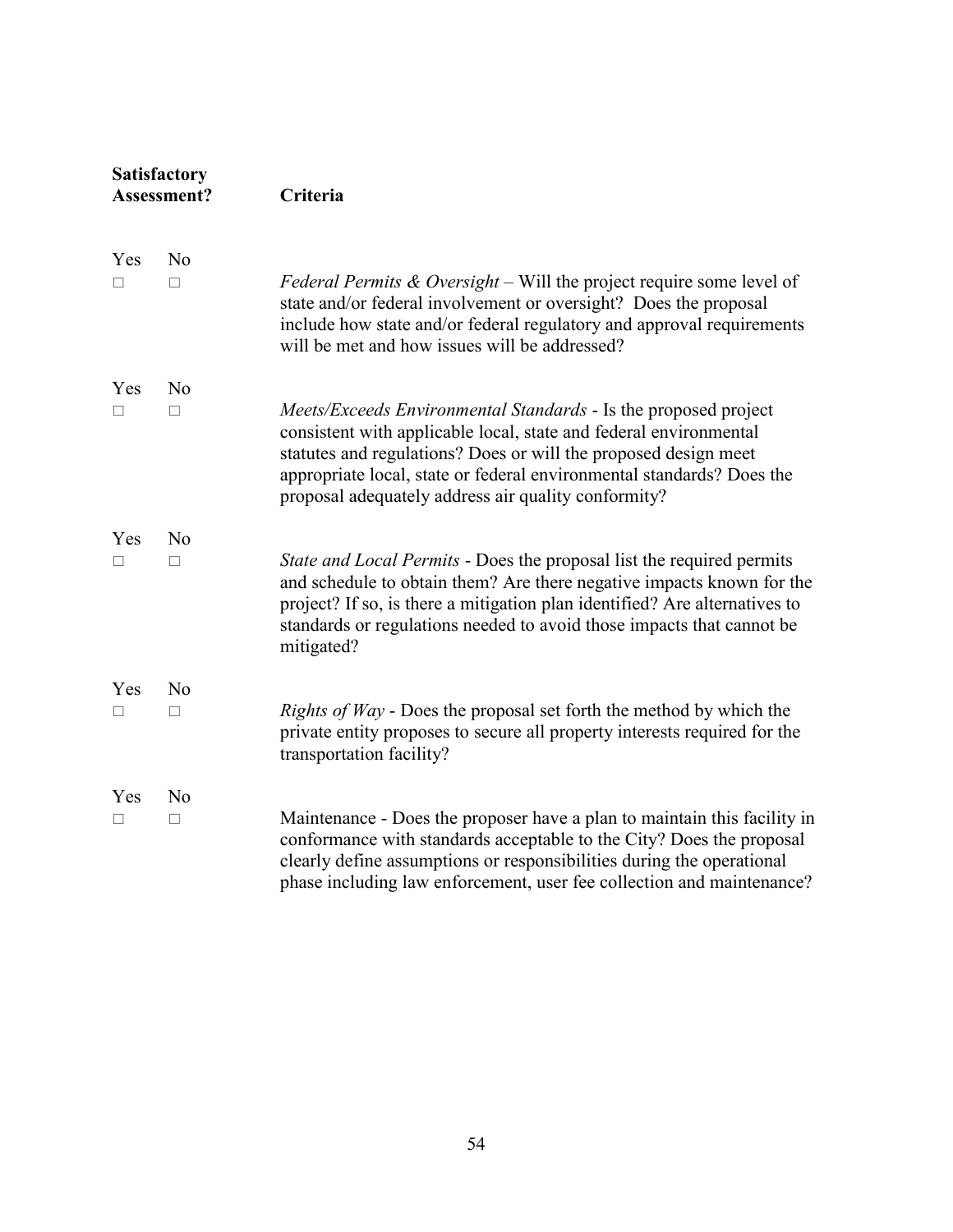| <b>Satisfactory</b><br>Assessment? |                          | Criteria                                                                                                                                                                                                                                                                                                                                                                                                                                                                                                                                            |  |
|------------------------------------|--------------------------|-----------------------------------------------------------------------------------------------------------------------------------------------------------------------------------------------------------------------------------------------------------------------------------------------------------------------------------------------------------------------------------------------------------------------------------------------------------------------------------------------------------------------------------------------------|--|
| Yes<br>П                           | N <sub>0</sub><br>$\Box$ | C. Project Financing - Has the proposer provided a financial plan and<br>financial guarantees which will allow for access to the necessary<br>capital to finance the facility?                                                                                                                                                                                                                                                                                                                                                                      |  |
| Yes<br>П                           | N <sub>o</sub><br>$\Box$ | <i>Financing</i> - Did the proposer demonstrate evidence of its ability and<br>commitment to provide sufficient equity in the project as well as the<br>ability to obtain the other necessary financing?                                                                                                                                                                                                                                                                                                                                            |  |
| Yes<br>П                           | N <sub>o</sub><br>П      | <i>Financial Plan</i> - Does the financial plan demonstrate a reasonable<br>basis for funding project development and operations? Are the<br>assumptions on which the plan is based well defined and reasonable in<br>nature? Are the plan's risk factors identified and dealt with sufficiently?<br>Are the planned sources of funding and financing realistic? Does the<br>proposer commit to sharing risk and/or cost on the project? Does the<br>proposer clearly identify any necessary public funds to develop and/or<br>operate the project? |  |
| Yes<br>П                           | N <sub>o</sub><br>П      | <i>Estimated Cost</i> - Is the estimated cost of the facility reasonable in<br>relation to the cost of similar projects? A significant portion of the final<br>determination will rely on a cost/benefit analysis.                                                                                                                                                                                                                                                                                                                                  |  |
| Yes<br>$\Box$                      | N <sub>o</sub><br>$\Box$ | Life Cycle Cost Analysis - Does the proposal include an appropriately<br>conducted analysis of projected rate of return and life-cycle cost<br>estimate of the proposed project and/or facility?                                                                                                                                                                                                                                                                                                                                                    |  |
| Yes<br>□                           | N <sub>o</sub><br>$\Box$ | <i>Concessions</i> - Does the proposer clearly quantify the public sector<br>commitments for financing and duration of operations?                                                                                                                                                                                                                                                                                                                                                                                                                  |  |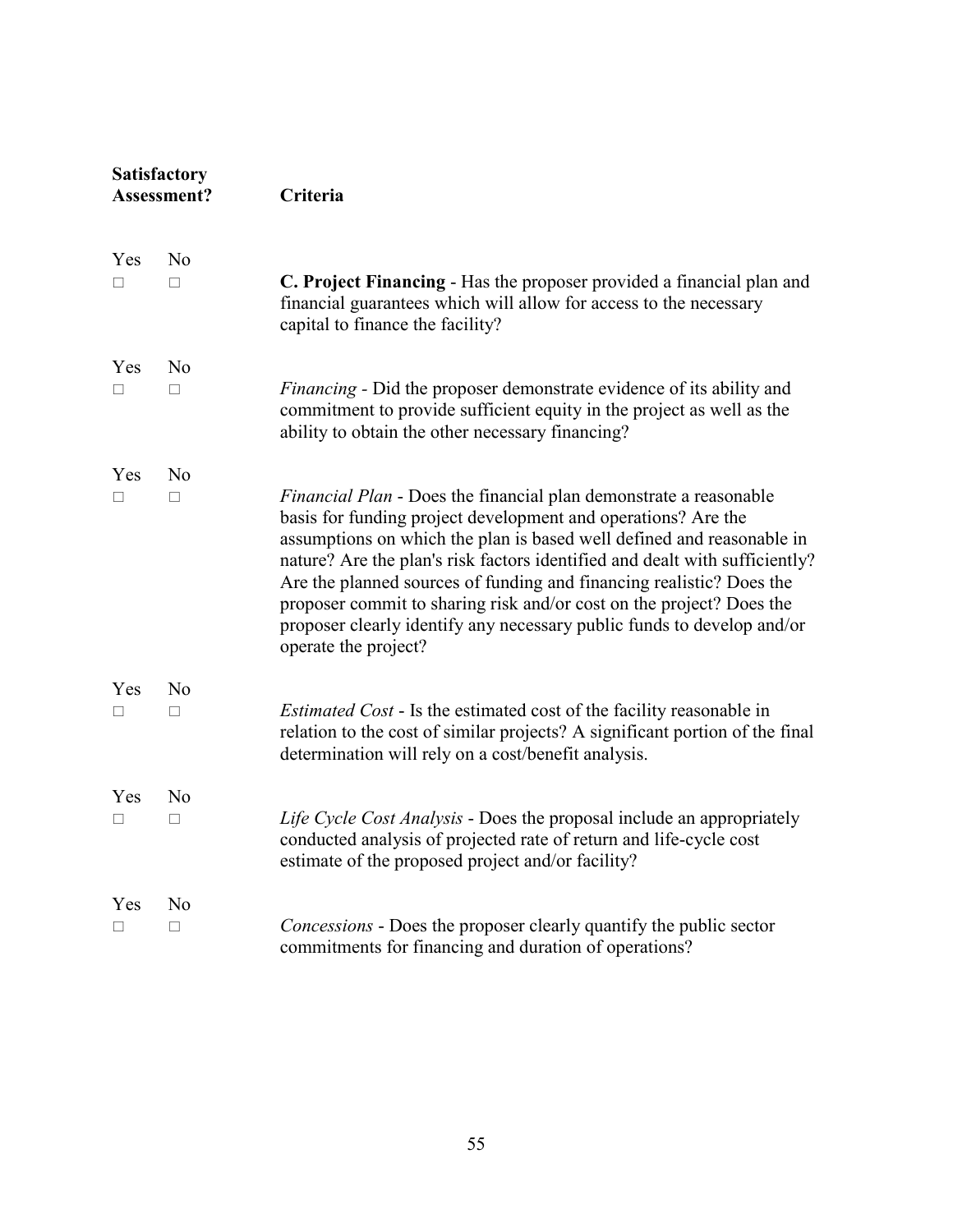| <b>Satisfactory</b><br>Assessment? |                | Criteria                                                                                                                                                                                                                                                                                                                                                                                         |  |
|------------------------------------|----------------|--------------------------------------------------------------------------------------------------------------------------------------------------------------------------------------------------------------------------------------------------------------------------------------------------------------------------------------------------------------------------------------------------|--|
| Yes                                | N <sub>o</sub> |                                                                                                                                                                                                                                                                                                                                                                                                  |  |
| П                                  | П              | <b>D. Public Support</b> - Has the proposer garnered sufficient public<br>support for the proposed project?                                                                                                                                                                                                                                                                                      |  |
| Yes                                | N <sub>0</sub> |                                                                                                                                                                                                                                                                                                                                                                                                  |  |
| п                                  | $\Box$         | Community Benefits - Will this project bring a significant<br>transportation and economic benefit to the city, state, or region? Do<br>these benefits include increases to tax revenue, the number of jobs,<br>available training opportunities and programs, and subcontracts<br>awarded to Virginia subcontractors? Are there ancillary benefits to<br>the communities because of the project? |  |
| Yes                                | N <sub>0</sub> |                                                                                                                                                                                                                                                                                                                                                                                                  |  |
| П                                  | $\Box$         | <i>Community Support</i> - What is the extent of support or opposition for<br>the project? Does the project proposal demonstrate an understanding of<br>the national and regional transportation issues and needs, as well as the<br>impacts this project may have on those needs? Is there a demonstrated<br>ability to work with the community?                                                |  |
| Yes                                | N <sub>o</sub> |                                                                                                                                                                                                                                                                                                                                                                                                  |  |
| П                                  | $\Box$         | <i>Public Involvement Strategy</i> - What strategies are proposed to involve<br>city and state elected officials in developing this project? What level of<br>community involvement has been identified for the project? Is there a<br>clear strategy for informing, educating and obtaining community input<br>through the development and life of the project?                                 |  |
| Yes                                | N <sub>0</sub> |                                                                                                                                                                                                                                                                                                                                                                                                  |  |
| ⊔                                  | ⊔              | <b>E. Project Compatibility - Is the proposed project compatible with</b><br>appropriate transportation and city land-use plans?                                                                                                                                                                                                                                                                 |  |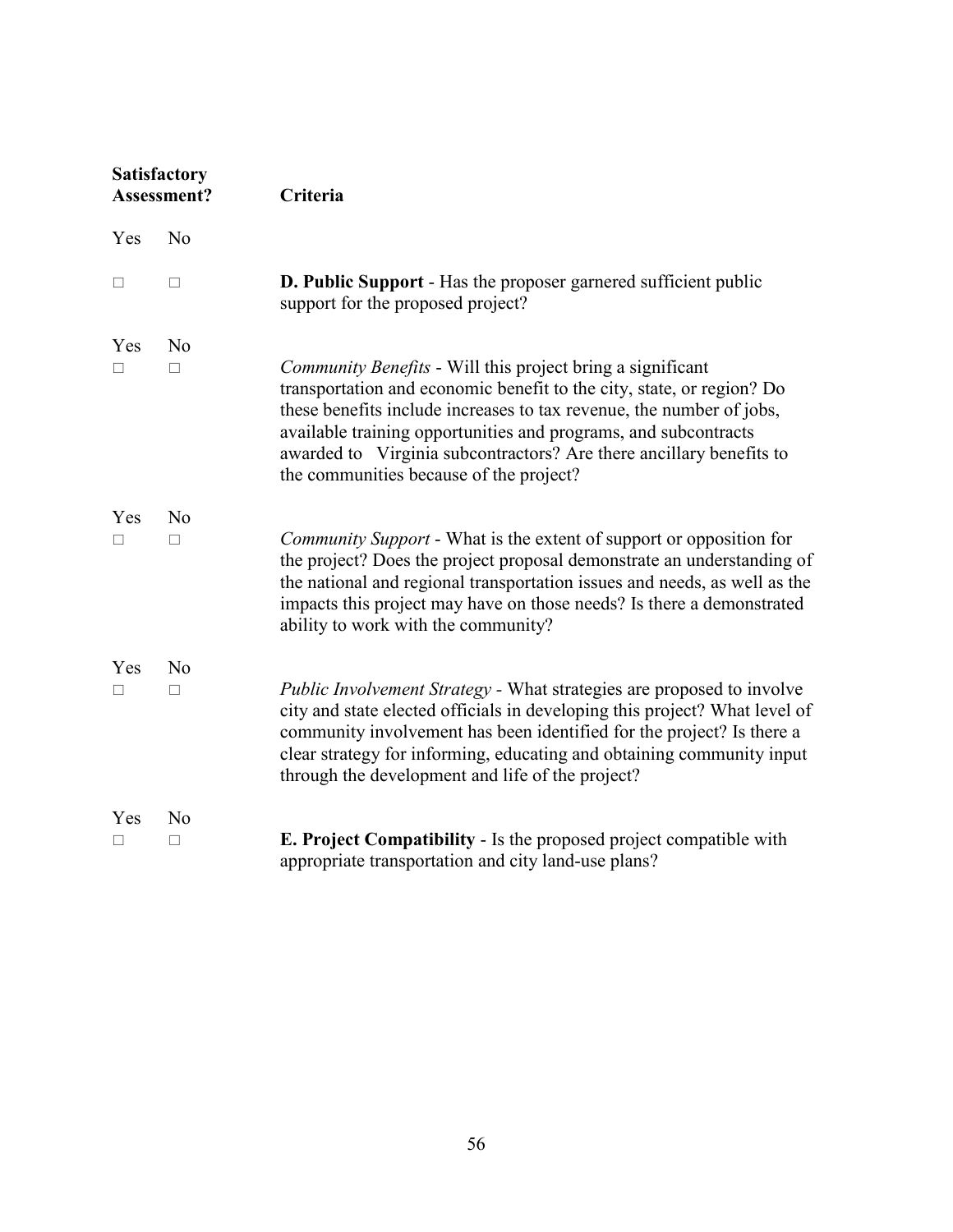| <b>Satisfactory</b><br>Assessment? |                          | Criteria                                                                                                                                                                                                                                                                                                                                                                                                                                                                                                     |  |
|------------------------------------|--------------------------|--------------------------------------------------------------------------------------------------------------------------------------------------------------------------------------------------------------------------------------------------------------------------------------------------------------------------------------------------------------------------------------------------------------------------------------------------------------------------------------------------------------|--|
| Yes<br>П                           | N <sub>o</sub><br>$\Box$ | Compatibility with the Existing Transportation System - Does this<br>project propose improvements that are compatible with the present and<br>planned transportation system? Does the project provide continuity<br>with existing and planned state and local plans and facilities?                                                                                                                                                                                                                          |  |
| Yes<br>$\Box$                      | N <sub>o</sub><br>П      | Enhance Community-Wide Transportation System - Are there<br>identified project benefits to the affected community transportation<br>system? Does this project enhance adjacent transportation facilities?                                                                                                                                                                                                                                                                                                    |  |
| Yes<br>П                           | N <sub>0</sub><br>$\Box$ | Address the needs of the Local, Regional and State Transportation<br>Plans - Does the project addressing the needs of the state, regional and<br>local transportation plans? Does the project improve safety, reduce<br>congestion, increase capacity, and/or enhance economic efficiency? Is<br>this project addressing the needs of plans and documents of the<br>Virginia Multimodal Long Range Plan? If not, are steps proposed that<br>will achieve coordination and meeting the needs with such plans? |  |
| Yes<br>П                           | N <sub>o</sub><br>$\Box$ | Land Use Impacts -Has the proposed project been coordinated with<br>city land use and comprehensive plans? What steps have been<br>proposed with city planning officials to coordinate land use with<br>proposed transportation facilities?                                                                                                                                                                                                                                                                  |  |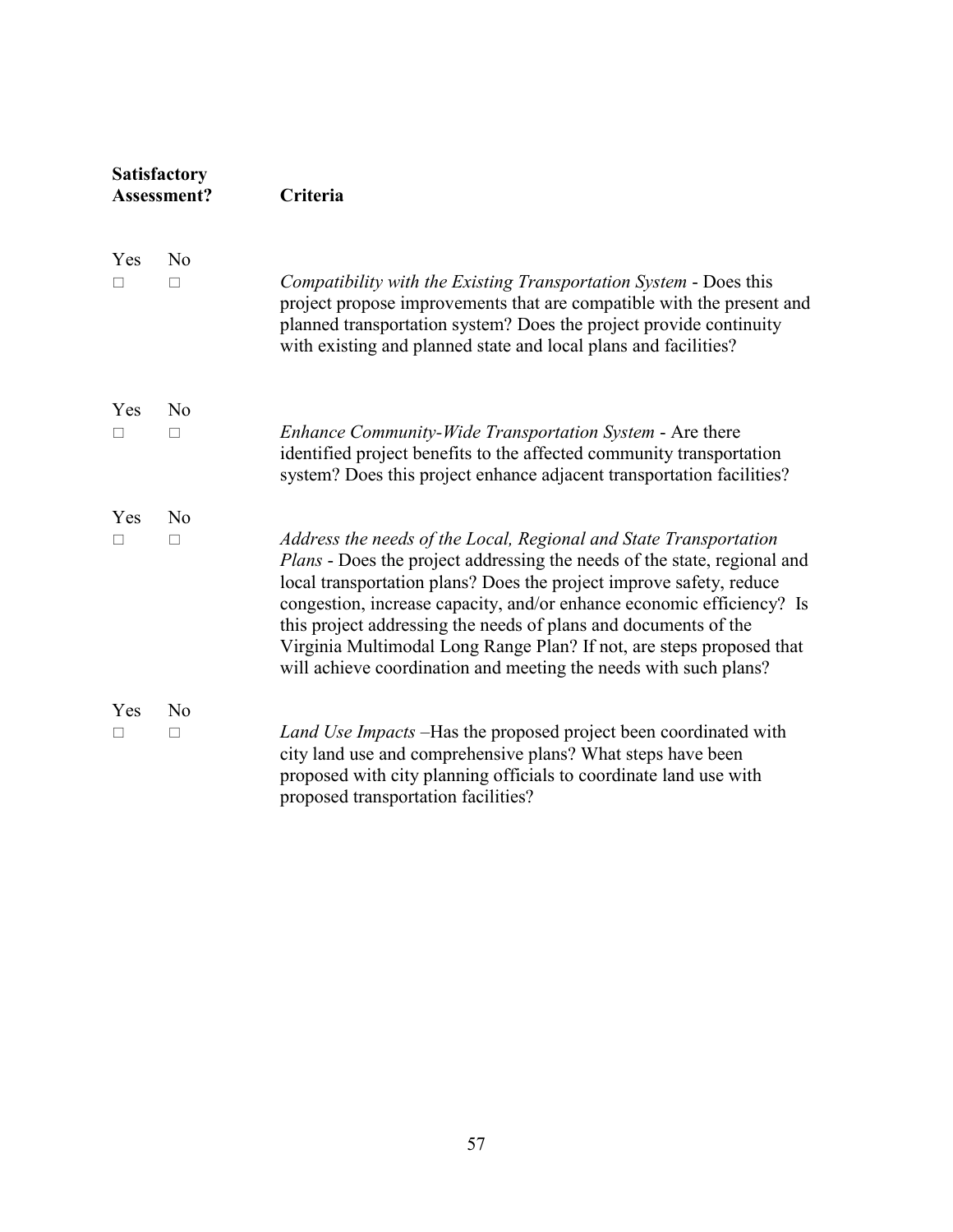| <b>Satisfactory</b> |                 |  |
|---------------------|-----------------|--|
| <b>Assessment?</b>  | <b>Criteria</b> |  |
|                     |                 |  |

Yes No

 *Economic Development* - Will the proposed project enhance the state's economic development efforts? Is the project critical to attracting or maintaining competitive industries and businesses to the region, consistent with stated objectives?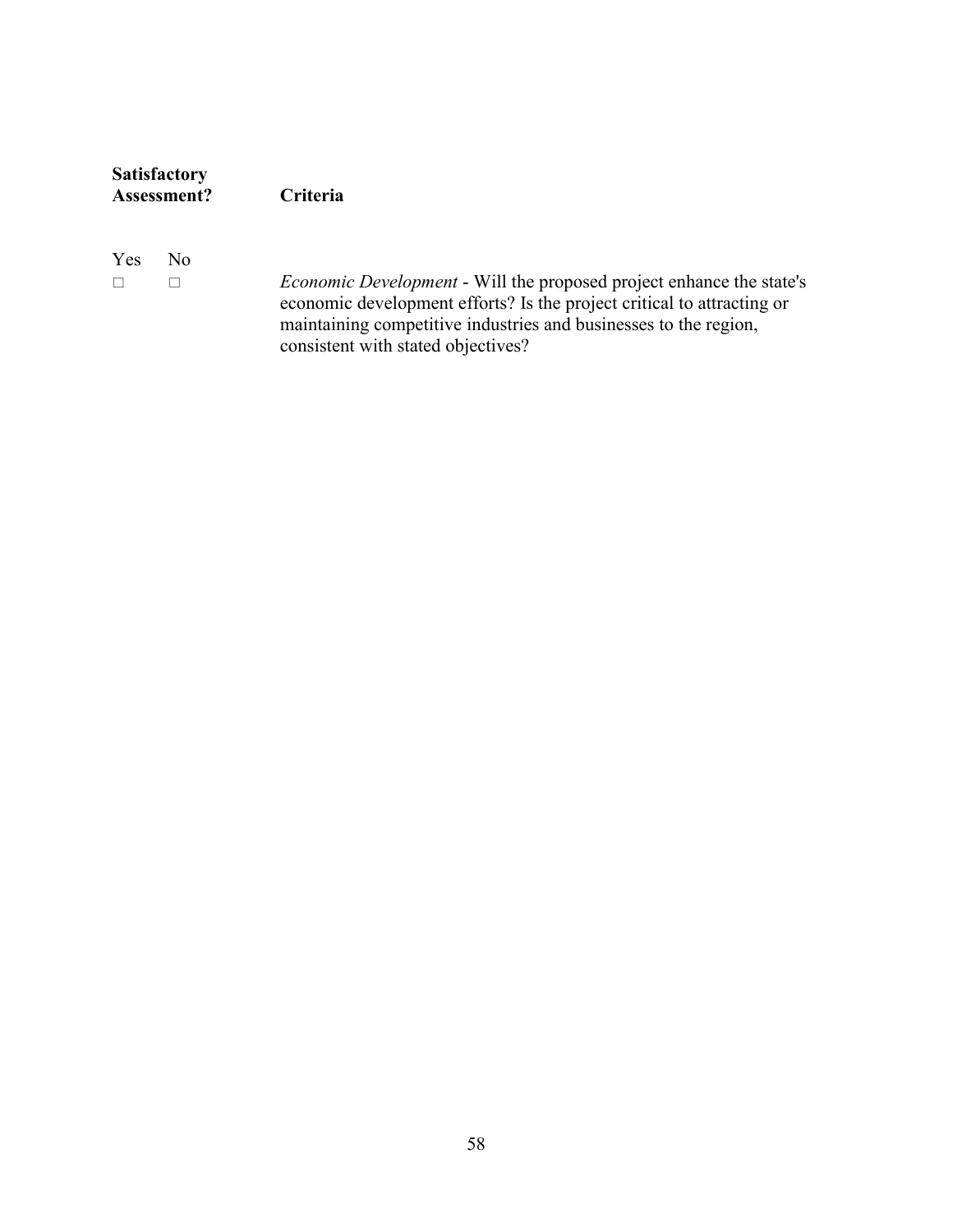# **APPENDIX G**

### *CHECKLIST FOR TERMS AND CONDITIONS OF COMPREHENSIVE AGREEMENT*

*Specific terms and conditions will vary, depending on the circumstances and situations unique to each proposal. However, the following terms and conditions must be included*:

- $\Box$  Private entity's rights to acquire, construct, improve and /or operate the transportation facility, duration of rights, and conditions under which the facility will be dedicated to the City;
- $\Box$  Method by which user fees (if any) may be established, plus:
	- Copy of any service contract must be forwarded to the City;
	- Schedule of current user fees shall be made available by the private entity to any number of the public on request;
	- Classifications according to reasonable categories for assessment of user fees may be made.
- $\Box$  Performance milestones required of the private entity;
- $\Box$  Right of the private entity to cross, as granted by permit or other laws or regulations, any canal or navigable water course;
- $\Box$  Issues regarding utilities, including crossings, relocations, related cost obligations;
- $\Box$  Method by which the private entity and the City will incorporate the transportation into the existing transportation system;
- $\Box$  Procedures and conditions under which the City may exercise the power of eminent domain;
- $\square$  Design, construction, operation and maintenance standards the private entity must follow;
- $\Box$  Requirements of the private entity to submit plans and specifications for the transportation facility to the City for approval;
- $\Box$  Rights of City to inspect construction or improvements to the transportation facility, plus the right of City to monitor maintenance to ensure private entity obligations are met;
- $\Box$  Right of the private entity, with City approval, to make and enforce rules for the transportation facility;